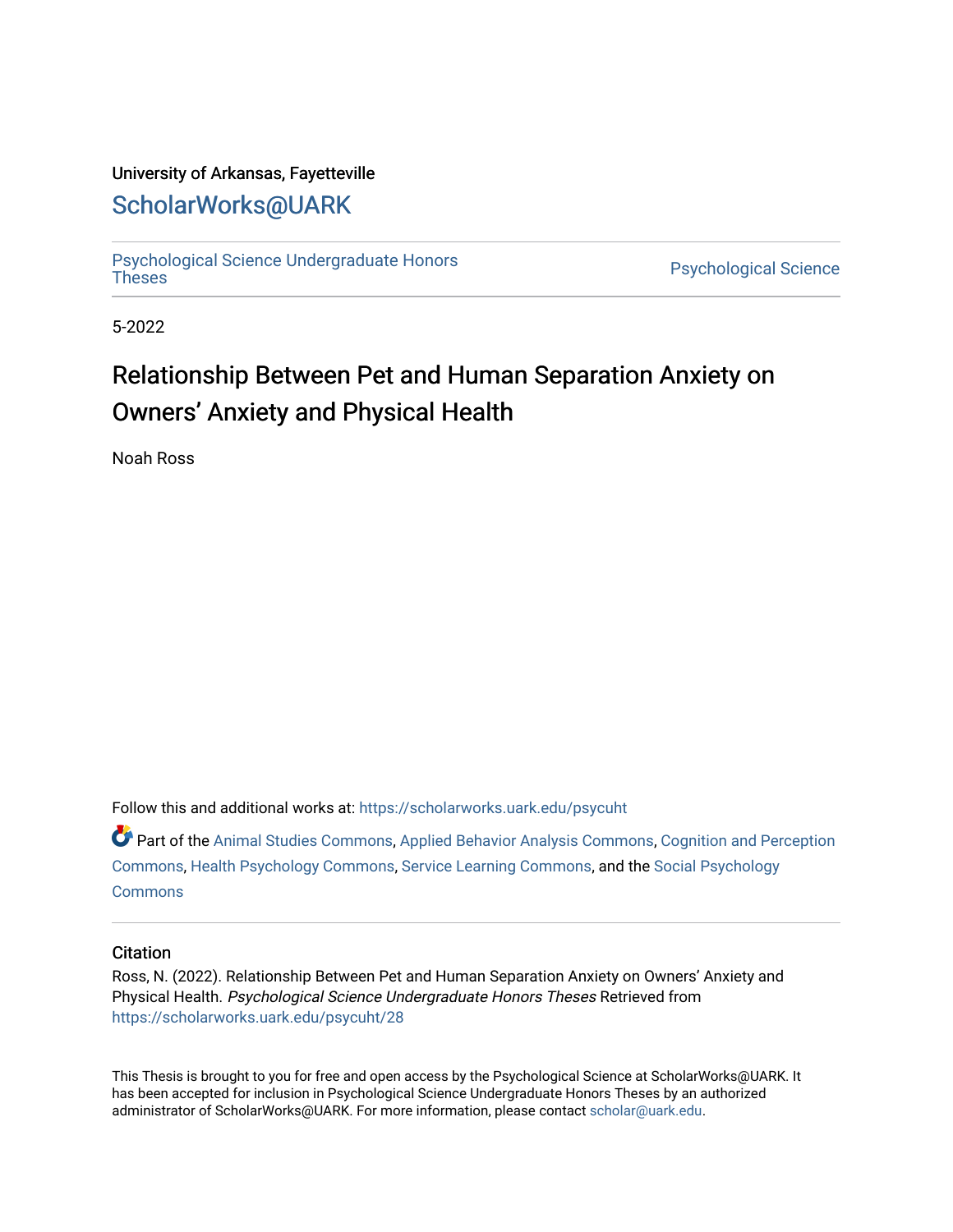# **Relationship Between Pet and Human Separation Anxiety on Owners' Anxiety and Physical Health**

An Honors Thesis Submitted in partial fulfillment of the requirement for

Honors Studies in Biology

By

Noah Ross

Spring 2021

Biology

J. William Fulbright College of Arts and Sciences

**The University of Arkansas**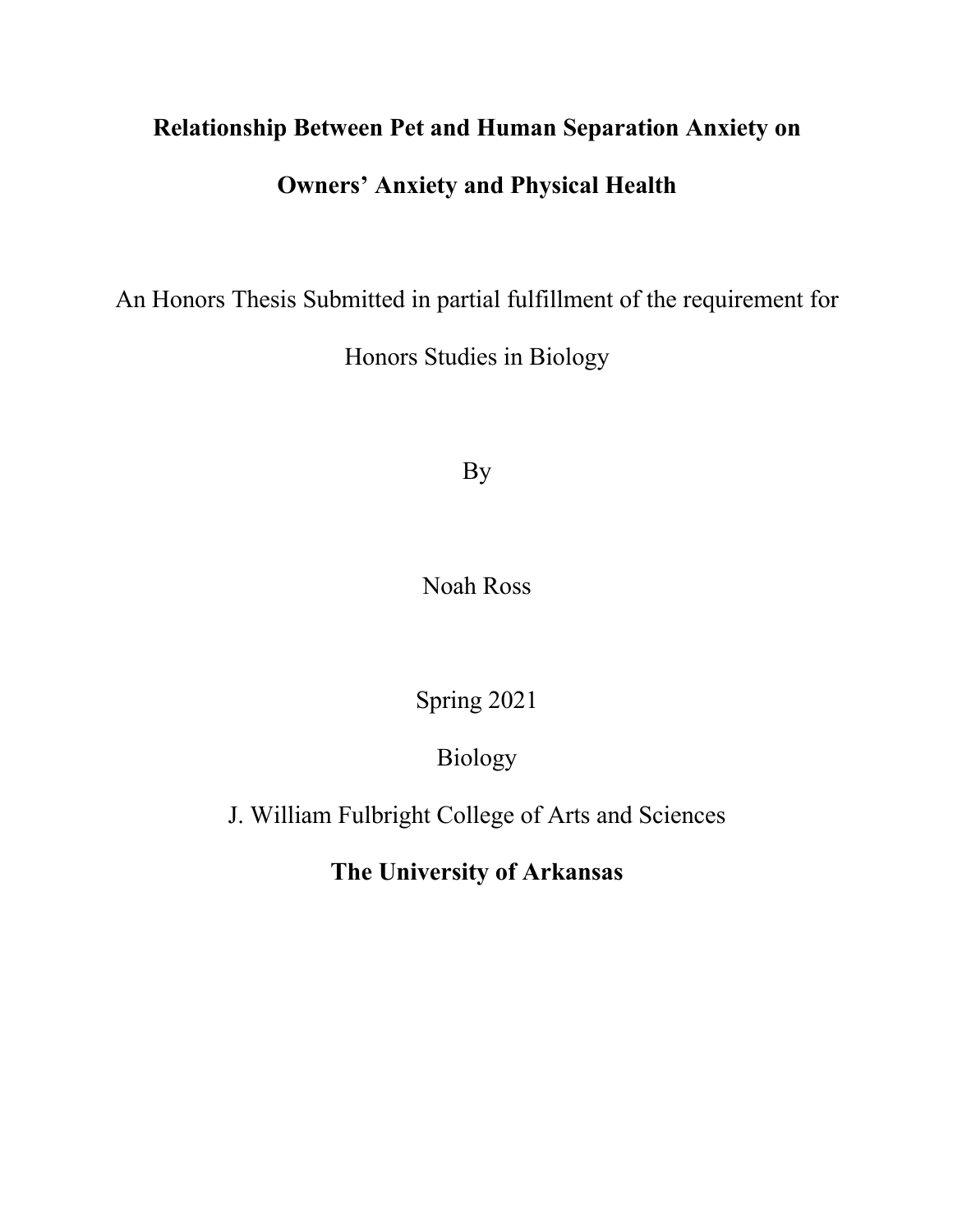### **Acknowledgements**

I would like to thank Dr. Denise Beike and the Memory and Communications Lab for their assistance with the design of this study I have no conflicts of interest to disclose.

Correspondence concerning this article should be addressed to Noah Ross, Department of Psychology, University of Arkansas, 1 University of Arkansas, Fayetteville, AR 72701. Email: noahross@uark.edu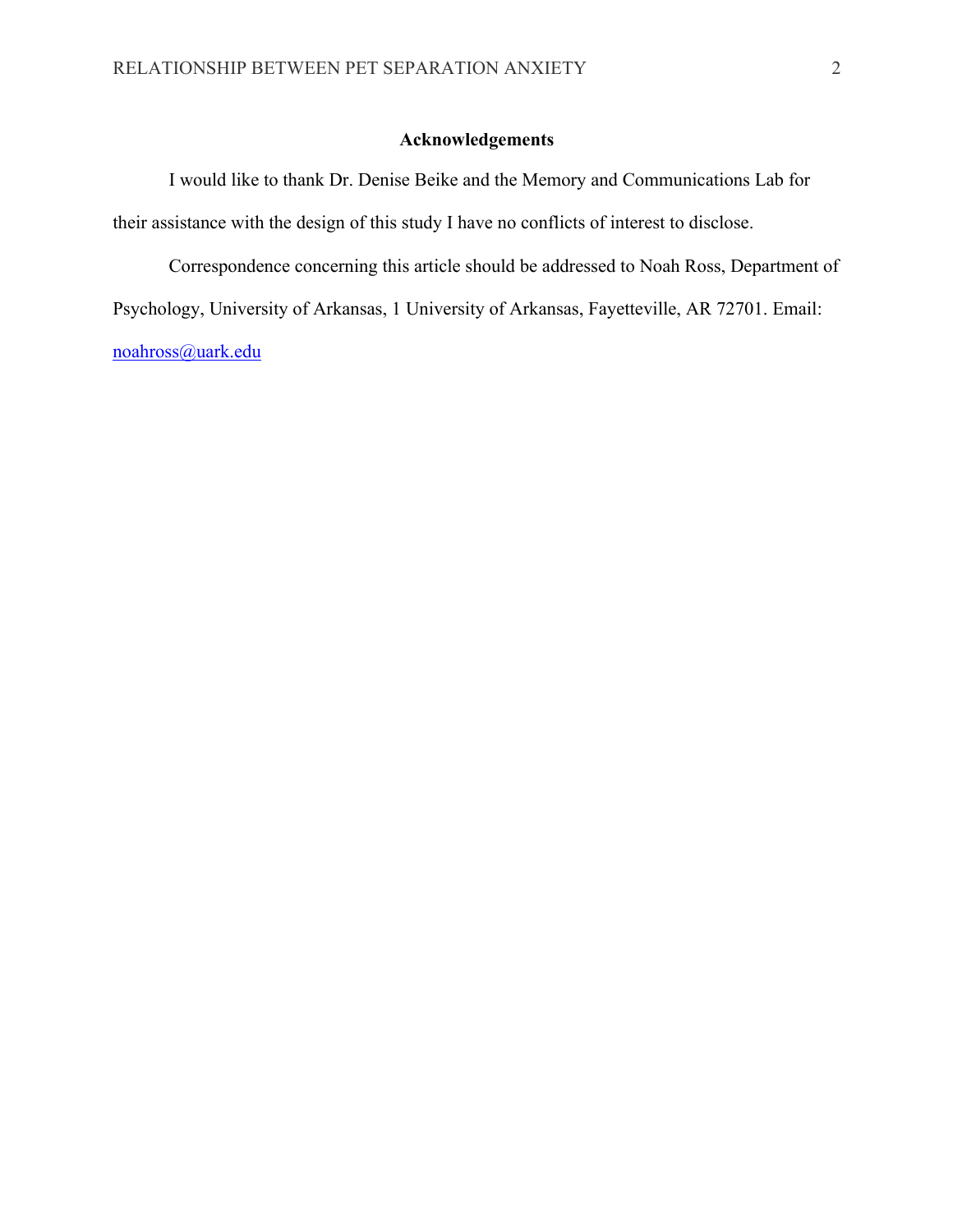### **Table of Contents**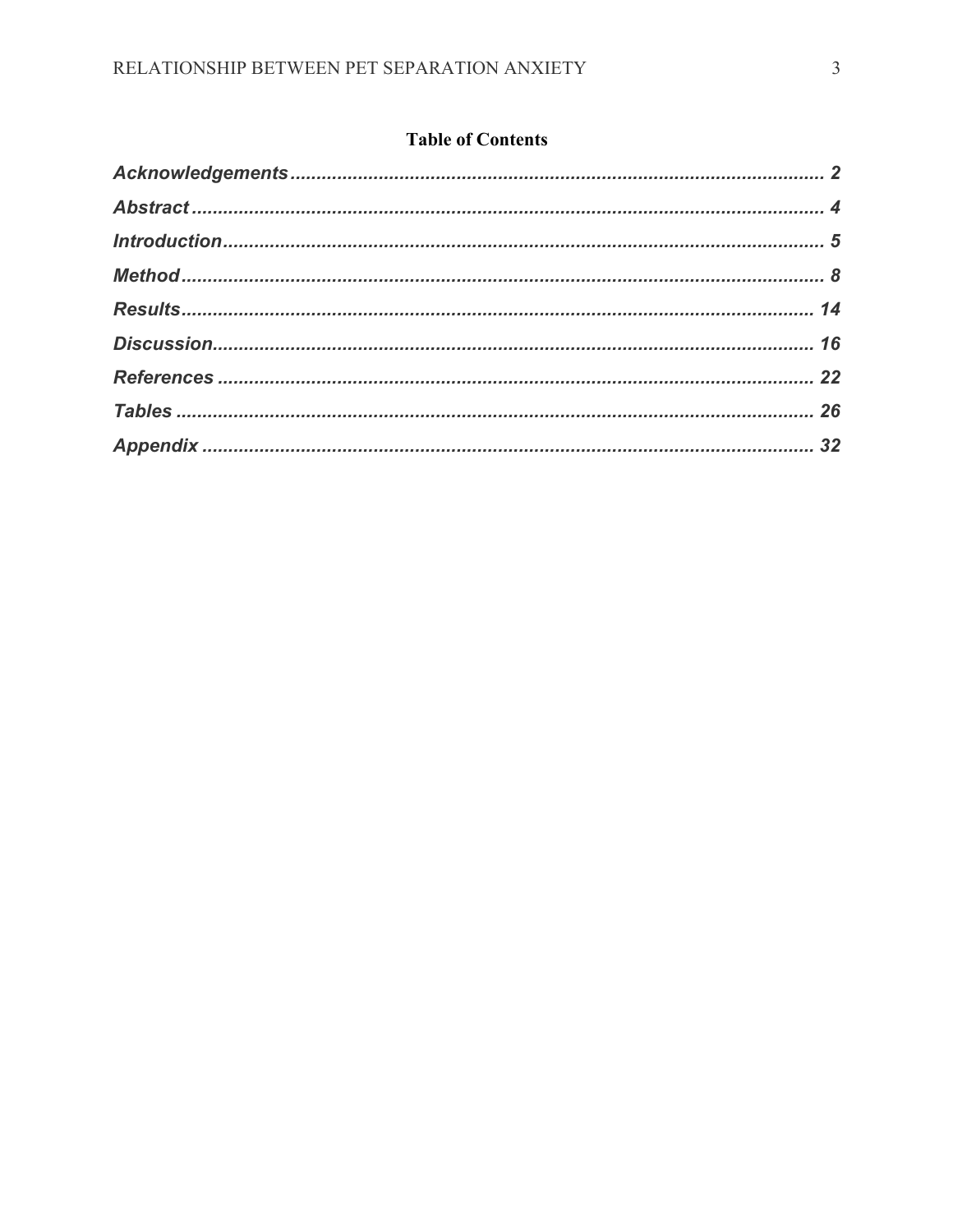#### **Abstract**

Pet ownership has always been thought to be beneficial, but some recent studies have not been consistent with this statement. A possible explanation for this is an unhealthy overdependence that pets and pet owners have developed as a result of the Coronavirus pandemic. In this paper, I examine whether separation anxiety from pets, people, and separation behavior of pets could be predictors of anxiety and physical health. The first prediction was that pet and non pet owners differed demographically. Also, it was hypothesized that separation anxiety from humans, separation anxiety from pets, but not pet separation behaviors predicted anxiety and physical health. Finally, it was also predicted that those who adopted their pet during the pandemic experienced greater separation anxiety from them. Participants (*N*= 691, aged 18-69, *M* = 26.6), completed demographic information and online questionnaires measuring separation anxiety from humans, separation anxiety from pets, pet separation behaviors, levels of anxiety, and levels of physical health. Pet owners and non pet owners were different in every demographic category but ethnicity and physical health. Also, separation anxiety from humans and pets were positively correlated. Furthermore, separation anxiety from humans was a predictor for both anxiety and physical health. Separation anxiety from pets was a predictor for anxiety, while pet separation behaviors was the predictor for physical health. This study demonstrates that separation anxiety from pets has parallels, but is also different, than separation anxiety from humans.

*Keywords:* Pet, Pet attachment, Separation anxiety, Anxiety, Physical health, Separation behavior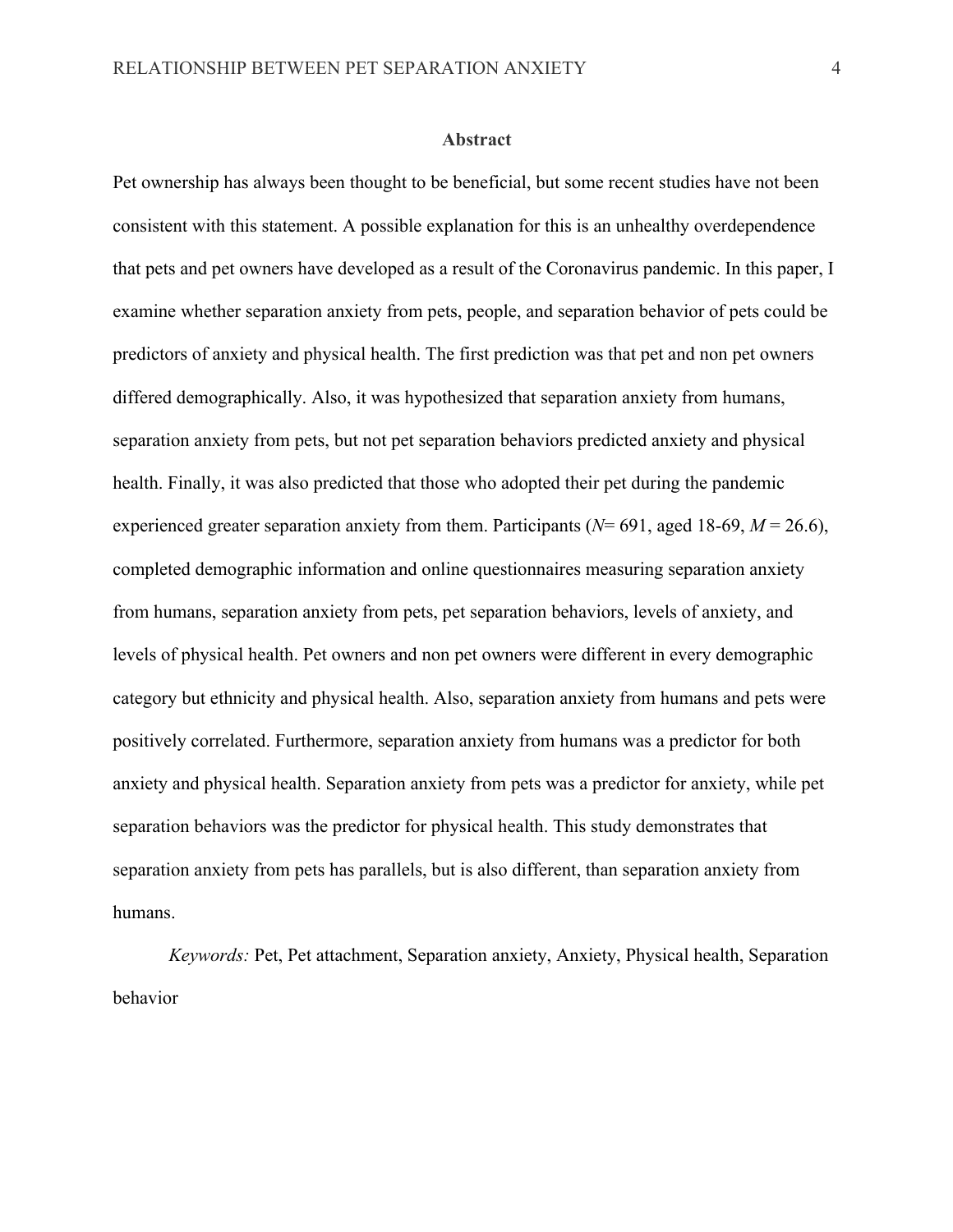### **Relationship Between Pet and Human Separation Anxiety on Owners' Anxiety and Physical Health**

The pet industry is a massive industry in the United States. American citizens spent a total of 103.6 billion dollars in the year 2020 on their pets (American Pet Products Association, 2020). A possible explanation for this massive number is the physiological benefits of pet ownership. These benefits have been well documented in past literature. Not only do pet owners recover from certain illnesses faster than non pet owners, but pets may prevent owners from becoming ill in the first place. Moreover, pet owners were shown to have less health problems than non pet owners after acquisition of a pet (Friedmann & Thomas, 1995). In addition to physical health, pet ownership has been shown to have benefits when it comes to well-being as well. Kanat—Maymon et al. (2016) found that pet ownership significantly increased well-being (i.e, positive affect, emotional ties, and life satisfaction).

Pet ownership also provides benefits socially as well. Studies have shown that when it comes to everyday people, pet owners benefit more from their pets whenever these pets fulfill their social needs (McConnell & Brown, 2011). Historically, it has been found that pet ownership is complementary to your relationships with other people. That is, a pet owner's positive relationship with their pet results in closer ties and support from best friends, parents, and siblings (Kanat-Maymon et al., 2016). It should be noted that cats are included in providing important social benefits as well. Cats are commonly portrayed as asocial or even antisocial, yet there is increasing evidence that supports that cats form social bonds that are similar to dogs (Schwartz 2003).

Although past evidence has shown that pet relationships benefit well-being physiologically, psychologically, and socially, there has been recent evidence that suggests the opposite. Beike (2022) found that participants that owned pets showed no significant difference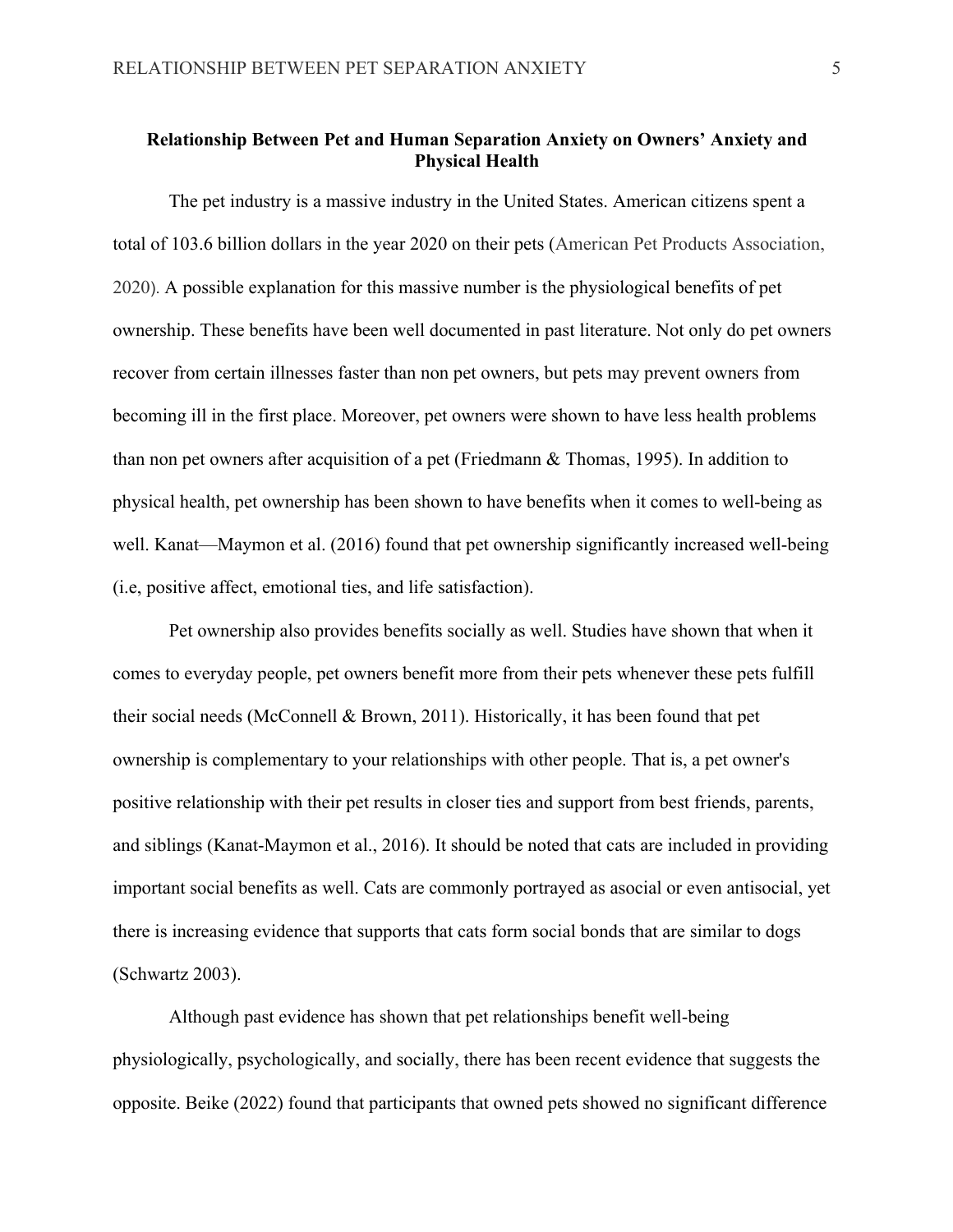in well-being when compared to non pet owners, and even had a compensatory effect (peoples' relationships with other people were worse off) on pet owners' relationships with other people. A potential cause of this could be an unhealthy overdependence on pets for social interaction due to the inability to be around others because of the COVID-19 pandemic. During the beginning of COVID-19 pandemic people spent significantly more time home around their pets. Previous research suggests that during the lockdown pets showed certain behavior changes that were consistent with stress (Bowen et al., 2020). There is evidence to suggest that when people feel disconnected socially, they turn to their pets to reestablish social connection. In a particular study, people who were induced to feel lonely began to anthropomorphize (give humanlike qualities related to social connections such as considerateness and sympathy) their pets. Individuals who did this scored lower and higher on happiness and depression questionnaires respectively (Epley et al. 2008). In addition, one study found that those who had a strong emotional bond with their pets were less likely to undergo a physician recommended fabricated surgery to avoid being separated from their pet (Peacock et al., 2012). Humans are not the only ones that suffer the consequences of this unhealthy overdependence on pets for social connection. The pets in these relationships are not given the opportunity to learn how to cope being away from their owners which can encourage a neurotic social attachment between pet and owner (McCrave 1991).

As quarantine is coming to an end, and people are beginning to return to work or reconnect with their social circles, there's a possibility that peoples' relationships with their pets are going to continue to negatively impact them. One potential negative effect is a development of separation anxiety. Separation Anxiety Disorder (SAD) is defined as excessive and recurrent distress associated with separation from home or a majority attachment figure (DSM-IV). It is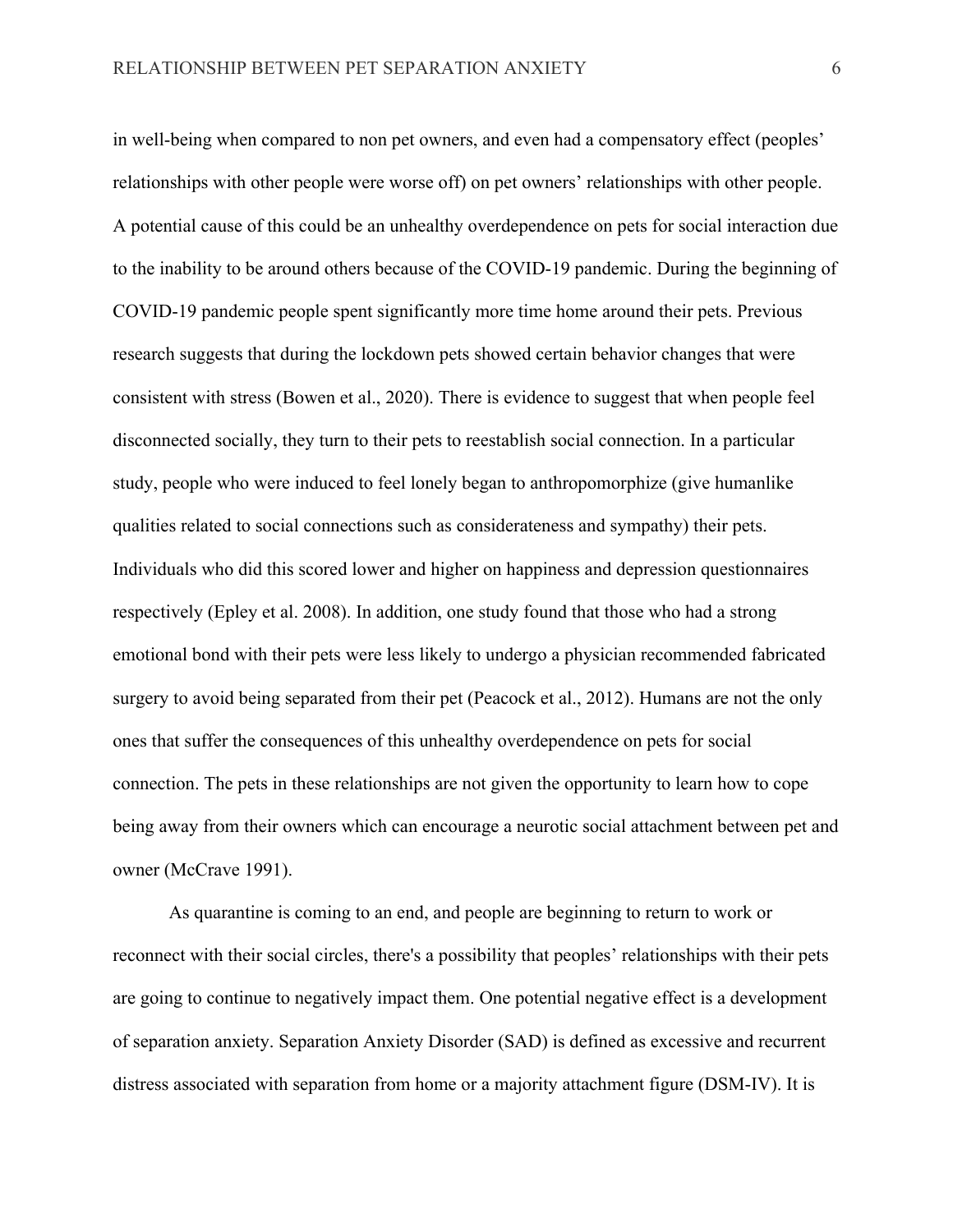logical to assume that those who have anthropomorphized their pets will experience these symptoms when they are not around them. Consequences of being diagnosed with SAD were more severe symptoms of anxiety and stress, greater levels of disability, and higher neuroticism scores (Silove 2010). Moreover, it has been found that attachment to a companion animal is positively predicted with psychological distress among pet owners even after accounting for demographic differences (Peacock et al., 2012). In addition to individuals with separation anxiety having these consequences, pet owners with separation anxiety also experienced negative symptoms. In a recent study, researchers found that participants with a higher degree of separation anxiety from animals reported greater attachment anxiety involving humans. Furthermore in this study, separation anxiety from humans and separation anxiety from animals were positively correlated (Dowsett et al., 2020).

Not only can owners potentially experience separation anxiety, their pets are not immune to the development of separation anxiety either. Separation anxiety is a very common anxiety condition that is diagnosed in pets by many behavioral consultants. Dogs that are sent to kennels, abandoned by owners, or left alone at home experienced negative emotional reactions (Hennesy 1997). Cats also experienced similar separation reactions (Schwartz 2003). For pets the degree of distress is dependent on the degree of attachment to the action figure. The greater the attachment the greater the degree of distress (Hennesy 1997). These pets experience a number of different "separation behaviors". Some of these behaviors include destruction of property, excessive salivation, and defecating or urinating in inappropriate places away from the presence of the owner.

The purpose of this study is to determine if separation anxiety between pets and their owners has any effects on owners' anxiety and physical health. Participants will be asked to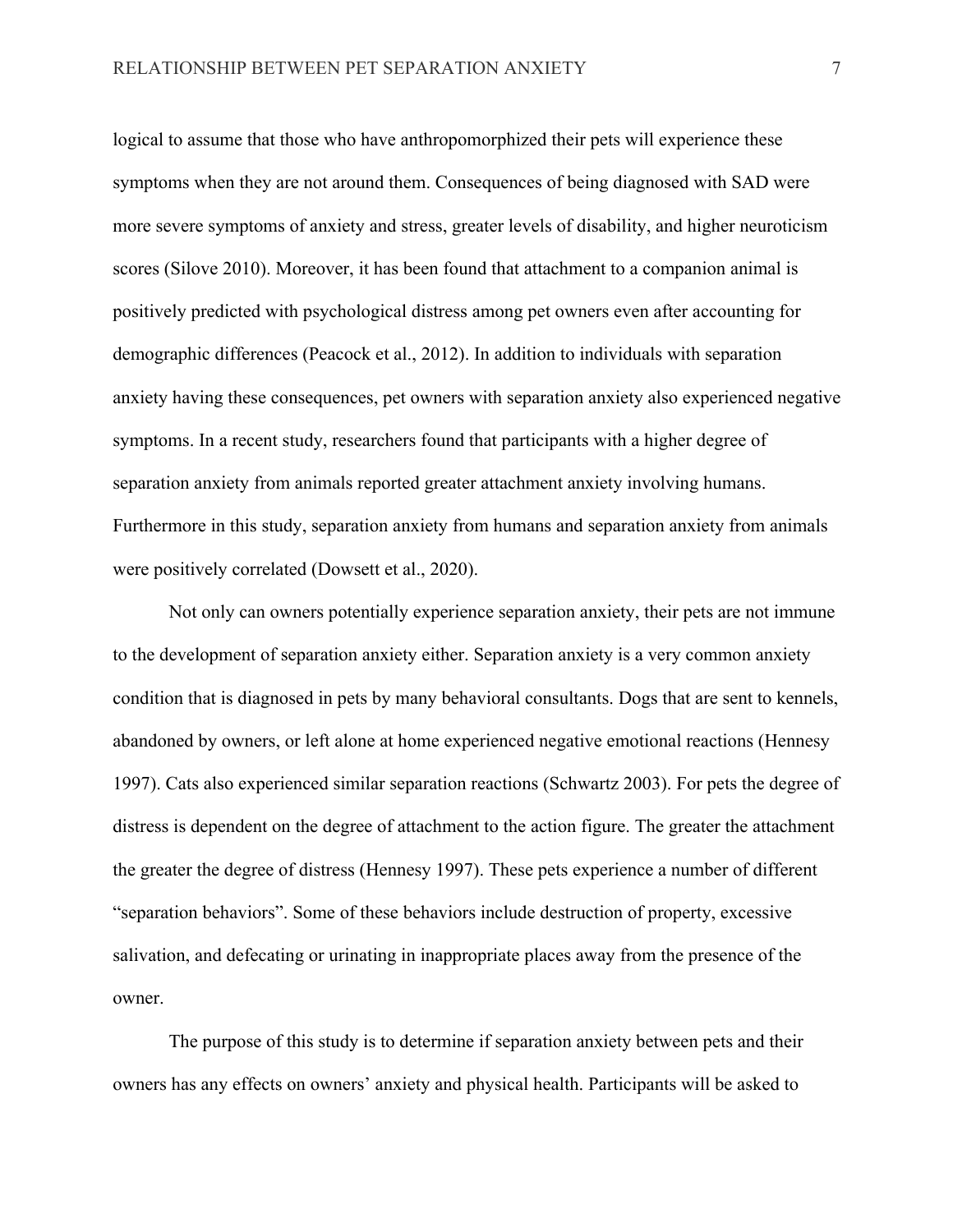choose what pet they own (or the pet they are closest to) and indicate their level of separation anxiety from their pet, and the pet separation behaviors shown when away from them. Then, participants' level of anxiety, and physical health will be measured. Also, the participants degree of separation anxiety from other humans will be measured, and they will be asked if they acquired their pet during the coronavirus pandemic. It is hypothesized that: 1. Pet owners and non owners will differ demographically, but pet owners will perform better on physical health measures. 2. All participants who have a higher degree of separation anxiety from people will have worse scores for both well-being variables. 3. Separation anxiety from people and separation anxiety from pets will be positively correlated among pet owners, and pet separation anxiety and pet separation behaviors will predict both anxiety and physical health variables. 4. Separation anxiety from the pet predicts anxiety and physical health symptoms by itself (independently from separation anxiety from other people or pet separation behaviors). 5. Owners who acquired their pet during the pandemic will experience a higher degree of separation anxiety from their pet, but not people. Also, their pet will display more separation behaviors.

#### **Method**

### **Sample**

The sample comprised 691 total participants (245 male, 431 female, 11 other, and 4 who failed to specify) aged 18 to 69 ( $M = 26.6$  years). Roughly half of these participants (351) were workers on the crowdsourcing site prolific. Only workers who indicated their nationality as U.S, U.K, or Canada were invited to participate. The average duration of the survey was 12.4 mins, and participants were paid \$2.22, for a rate of \$10.74 per hour. The other half of these participants (373) were General Psychology students attending the University of Arkansas. Of all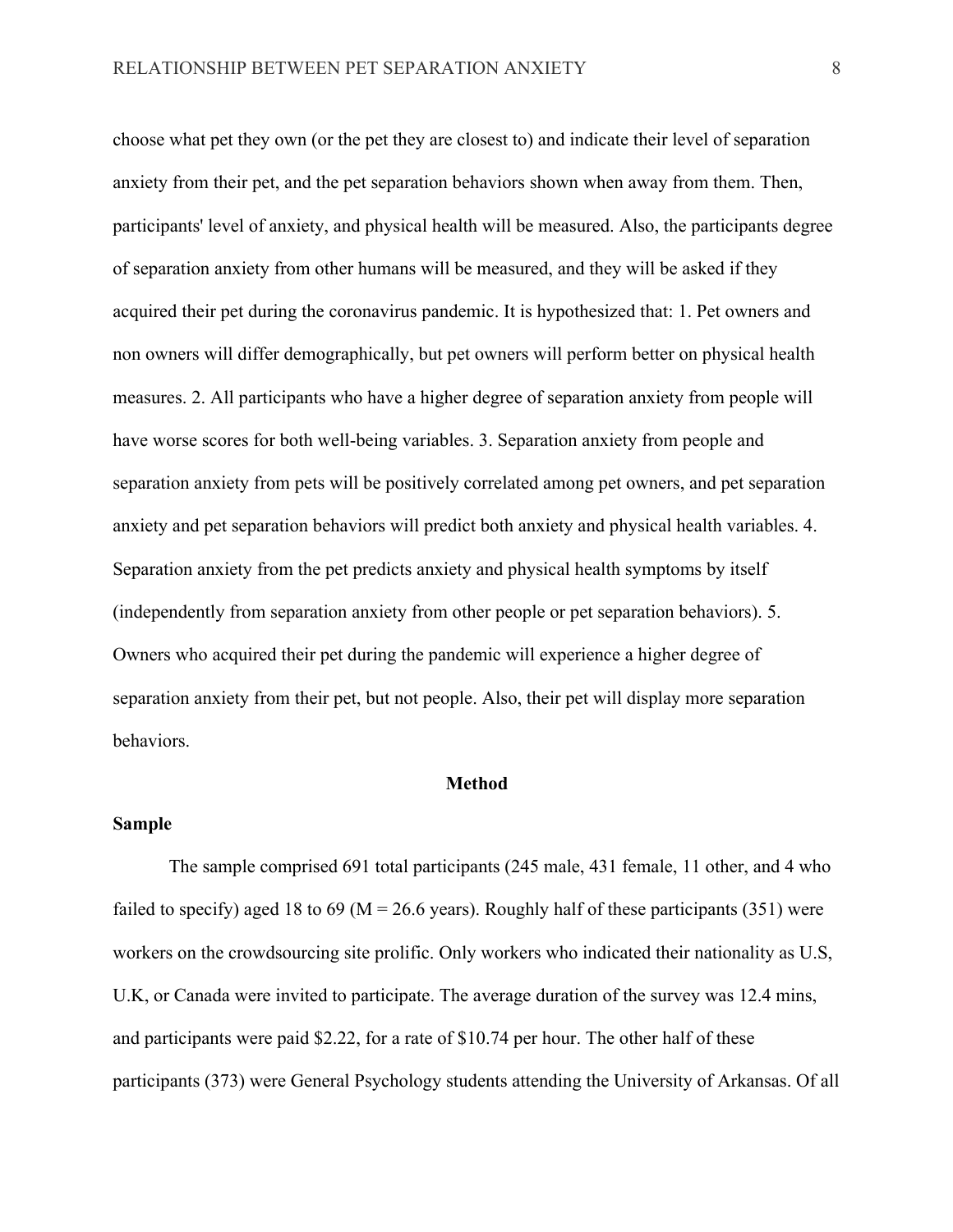participants there were 555 White, 36 Black, 38 Asian/Asian-American, 4 Native American, 29 Hispanic, 2 Other, and 23 More than one of these. Out of all participants 203 indicated living with a pet during the last month (488 did not). Among pet owners, 117 answered questions about their dog, 81 about their cat, and 5 about another domestic cat. Participants who lived with more than one pet were asked to select the pet that they were closest with. Participants in the prolific sample were more likely to own a pet.

### **Instrument**

### *Informed Consent and Captcha*

Participants agreed to participate in the survey. A Captcha was used to ensure that all participants were human and not automated users.

### *Well-Being*

Participants well-being was measured across two different measures: the Arizona Integrative Outcome Scale and Self-Evaluation of Quality of Life (Ventegodt et al., 2003). The Arizona Integrative Outcome Scale is a one-item, 100-mm visual analogue scale (ranging from *worst you have ever been* (0) to *best you have ever been* (100)., with higher scores indicating greater sense of well-being (Bell et al., 2004). This and all other measures were phrased to include "in the last month." The other measure was a modified version of the Self-Evaluation of Quality of Life questionnaire. This self questionnaire was comprised of eight different qualityof-life concepts (Ventegodt et al., 2003) where participants answer questions using a 5 point scale. For example, participants were asked the question "How happy have you been during the past month?" and were asked to respond on a scale of *very unhappy* (1) to *very happy* (5). There were four measures targeted here. These were Quality of Life, Happiness, Satisfaction with Life,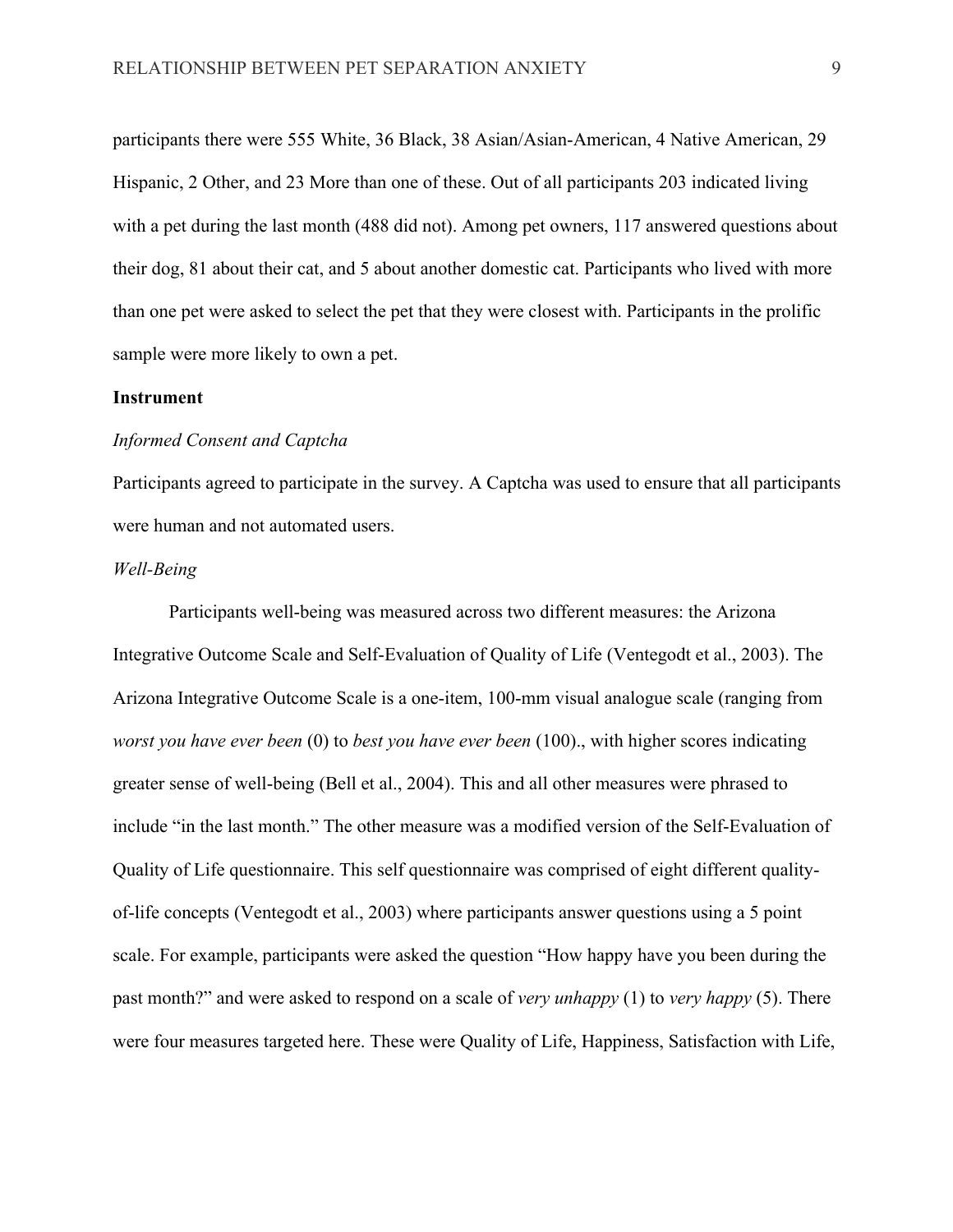and Well-Being. The four quality of life responses were averaged together to form a single score from 1 to 5 ( $\alpha$  = .93). Both measures were modified to ask "in the last month" instead of "now". *Relationship With Pet*

Participants were asked which pet they had (or which they were closest to): Dog, Cat, or Other. Next they were asked a series of questions from a modified version of the Adult Separation Anxiety-27 self-questionnaire. The ASA-27 questionnaire is the most commonly used self report assessment of adult separation anxiety (Manicavasagar et al., 1997). Each item was rated on a scale from *has never happened* (1) to *happens very often* (4). Since the primary interest was observing the degree of separation anxiety people experienced away from their pet, phrases such as "someone close to you" or "people that are close to you" were changed to "your pet". For example, "Have you felt more secure at home when you are with people that are close to you?" was modified to: "Have you felt more secure at home when you are with your pet?" Items were averaged together with reverse-phrased items reverse-scored, resulting in a number between 1 and 4 ( $\alpha$  = .92). Next participants were shown an Inclusion of Other in Self scale. This measure is a single-item, pictorial measure of closeness (Aron et al., 1992). This is a 7 item measure with two overlapping circles. One circle has the word "You" and the other has the word "Pet". The degree of how much the circles overlap increases from 1 to 7. Finally, participants received a questionnaire measuring the degree of separation anxiety their pets had from them. Participants either received a measure of cat separation behaviors (de Souza Machado et al., 2020;  $\alpha$  = .71) or a measure of separation anxiety behaviors in dogs (Gahee, 2017;  $\alpha$  = .81). In the measure for cat separation behaviors, participants were asked about frequency of behaviors like "vocalizes constantly, with cries and sharp meows, when you leave." In the measure for dog separation behaviors, participants were asked about similar separation behaviors such as,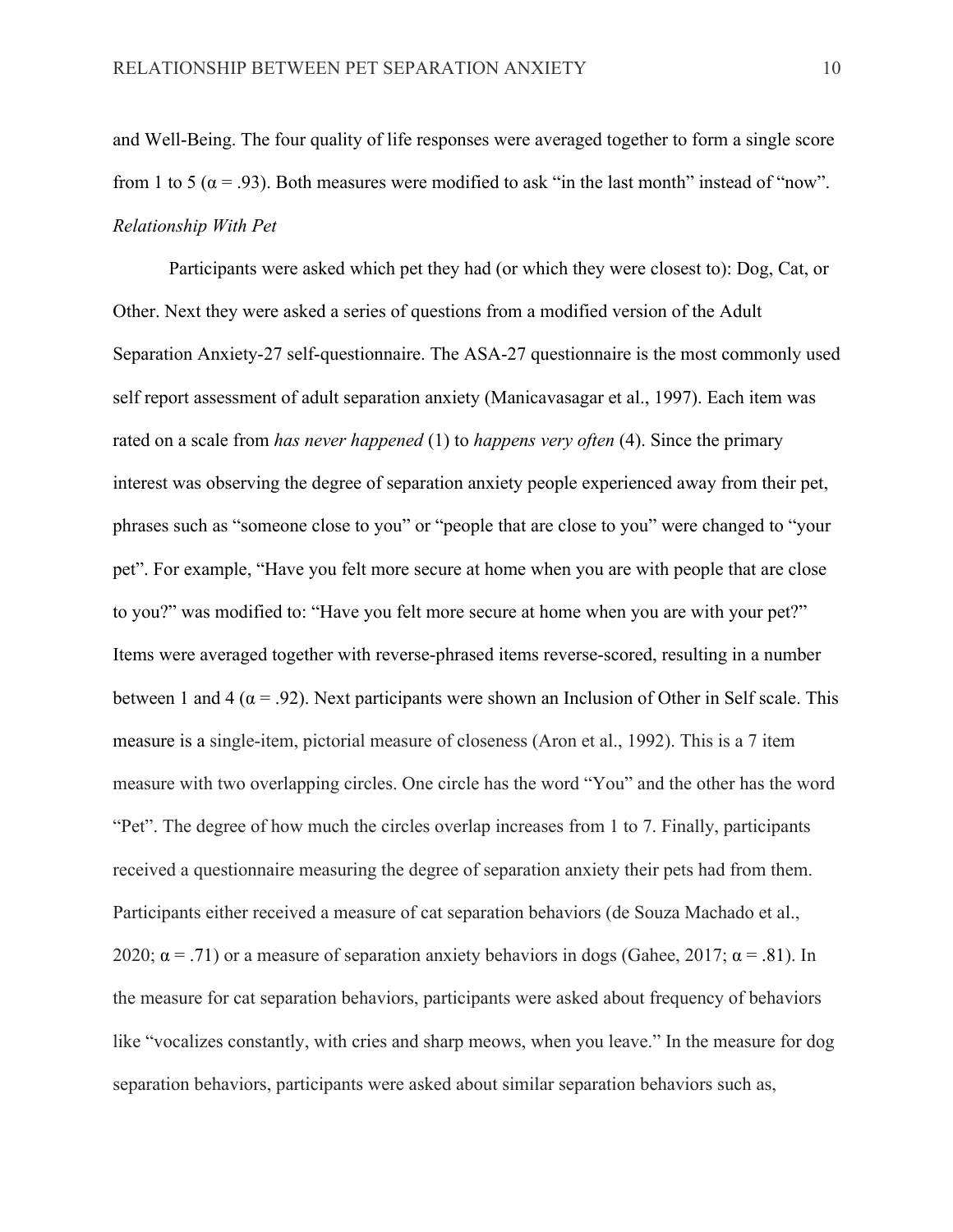"Barks/whines excessively within 30 minutes of your departure." Participants rated the frequency with which their pet engaged in each of these behaviors on a scale from *never* (1) to *always (90+% of the time)* (5). The items were averaged into a single index resulting in a number from 1 to 5.

### *Relationships With People*

The unmodified version of the ASA-27 questionnaire was provided to participants to measure their degree of separation anxiety from other adults. Just like the modified version, Items will be averaged together with reverse-phrased items reverse-scored, resulting in a number between 1 and 4 ( $\alpha$  = .94). Additionally, participants were once again provided with two Inclusion of Other in Self scales, with the word "Other" replaced with "Family" for one measure and "Friends" for the second measure.

### *Psychological Symptoms*

The Depression, Anxiety and Stress Scale (DASS-21) was designed to measure the emotional states of depression, anxiety and stress (Henry & Crawford, 2005). This 21 item self reporting questionnaire included three subscales; depression, anxiety, and stress. Participants rated how much each statement related to them on a scale from *does not apply at all* (1) to *applies very much or most of the time* (4). Within each subscale, items will be averaged together with reverse-phrased items reverse-scored, resulting in a value for each of the three types of symptoms, depression ( $\alpha$  = .93), anxiety ( $\alpha$  = .90), and stress ( $\alpha$  = .87) between 1 and 4. Only analyses of the anxiety subscale are reported in this thesis.

### *Meaning in Life*

The Meaning in Life questionnaire (MLQ) assessed the presence of meaning and search for meaning (Steger et al., 2006). This self-reporting questionnaire contains ten items. Participants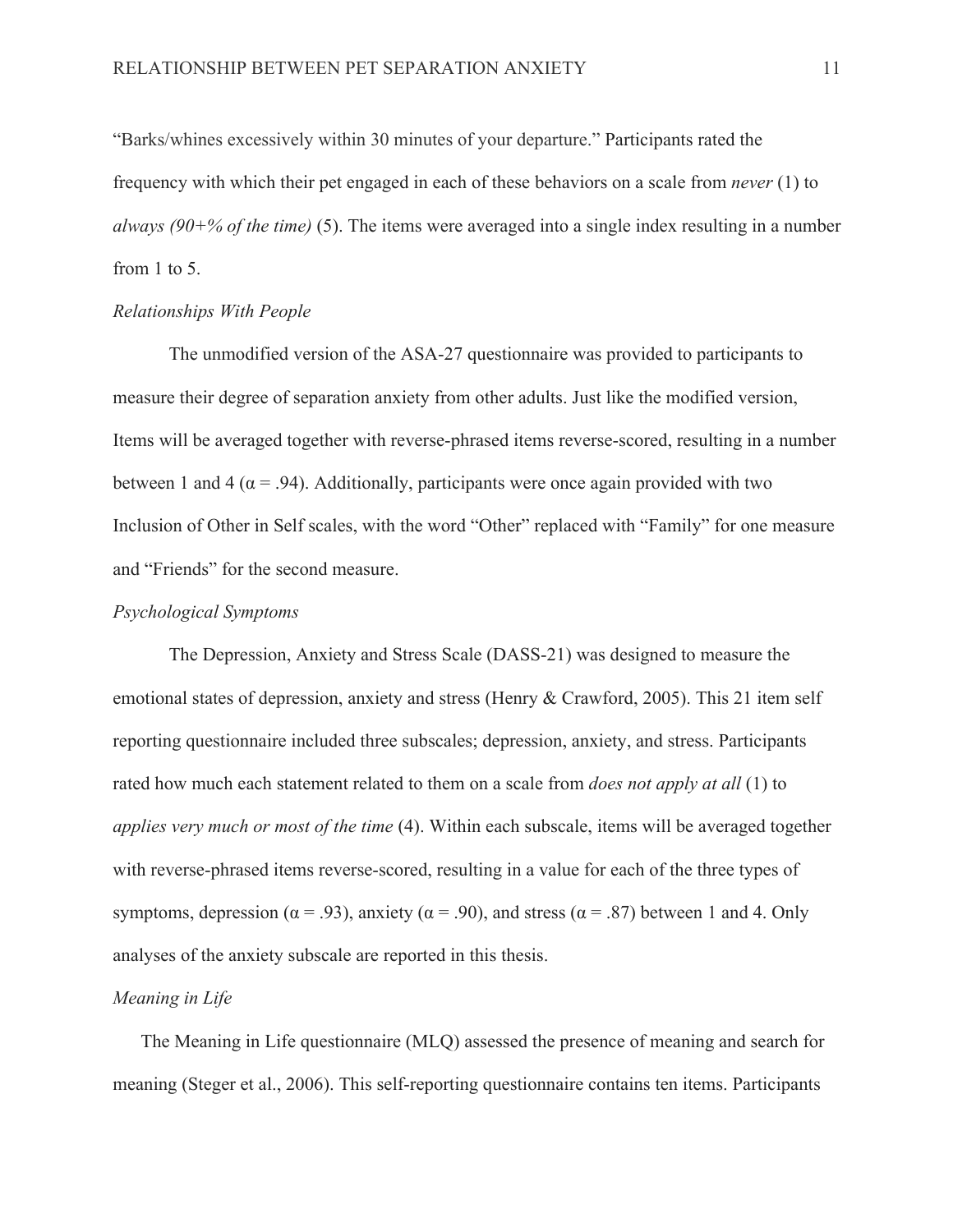answer each item on a 7 point Likert scale ranging from *absolutely untrue* (1) to *absolutely true* (7). Items were averaged together with reverse-phrased items reverse-scored, resulting in a number between 1 and 7 ( $\alpha$  = .68). The MLQ analyses are not reported in this thesis. *Physical Health*

The RAND 36-Item Short Form Survey (SF-36) measures a number of different quality of life variables (Hays et al., 1993) . This was modified to include 24 items that particularly related to physical health. Participants were asked two items regarding general health. These two items were rated on a 5 point scale ranging from *Excellent* (1) to *Poor* (5). The next ten items dealt with physical activities that were limited. Participants were given activities such as "lifting or carrying groceries" and asked on a 1 to 3 point scale how limited they felt completing them. This ranged from *limited a lot* (1) to *not limited at all* (3) The four following items dealt with problems completing daily tasks. Participants were asked questions such as have they "accomplished less than (they) would like". They would respond with *yes* (1) or *no* (2).The next two items dealt solely with pain. One of these items had a 1 to 6 point scale ranging *from no bodily pain over the past* month (1) to *very severe bodily pain over the past* month (6). The other item was on a 1 to 5 point scale and participants were asked how much pain interfered with their normal work. They would answer on a scale ranging from *not at all* (1) to *extremely* (5). The final four items dealt with general health. Participants were given statements such as "My health is excellent" and were asked to respond on a scale of *definitely true* (1) to *definitely false* (5) with how true the statement is. Two of these items needed to be reversed. Since the items are on a different scale each item needed to be converted into a z-score, and the resulting z scores will be averaged together ( $\alpha$  = .94). Finally, participants were asked if they had COVID. They were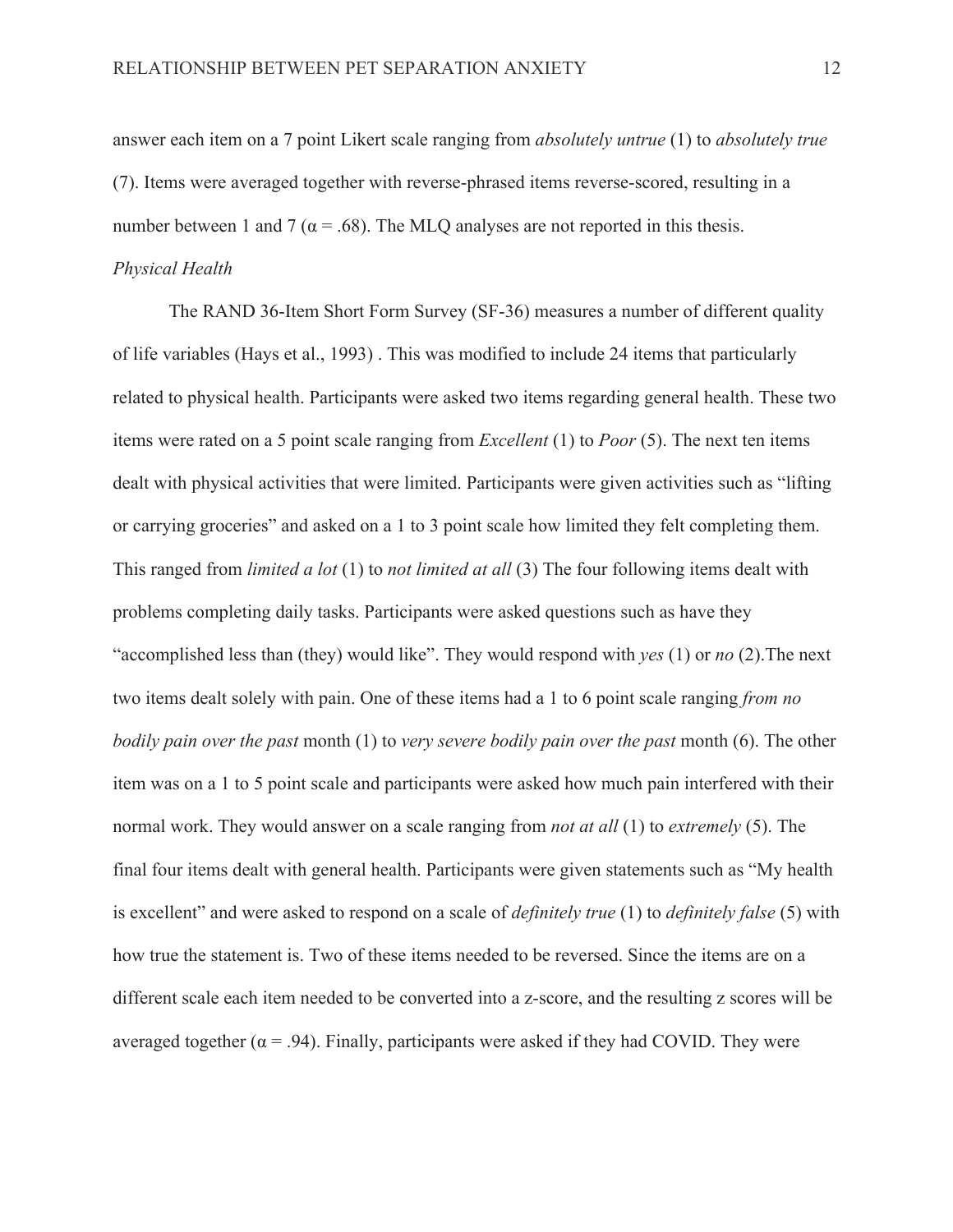given three options: *tested positive* (1), *I think so, but did not get tested* (2), or *No, Ive never had it* (3).

### *Demographics*

Participants provided details of their age, ethnicity, gender, the date first returned to employment, date first returned to high school, college or university, and household annual income. To indicate their income participants were asked their total income after taxes this year. This scale ranged from *Less than \$20,000* (1) *to More than \$300,000* (16). Participants were also asked whether or not they adopted a pet during the pandemic.

### **Procedure**

 Recruitment to this study was conducted two different ways. One group was a collection of paid workers. This was accomplished through the use of Prolific, which is an On-demand, self-service data collection website. The other was a group of undergraduate students in General Psychology. After reading a page ensuring that this study complied with ethical guidelines, participants completed the 10-15 minute survey that contained all of the measures previously listed and demographic questions. Participants were first asked to complete the measure targeted at well-being. Next, they completed a self questionnaire to measure their separation anxiety from their pets. Subsequently, participants were asked which pet they were closest to: Dog, Cat or Other. Depending on what they selected they received a questionnaire to measure the degree of separation anxiety their closest pet had to them. Then all participants completed self questionnaires that measured separation anxiety from other people, psychological symptoms, meaning in life, physical health, and demographics all in that order.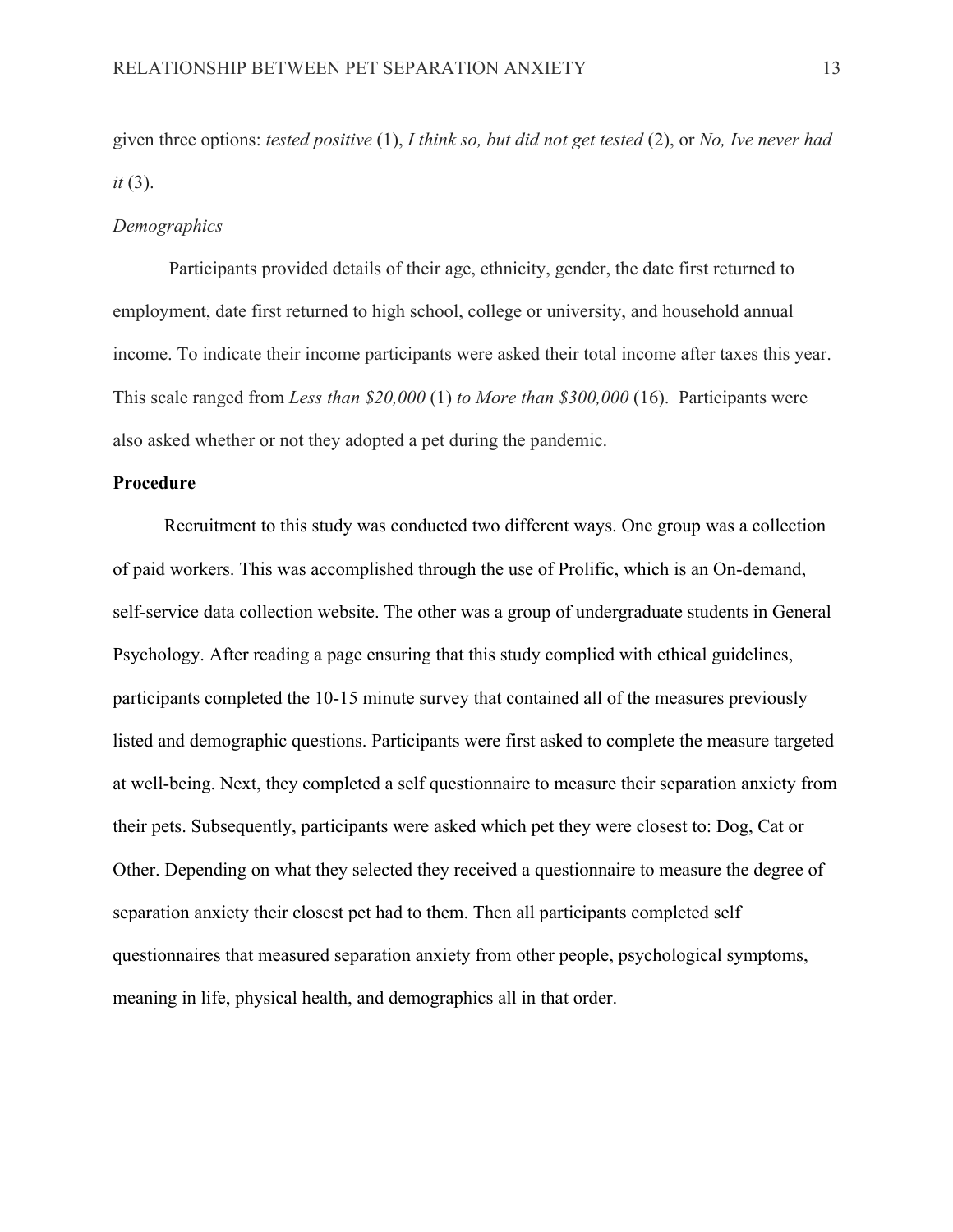#### **Results**

# **Hypothesis 1: Do Pet Owners Differ From Non Owners in Demographics, Relationships With Others, Anxiety, or Physical Health?**

Before determining if pet separation anxiety had any kind of effect on anxiety and physical health we wanted to measure certain demographic differences in pet owners and non pet owners. Table 1 illustrates that pet owners and non pet owners differed on most demographic variables (age, gender, income) as predicted. This was only untrue for ethnicity that did not differ from pet owner to non owner. Pet owners were older, typically female, and had a lower income. Pet owners and non pet owners had no difference in their degree of separation anxiety to other people, also as predicted. However, pet owners also showed no difference in level of physical health when compared to non pet owners, contrary to predictions that pet owners would have increased physical health compared to non owners.

# **Hypothesis 2: Does Separation Anxiety From People Predict Levels of Anxiety And Physical Health Across All Participants?**

I examined whether participants levels of anxiety and physical health differed for those with greater separation anxiety. As illustrated in Table 2 those with greater levels of separation anxiety had greater levels of anxiety and lower levels of physical health across the entire sample. This accurately represents our predictions for this variable.

**Hypothesis 3: Are There Correlations Between Separation Anxiety From People And Separation Anxiety From Pets Among Pet Owners And Does Separation Anxiety From The Pet and Pet's Separation Anxiety Behaviors Predict Levels of Anxiety And Physical Health Among Pet Owners?**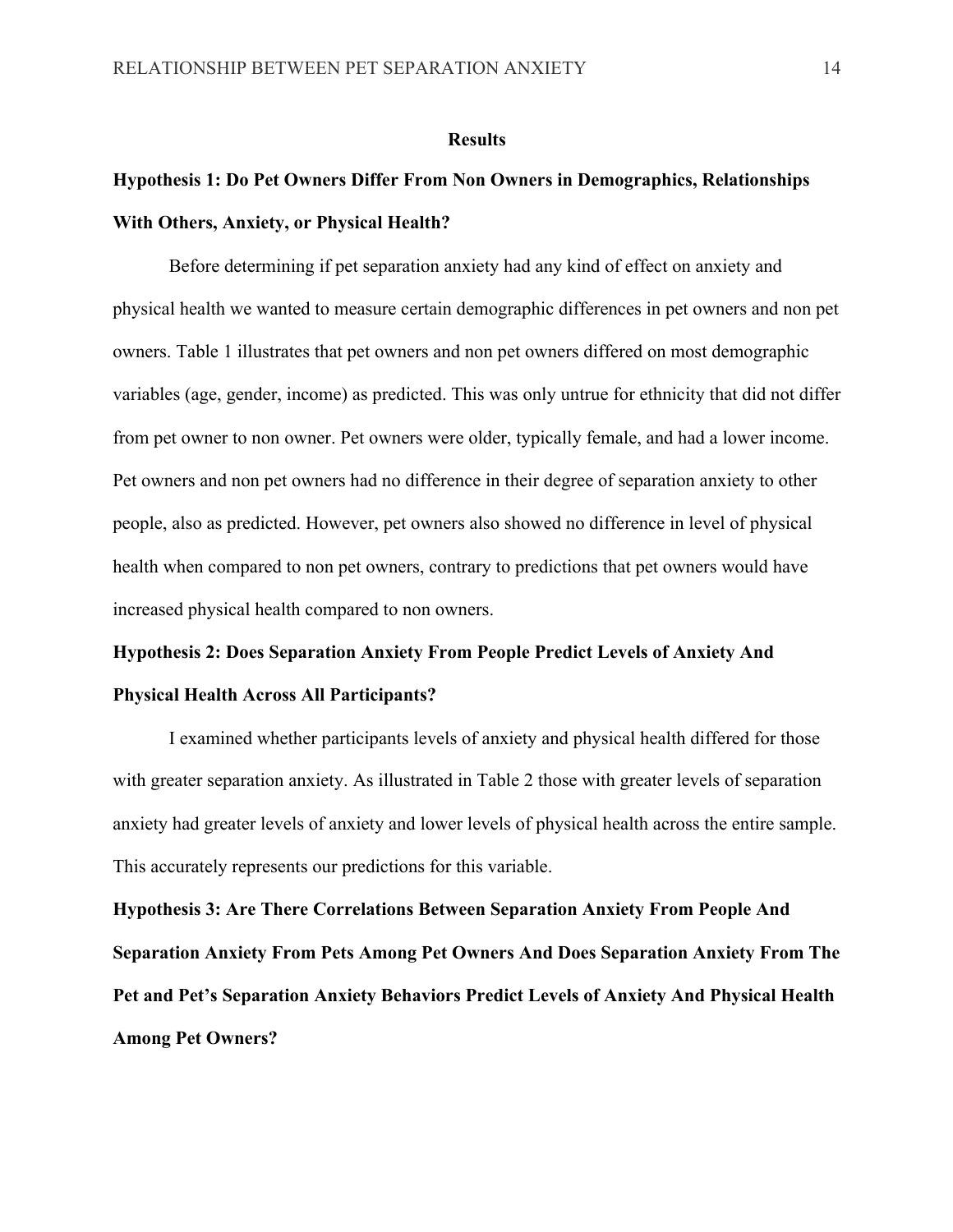I predicted that pet owners separation anxiety from people will be positively correlated with their separation anxiety from their pet. This turned out to be correct. Those with a higher level of separation anxiety from other people had more separation anxiety from their pet (Table 3). Having observed that those with higher levels of separation anxiety from people had worse levels of anxiety and physical health I wanted to make sure that this was the case for those that had separation anxiety from their pet, or from those whose pet showed separation anxiety from them. As shown in Table 3, pet owners with separation anxiety and owners with pets who showed separation anxiety behavior had higher scores on the anxiety measure and lower scores on the physical health measure. This was in line with our predictions.

# **Hypothesis 4: Does Separation Anxiety From The Pet Predict Anxiety and Physical Health Variables Over And Above Separation Anxiety From People Among Pet Owners?**

After establishing that separation anxiety from people and separation anxiety from pets were both predictors of anxiety and physical health, I wanted to see if pet owners' separation anxiety from their pets was a significant predictor as well. Through regression analysis of anxiety and physical health (Table 4 and Table 5) I saw that this was exactly the case when it came to anxiety. Owners' separation anxiety from pets was a significant predictor of anxiety just like it was with separation anxiety from people. This result was consistent with our prediction. However, when it came to physical health this was not the case. Owners' separation anxiety from their pet was not a predictor. In fact it was the separation anxiety behaviors of the pet that was a predictor of decreased physical health. This did not match our prediction for this variable.

**Hypothesis 5: Did Pet Owners Who Adopted Their Pet During the Pandemic Report Greater Separation Anxiety From Their Pet And Greater Pet Separation Anxiety Behaviors?**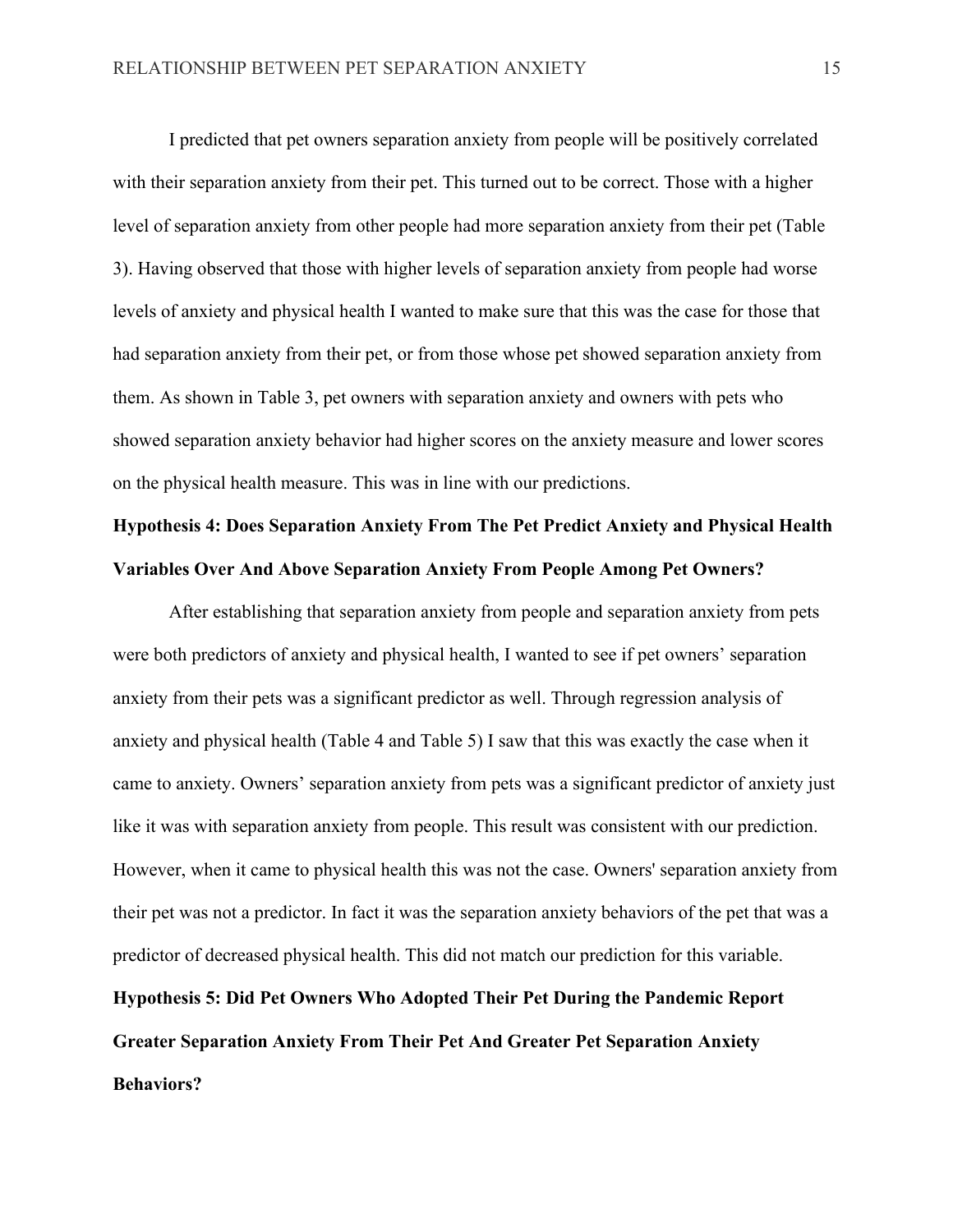After seeing how separation anxiety between pet and owner affected anxiety and physical health, there was interest in seeing if owners who adopted their pet during the pandemic experienced any greater degree of separation anxiety, and if their pets showed a greater amount of pet separation anxiety behaviors. As illustrated in Table 6, owners who adopted their pet during the pandemic experienced a greater amount of separation anxiety from their pet. This matched with our prediction. However, owners who acquired their pet during the pandemic reported no increase when it came to pet separation anxiety behaviors. This did not match our prediction.

### **Discussion**

The aim of this study was to examine the relationship between pet and pet owner. Previous research has shown that owning a pet has a number of benefits to the owners well-being (Bao & Schreer, 2016). However, an unhealthy dependence on a pet or pet owner can cause separation anxiety to occur which has high comorbidity with things such as anxiety and depression. With people being unable to interact outside with each other due to the Coronavirus pandemic, it is plausible to assume that this type of unhealthy overdependence developed as a result of how much time pets and their owners spent with each other.

Our first hypothesis was only partially supported. Pet owners and non pet owners were different in every demographic category (income, age, gender) and were similar in ethnicity and separation anxiety from humans. Our results showed pet owners as having a lower income compared to non pet owners. This is not a trend that is consistent with previous research; dog owners particularly have higher income than non pet owners (Saunders et al., 2017). The most likely cause of this is because this study took results from two samples: College students at the University of Arkansas and an online participant recruitment website called Prolific. The University of Arkansas participant pool had a greater percentage of non pet owners than the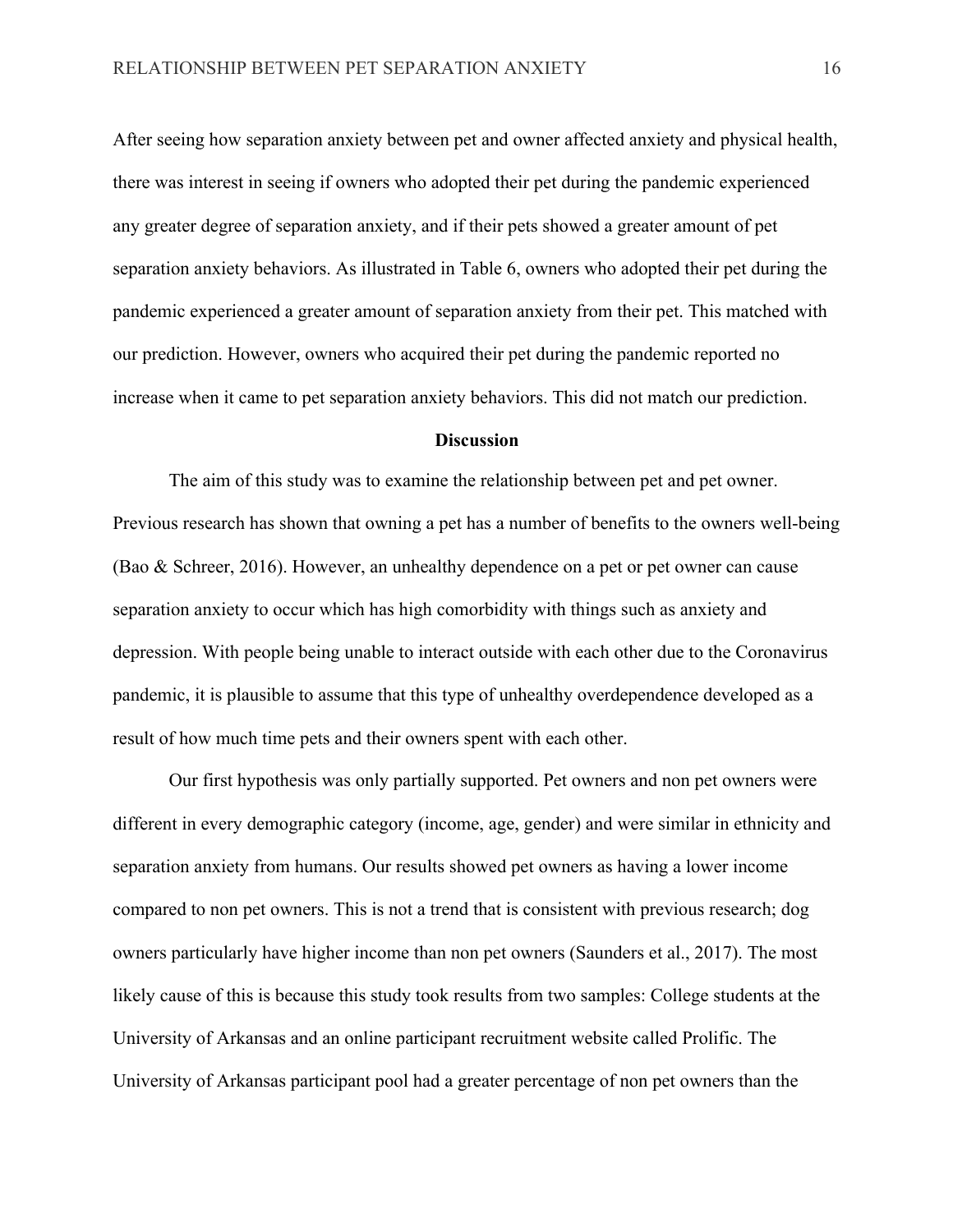prolific participants. Therefore, it is plausible that students attending a large university would have a larger household income than the general population, who were more often pet owners.

Separation anxiety from humans was a predictor for both anxiety and negative physical health. When individuals with separation anxiety disorder are away from those that they are close to, or imagine themselves as being separated from them, they can experience anxiety. Also, Adult Separation Anxiety Disorder (ASAD) is often termed a "gateway anxiety disorder". Those with ASAD are more likely of developing panic disorder, agoraphobia, social phobias, and other anxiety disorders (Feriante & Bernstein, 2021).Those with ASAD also reported worse physical health. Individuals with ASAD tend to have sleep issues and a variety of other physical issues (Vaughan et al., 2017).This is enough evidence to explain why participants with higher levels of separation anxiety from humans performed worse on physical health and ability to perform daily activities measures.

After determining that separation anxiety from humans was a predictor for anxiety and physical health variables, there was interest in determining if this was also the case for separation anxiety from pets. In other words, I wanted to determine if the relationship between people and the relationship with pets were the same for individuals experiencing separation anxiety. It turned out that separation anxiety from humans was positively correlated with separation anxiety from pets. Also, separation anxiety from pets and pet separation behaviors were also predictors of anxiety and poor physical health. Moreover, the negative effects of separation anxiety from pets was the significant predictor of anxiety over and above the effects those who had separation anxiety from humans experienced. These pieces of evidence both suggest that these relationships are in fact similar. A possible explanation for this is that the pet owners experiencing separation anxiety are anthropomorphizing (assigning humanlike qualities and emotions) their pet. In a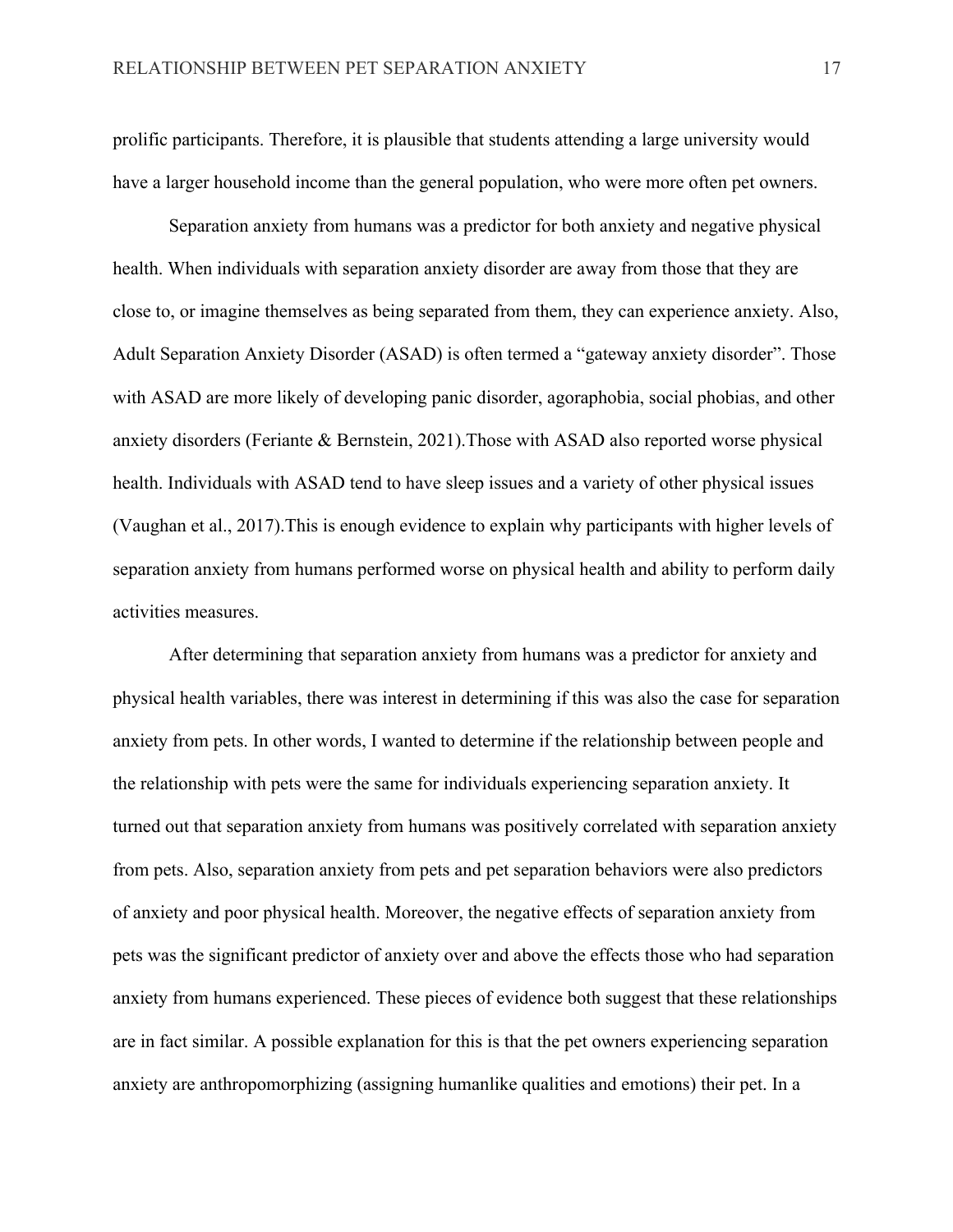separate study, participants who were induced to feel lonely anthropomorphized their pets (McConnell et al., 2011). Since part of the definition of separation anxiety is the fear of being alone (loneliness) it is plausible that those experiencing separation anxiety from their pets will also anthropomorphize their pet. Holding your pet to this humanlike standard would cause those experiencing loneliness/separation anxiety to equate their pets with other humans they are close to, and could be a predictor of anxiety and poor physical health.

Since it was determined that separation anxiety from pets and separation anxiety from humans were positively correlated among pet owners, there was interest in determining if separation anxiety from pets still served as a predictor for anxiety and physical health. It was predicted that separation anxiety from pets still would be a predictor for both variables, and that pet separation behaviors would not be. A regression analysis was done to confirm these hypotheses. It was discovered that for anxiety, this was exactly the case. Separation anxiety from pets and people were both predictors, and pet separation behaviors were not. In general, pets have been shown to reduce stress (Jennings 1997). It is plausible to assume that these pet owners who experience separation anxiety from their pets have an overdependence on them to decrease their anxiety, and the thought of being apart from or being apart from their pet is actually increasing their anxiety. Another possible explanation is that those who are already experiencing anxiety are more likely to develop disorders like separation anxiety (Johnson 2018).

Our hypothesis was not supported when it came to the physical health variable. Separation anxiety from people was still a predictor for physical health, but in this case it was the separation behavior of the pets that was the main predictor and not the separation anxiety from pets. One possible explanation for this is the nature of pet separation behaviors. There are some pet behaviors that can have physical health consequences on the owners. Examples of this kind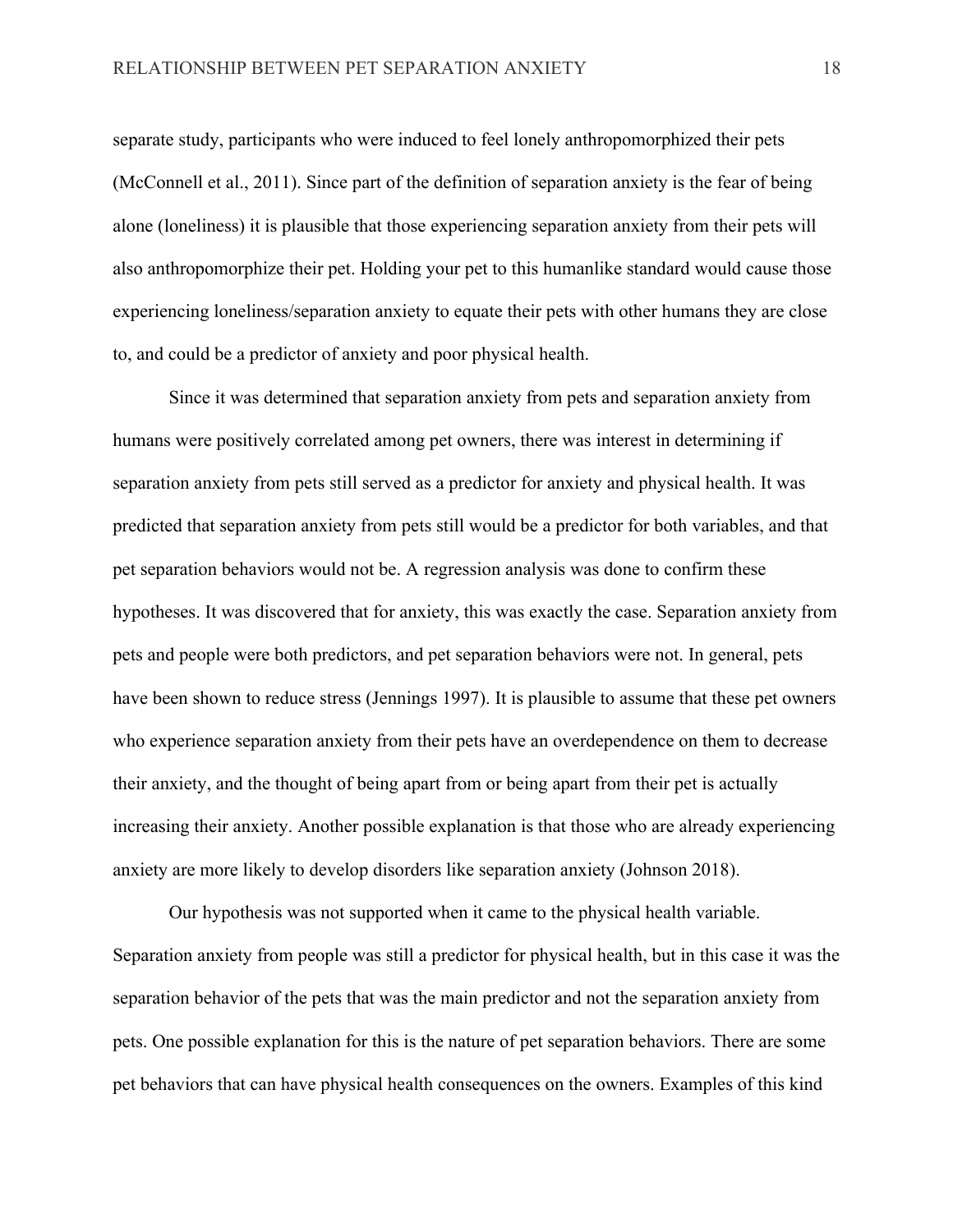of behavior could be destruction of property in the owner's absence or defecating or urinating in inappropriate areas. Repeatedly having to clean up could begin to take a toll on the owner's physical well-being. Additionally, having to constantly replace objects such as furniture, carpets, and other objects that pets destroy could place a financial strain on the owner. In extreme cases the owner could potentially have to work/work more to replace these objects which would only increase the separation behavior of the pet. Another potential cause of this could be that the age of the owner is serving as a confounding variable. The longer pets and owners spend time together the more likely they both are to develop an unhealthy overdependence for each other. Older participants who are retired would most likely spend far more time with their pets than younger employed participants. As a result older individuals might report more separation behaviors and experience more physical health limitations due to their age. My final hypothesis was that owners who acquired their pet during the Coronavirus pandemic would be more likely to experience separation anxiety from their pets, and that their pets would experience more separation behaviors. It turned out that this was partially the case. Owners who acquired their pets during the Coronavirus pandemic experienced more separation anxiety from their pets. During the pandemic there were nationwide lockdowns that prevented or seriously limited people from leaving their homes. This provided an opportunity for pets and their owners to spend an unhealthy amount of time together and foster this overdependence that owners have for their pet. However, pet separation behaviors were the same, they did not increase if they were adopted during the pandemic. A possible explanation for this is that these pets have not had an opportunity to display these behaviors yet. In order to display separation behaviors the pets need to be separated from the owner. If they still have not had enough time spent away from their owner pets may not have had the opportunity to display separation behaviors. Also, these pets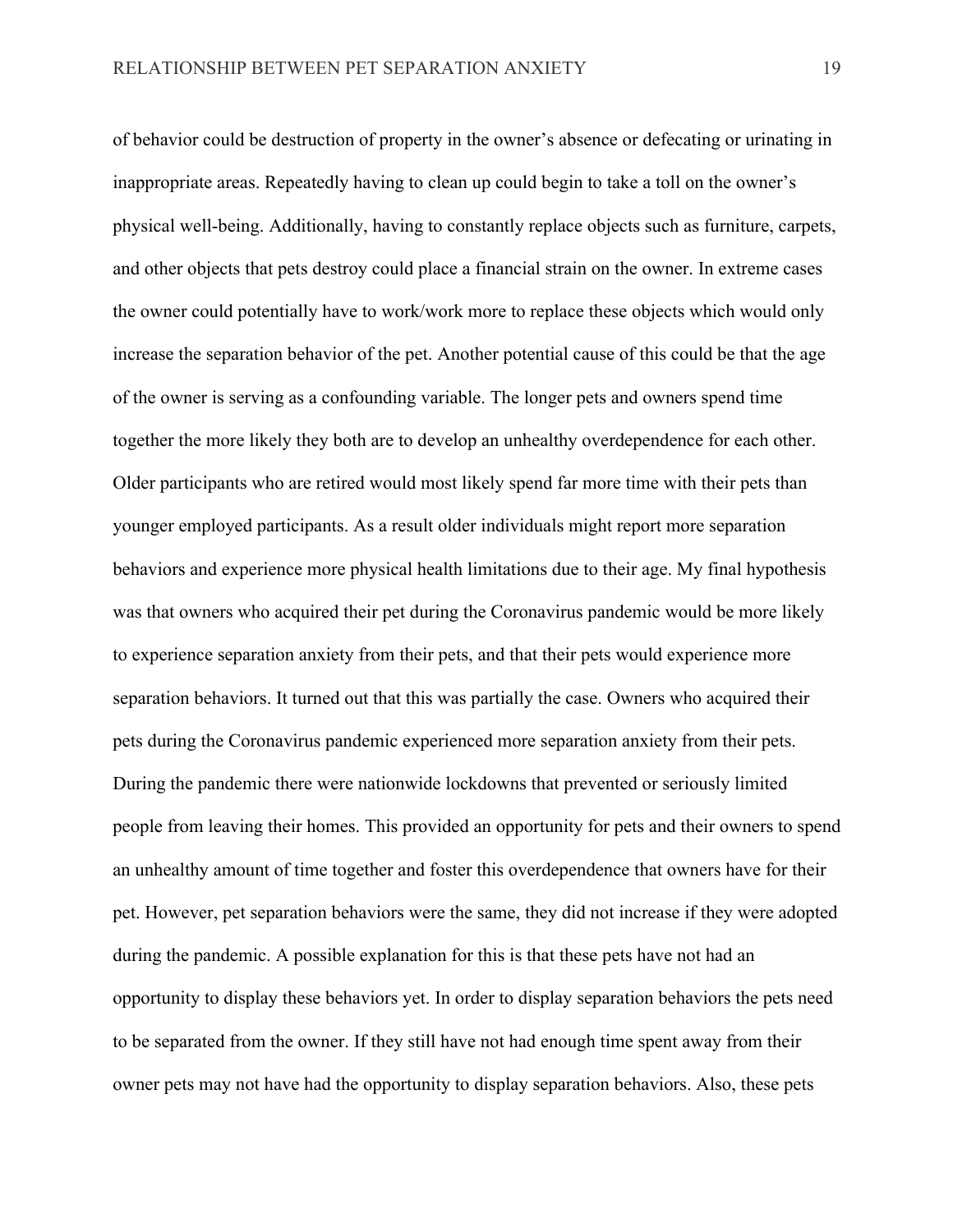are completely unaware of the uncharacteristic tough conditions that are present as a result of this pandemic. This is something that could cause anxiety for the owner, but no effect on the pet itself.

Past studies have revealed that during the COVID 19 pandemic pets became more poorly behaved. Owners reported a number of different behavior problems such as: excessive vocalization, fear of unexpected noises, etc (Bowen et al., 2020). This type of behavior remains true in the results presented in this current study as well, as there are still a number of pets experiencing similar pet separation behaviors. Furthermore, this study looks at the impact that pets experiencing separation behaviors has on their owners, which was decreased physical health. In a similar study to this current one, researchers found that owners who experienced separation anxiety from their pets preformed worse on anxiety measures compared to those with no separation anxiety. Moreover, they found that pet separation anxiety and human separation anxiety was positively correlated (Dowsett et al., 2020). All of these results are consistent with the findings laid out in this current study. To expand on this, data in this current study illustrated that separation anxiety from pets predicted anxiety over and above the harmful effects of separation anxiety in humans. In addition, our results found that it was not separation anxiety from pets that predicted physical health but was pet separation behaviors.

### **Implications**

Although adult separation anxiety from humans has received more research and attention, separation anxiety from pets is in fact an issue amongst pet owners and should be treated seriously. Pet owners experiencing separation anxiety experience symptoms that are similar to symptoms that are present in separation anxiety from humans. Pet owners should be aware of the possible consequences of developing a relationship like this. Pet owners that already possess this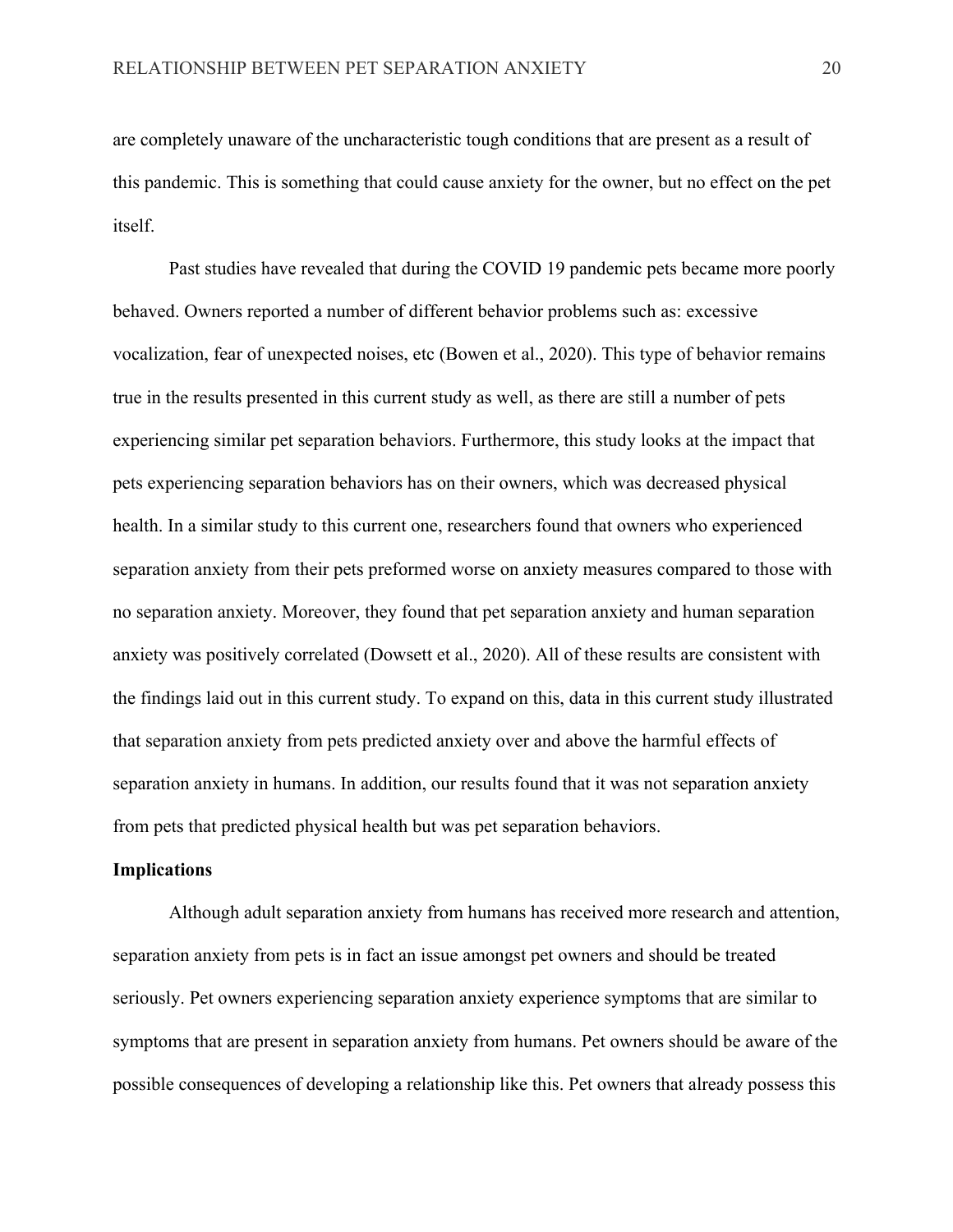form of separation anxiety should practice common methods that decrease separation anxiety such as practicing separation and keeping goodbyes quick (Robinson 2022). Furthermore, owners whose physical health has taken a toll as a result of pet separation behaviors should take action to prevent those behaviors. Actions such as giving the pet a special treat only when they owner is gone or giving them recently worn clothing that has the scent of the owner on them are potential ways to prevent this problem (WebMD 2017).

### **Limitations**

Due to the coronavirus pandemic, it was not possible to complete any in person research, or run any kind of experimentation. The cross-sectional correlational design of this study did not allow for any investigation of direct causes. In particular, a number of different plausible explanations in this study are based on the assumption that the longer the pet and pet owner spend together the higher the separation anxiety of both of them will be. Being able to bring animals and people into contact and separate them and observe behavior of pet and pet owner will be necessary to test this assumption.

### **Conclusion**

In society today all of the wonderful benefits of pet ownership are constantly talked about. Pets teach kids responsibility, provide owners with emotional support, decrease loneliness, and even increase physical health. The number of benefits of pet ownership seem endless, and the unfavorable aspects of the pet relationship are seldom discussed. The present research suggests that, similarly to the way that people can have unhealthy relationships with other people, people can have unhealthy relationships with their pet. This study demonstrates that separation anxiety from pets can have some of the same effects as separation anxiety from people. Training pet owners on how to avoid this harmful relationship, and treatment specifically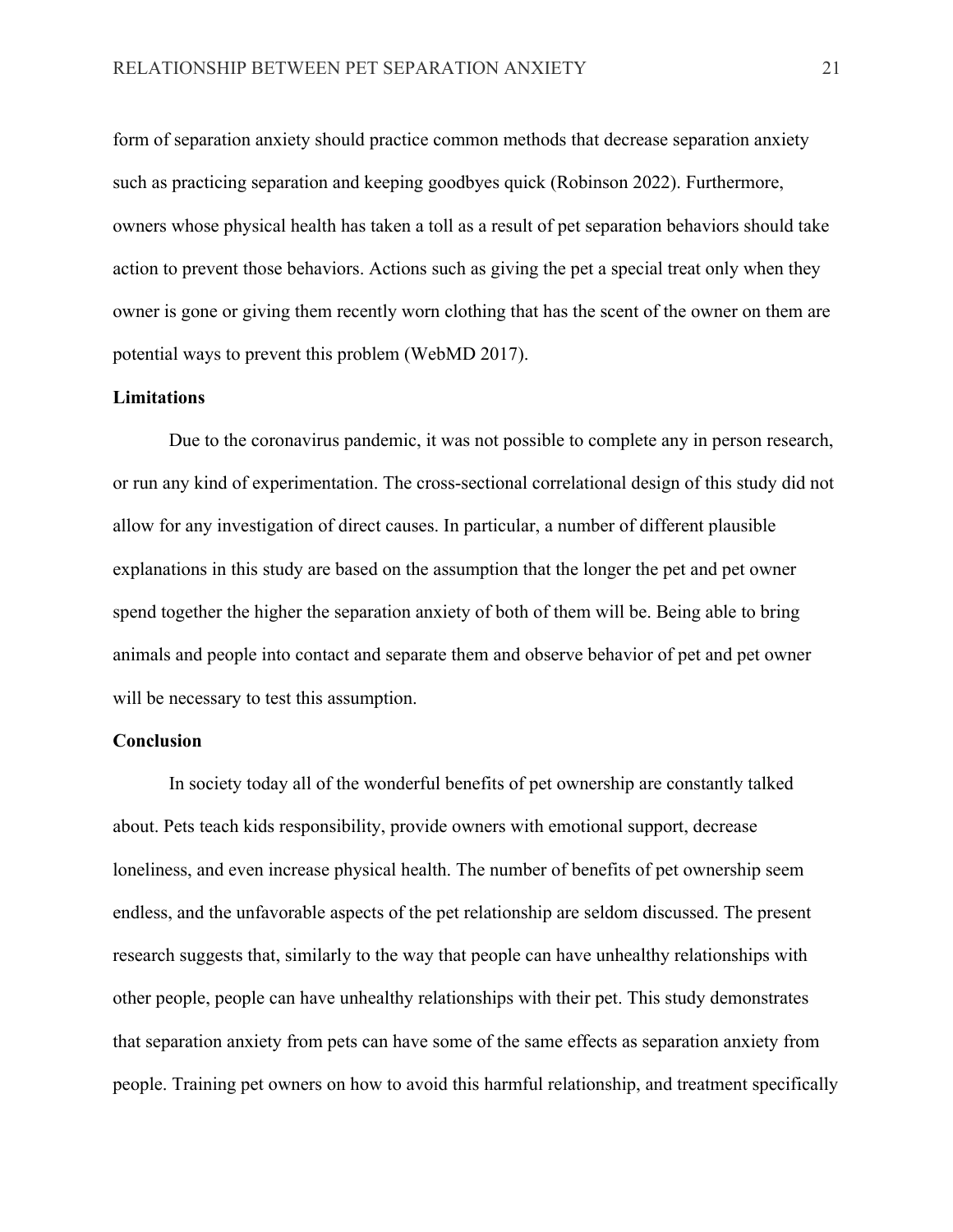tailored to pet owners who have separation anxiety from pets should be seriously considered prior to owning a pet.

### **References**

- Aron, A., Aron, E. N., & Smollan, D. (1992). Inclusion of Other in the Self Scale and the structure of interpersonal closeness. *Journal of Personality and Social Psychology*, *63*(4), 596–612. https://doi.org/10.1037/0022-3514.63.4.596
- Bao, K. J., & Schreer, G. (2016). Pets and Happiness: Examining the Association between Pet Ownership and Wellbeing. *Anthrozoös*, *29*(2), 283–296. https://doi.org/10.1080/08927936.2016.1152721
- Beike, D. R. (2022). *Relationship closeness and well-being of pet owners and non-owners during the COVID-19 pandemic* [Data set]. University of Arkansas.
- Bell, I. R., Cunningham, V., Caspi, O., Meek, P., & Ferro, L. (2004). Development and validation of a new global well-being outcomes rating scale for integrative medicine research. *BMC Complementary and Alternative Medicine*, *4*(1). https://doi.org/10.1186/1472-6882-4-1
- Bowen, J., García, E., Darder, P., Argüelles, J., & Fatjó, J. (2020). The effects of the Spanish COVID-19 lockdown on people, their pets, and the human-animal bond. *Journal of Veterinary Behavior*, *40*, 75–91. https://doi.org/10.1016/j.jveb.2020.05.013
- de Souza Machado, D., Oliveira, P. M. B., Machado, J. C., Ceballos, M. C., & Sant'Anna, A. C. (2020). Identification of separation-related problems in domestic cats: A questionnaire survey. *PLOS ONE*, *15*(4), e0230999. https://doi.org/10.1371/journal.pone.0230999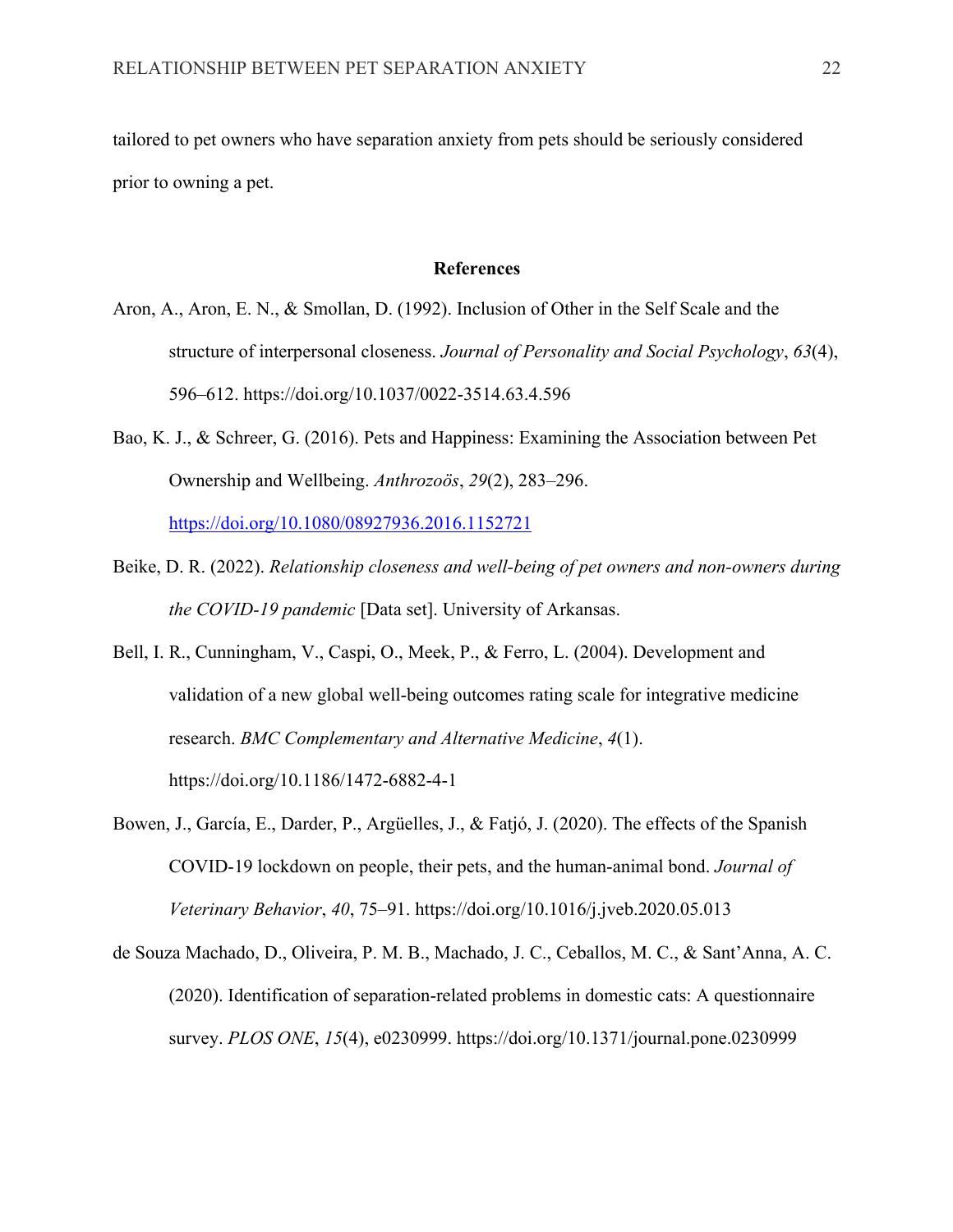- Dowsett, E., Delfabbro, P., & Chur-Hansen, A. (2020). Adult separation anxiety disorder: The human-animal bond. *Journal of Affective Disorders*, *270*, 90–96. https://doi.org/10.1016/j.jad.2020.03.147
- Epley, N., Waytz, A., Akalis, S., & Cacioppo, J. T. (2008). When We Need A Human: Motivational Determinants of Anthropomorphism. *Social Cognition*, *26*(2), 143–155. https://doi.org/10.1521/soco.2008.26.2.143
- Feriante, J., & Bernstein, B. (2021). Separation Anxiety. In *StatPearls*. StatPearls Publishing.
- Friedmann, E., & Thomas, S. A. (1995). Pet ownership, social support, and one-year survival after acute myocardial infarction in the Cardiac Arrhythmia Suppression Trial (CAST). *The American Journal of Cardiology*, *76*(17), 1213–1217. https://doi.org/10.1016/s0002- 9149(99)80343-9
- Gahee, K. (2016, January). *ASSESSMENT OF SEPARATION ANXIETY IN DOGS: THE SEARCH FOR A DIAGNOSTIC METHOD*. Purdue E-Pubs. https://docs.lib.purdue.edu/open\_access\_theses/1234/
- Hays, R. D., Sherbourne, C. D., & Mazel, R. M. (1993). The rand 36-item health survey 1.0. *Health Economics*, *2*(3), 217–227. https://doi.org/10.1002/hec.4730020305
- Hennessy, M. (1997). Plasma Cortisol Levels of Dogs at a County Animal Shelter. *Physiology & Behavior*, *62*(3), 485–490. https://doi.org/10.1016/s0031-9384(97)80328-9

Henry, J. D., & Crawford, J. R. (2005). The short-form version of the Depression Anxiety Stress Scales (DASS-21): Construct validity and normative data in a large non-clinical sample. *British Journal of Clinical Psychology*, *44*(2), 227–239. https://doi.org/10.1348/014466505x29657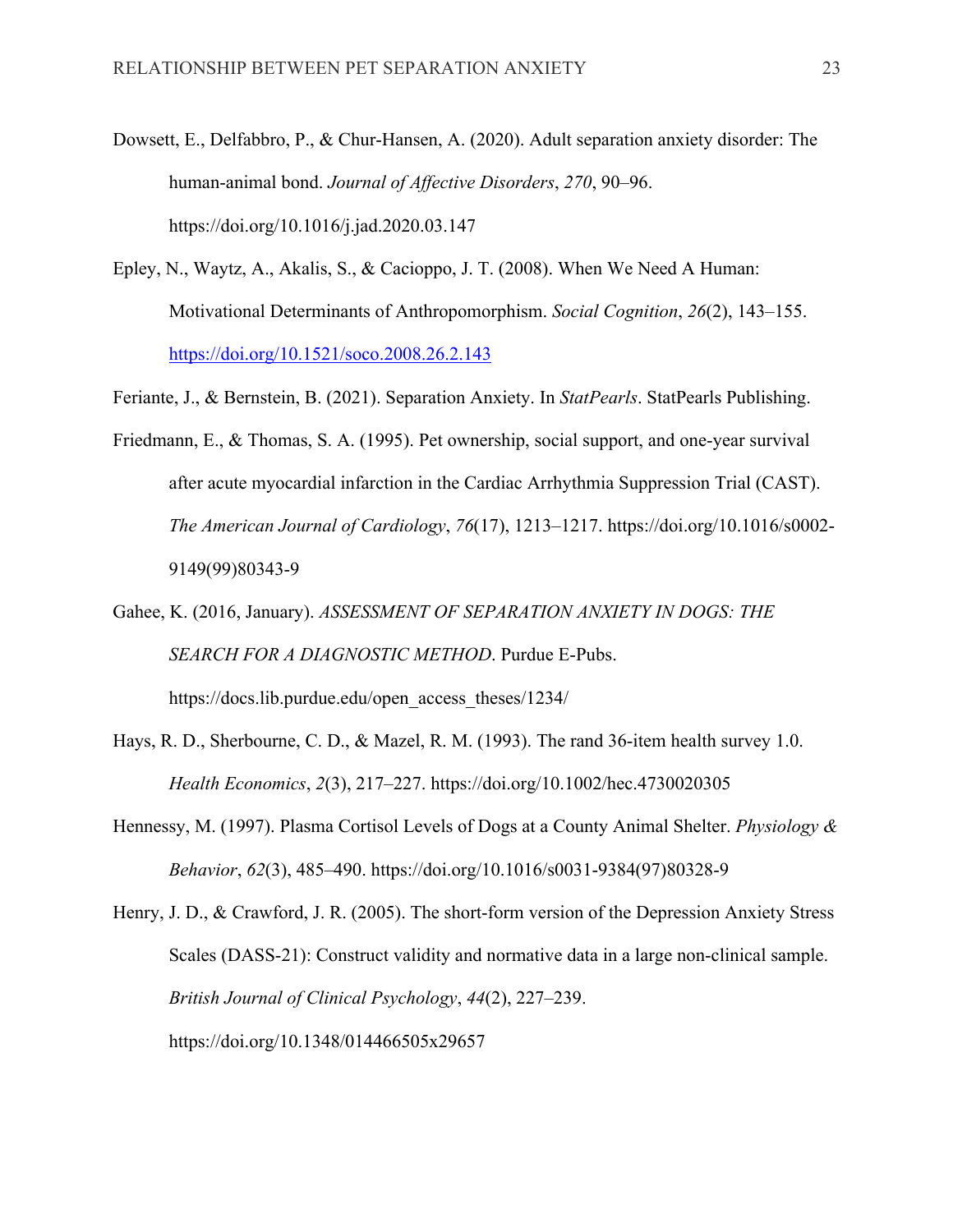*How to Ease Your Dog's Separation Anxiety*. (2017, March 26). WebMD.

https://pets.webmd.com/dogs-separation-

anxiety#:%7E:text=Give%20your%20dog%20a%20special,minutes%20after%20you%2 0get%20home.

- Jennings, L. B. (1997). Potential Benefits of Pet Ownership in Health Promotion. *Journal of Holistic Nursing*, *15*(4), 358–372. https://doi.org/10.1177/089801019701500404
- Johnson, S. (2018, September 17). *Separation Anxiety Disorder*. Healthline. https://www.healthline.com/health/anxiety/separation-anxiety
- Kanat-Maymon, Y., Antebi, A., & Zilcha-Mano, S. (2016). Basic psychological need fulfillment in human–pet relationships and well-being. *Personality and Individual Differences*, *92*, 69–73. https://doi.org/10.1016/j.paid.2015.12.025
- Manicavasagar, V., Silove, D., Wagner, R., & Dronby, J. (1997). Adult Separation Anxiety Questionnaire - ASA-27. *Measurement Instrument Database for the Social Sciences*. https://doi.org/10.13072/midss.162
- McConnell, A. R., Brown, C. M., Shoda, T. M., Stayton, L. E., & Martin, C. E. (2011). Friends with benefits: On the positive consequences of pet ownership. *Journal of Personality and Social Psychology*, *101*(6), 1239–1252. https://doi.org/10.1037/a0024506
- McCrave, E. A. (1991). Diagnostic Criteria for Separation Anxiety in the Dog. *Veterinary Clinics of North America: Small Animal Practice*, *21*(2), 247–255. https://doi.org/10.1016/s0195-5616(91)50030-9
- Peacock, J., Chur-Hansen, A., & Winefield, H. (2012). Mental Health Implications of Human Attachment to Companion Animals. *Journal of Clinical Psychology*, *68*(3), 292–303. https://doi.org/10.1002/jclp.20866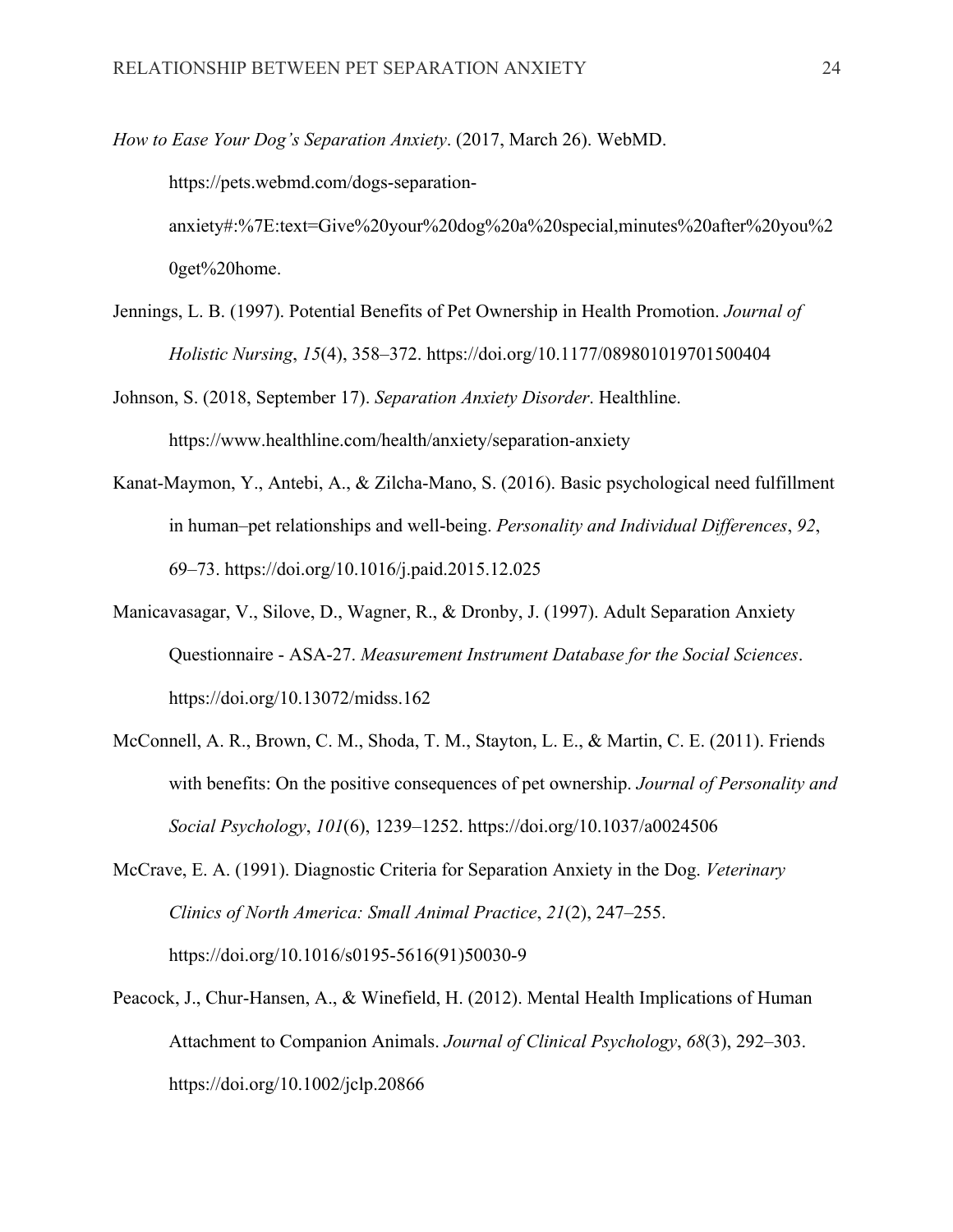- *Pet Industry Market Size, Trends & Ownership Statistics*. (2020). American Pet Products Association. https://www.americanpetproducts.org/press\_industrytrends.asp
- Robinson, L. (2022, February 8). *Separation Anxiety and Separation Anxiety Disorder*. HelpGuide.Org. https://www.helpguide.org/articles/anxiety/separation-anxiety-andseparation-anxiety-disorder.htm
- Saunders, J., Parast, L., Babey, S. H., & Miles, J. V. (2017). Exploring the differences between pet and non-pet owners: Implications for human-animal interaction research and policy. *PLOS ONE*, *12*(6), e0179494. https://doi.org/10.1371/journal.pone.0179494
- Schwartz, S. (2003). Separation anxiety syndrome in dogs and cats. *Journal of the American Veterinary Medical Association*, *222*(11), 1526–1532. https://doi.org/10.2460/javma.2003.222.1526
- Steger, M. F., Frazier, P., Oishi, S., & Kaler, M. (2006). The meaning in life questionnaire: Assessing the presence of and search for meaning in life. *Journal of Counseling Psychology*, *53*(1), 80–93. https://doi.org/10.1037/0022-0167.53.1.80
- Vaughan, J., Coddington, J. A., Ahmed, A. H., & Ertel, M. (2017). Separation Anxiety Disorder in School-Age Children: What Health Care Providers Should Know. *Journal of Pediatric Health Care*, *31*(4), 433–440. https://doi.org/10.1016/j.pedhc.2016.11.003
- Ventegodt, S., Merrick, J., & Andersen, N. J. (2003). Measurement of Quality of Life III. From the IQOL Theory to the Global, Generic SEQOL Questionnaire. *The Scientific World JOURNAL*, *3*, 972–991. https://doi.org/10.1100/tsw.2003.77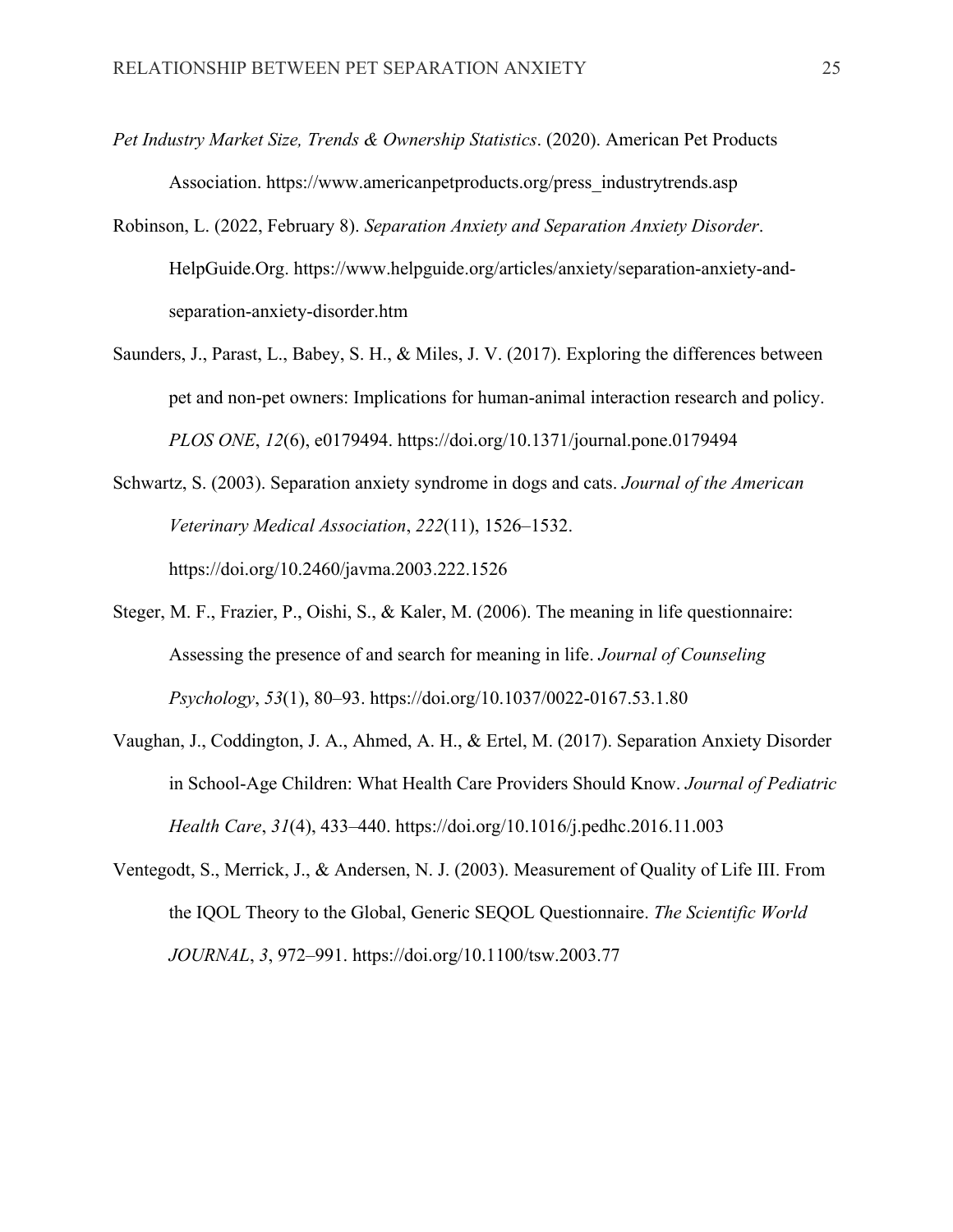### **Table 1**

*Comparison of Pet Owners and Non-Owners (Hypothesis 1)*

|                               | Pet Owners |       | Non-Owners |       | Total     |       |
|-------------------------------|------------|-------|------------|-------|-----------|-------|
|                               | $n = 203$  |       | $n = 488$  |       | $N = 691$ |       |
| Variable                      | M          | SD    | M          | SD    | M         | SD    |
| Percent from student sample** | 33.99      | 4.748 | 57.17      | 4.953 | 50.36     | 5.003 |
| $Age**$                       | 29.22      | 12.59 | 25.56      | 11.13 | 26.62     | 11.69 |
| Percent non-male*             | 69.95      | 4.596 | 61.98      | 4.859 | 64.34     | 4.794 |
| Percent non-white             | 15.27      | 3.606 | 20.87      | 4.068 | 19.21     | 3.943 |
| Income $(1-9)$ **             | 4.02       | 2.08  | 4.65       | 2.39  | 4.46      | 2.32  |
| Separation Anxiety (People)   | 1.83       | 0.60  | 1.89       | 0.59  | 1.86      | 0.60  |
| Anxiety                       | 1.69       | 0.72  | 1.74       | 0.73  | 1.72      | 0.73  |
| Physical Health               | 0.03       | 0.65  | $-0.01$    | 0.61  | 0.01      | 0.62  |

 $**p*$  < .05 for owners vs. non-owners

\*\**p* < .001 for owners vs. non-owners

*Notes*. Underlined values were hypothesized differences. Highlighted values show confirmed hypotheses. Means for the analyses testing Hypothesis 1 are corrected for age, income, gender, and ethnicity. Separation anxiety scores range from 1 to 4, Global Well-Being from 0 to 100, Quality of Life from 1 to 5, Anxiety and Depression from 1 to 4, and Physical Health is a zscore.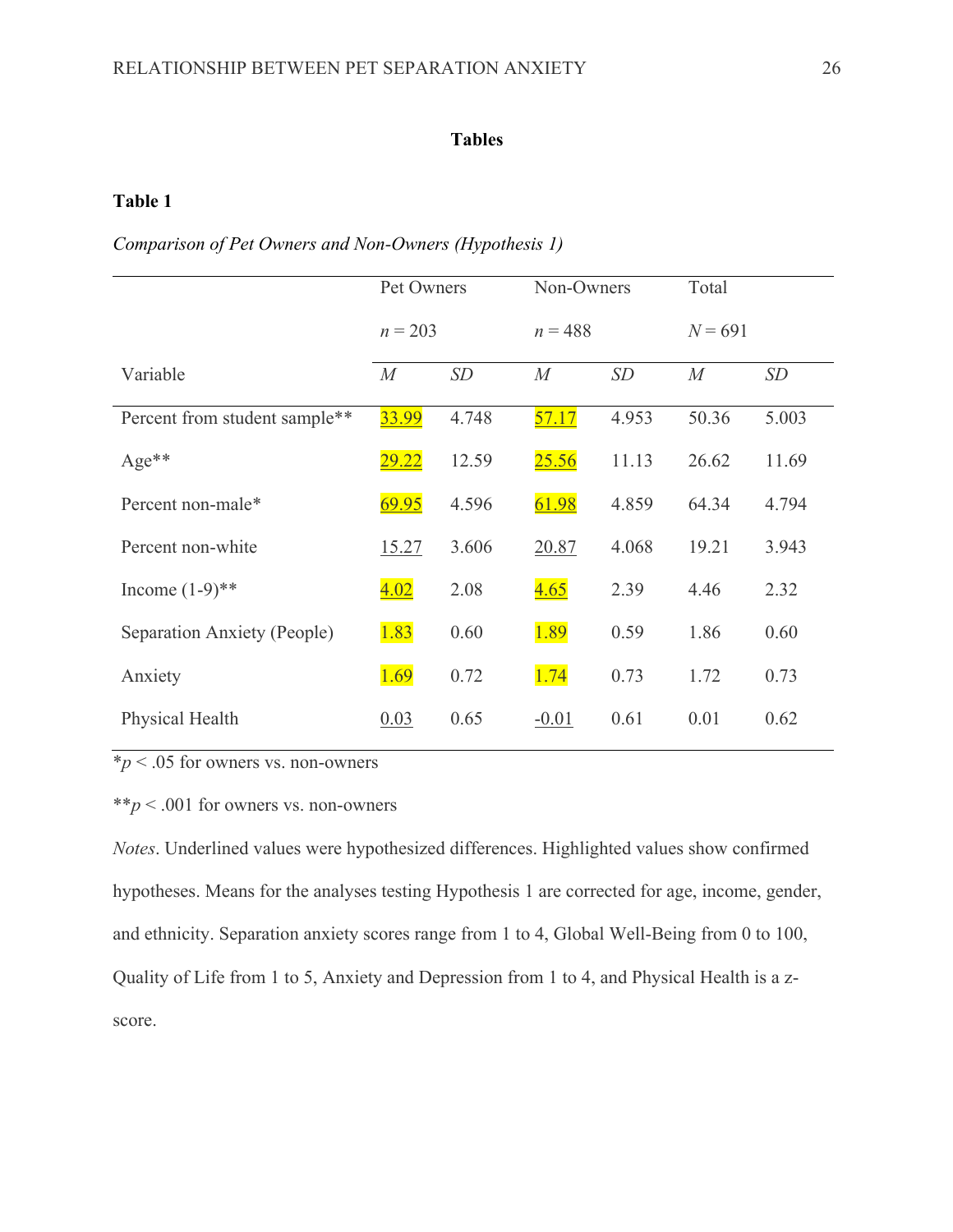*Descriptive Statistics and Correlations for Hypothesis 2: Separation Anxiety from People as a* 

*Predictor of Well-Being Measures for Entire Sample*

| Variable              | $\overline{M}$ | SD   |         | 2        | 3       | $\overline{4}$ | 5       | 6  |
|-----------------------|----------------|------|---------|----------|---------|----------------|---------|----|
| 1. Separation Anxiety | 1.87           | 0.60 | $-$     |          |         |                |         |    |
| (People)              |                |      |         |          |         |                |         |    |
| 2. Anxiety            | 1.73           | 0.73 | $.73**$ | $-.42**$ | $-.44*$ | $-$            |         |    |
| 3. Physical Health    | .00            | 0.62 | Н       | $.38**$  | $.42**$ | $\sim$         | ۰       | -- |
|                       |                |      | $45**$  |          |         | $.44**$        | $.44**$ |    |

# $\frac{1}{2}$  *\*p* < .05

### \*\**p* < .001

*Notes*. Underlined values were hypothesized relationships. Highlighted values show confirmed hypotheses. Age, income, gender, and ethnicity are partialed out of the correlations. Separation anxiety scores range from 1 to 4. Anxiety scores range from 1 to 4. Physical Health scores are *z* scores.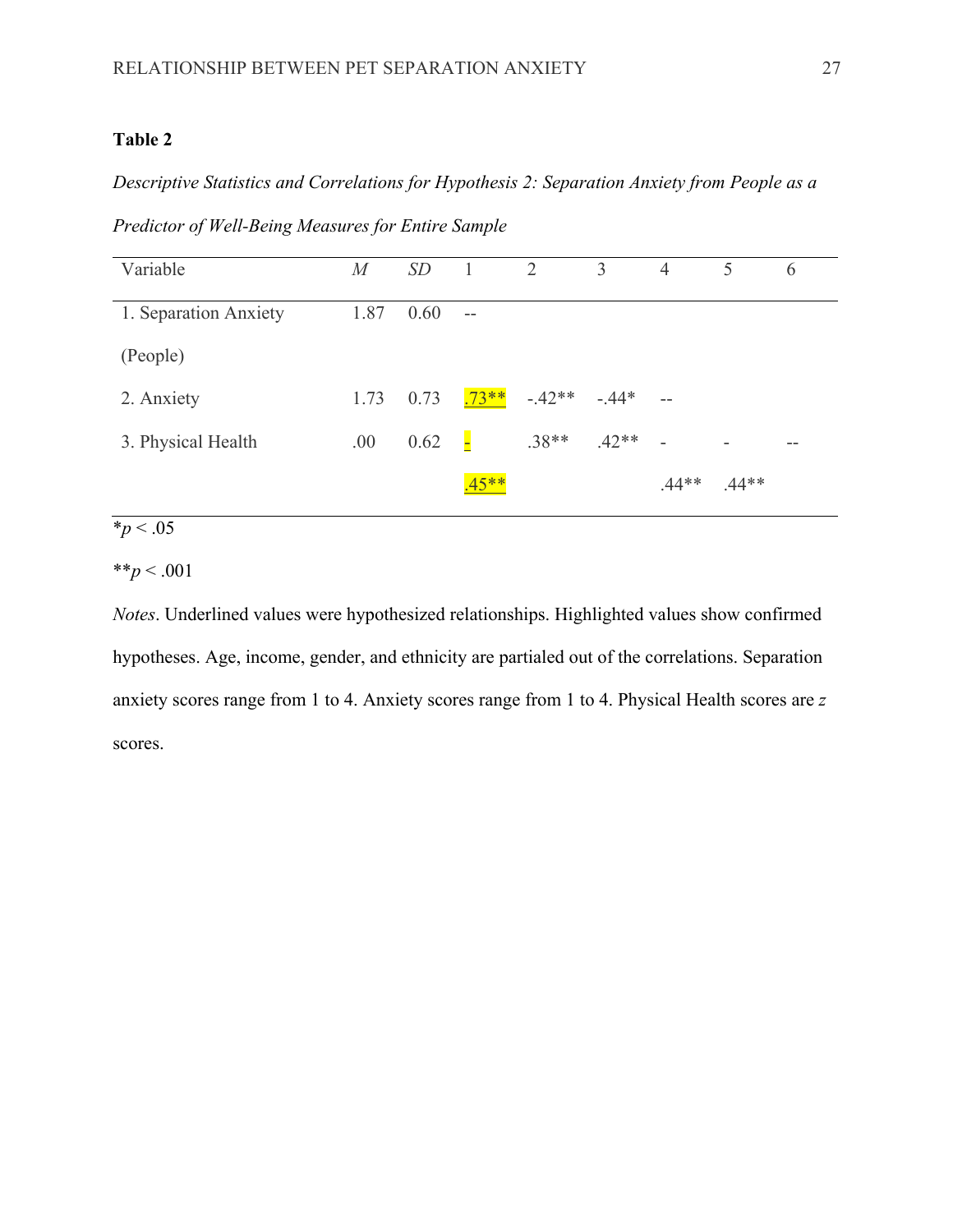*Descriptive Statistics and Correlations for Hypothesis 3: Separation Anxiety from Pets as a Predictor of Separation Anxiety from People and Well-Being Measures*

| Variable                       | $\overline{M}$ | SD    |          | $\overline{2}$ | 3       |
|--------------------------------|----------------|-------|----------|----------------|---------|
| 1. Separation Anxiety (Pets)   | 1.70           | 0.53  |          |                |         |
| 2. Separation Anxiety (People) | 1.82           | 0.60  | $52**$   |                |         |
| 3. Pet's Separation Behaviors  | 1.69           | 0.55  | $.39***$ | $.37**$        |         |
| 4. Global Well-Being           | 60.56          | 21.75 | $-.30**$ | $-.32**$       | $-.14$  |
| 5. Quality of Life             | 3.35           | 0.94  | $-33**$  | $-.40**$       | $-.22*$ |
| 6. DASS Anxiety                | 1.69           | 0.72  | $.49**$  | $.72**$        | $.38**$ |
| 7. DASS Depression             | 1.89           | 0.84  | $.47**$  | $.63**$        | $26**$  |
| 8. Physical Health             | .00            | 0.65  |          | $-.50**$       |         |

# $\frac{1}{2}$  *\*p* < .05

\*\**p* < .001

*Notes*. Underlined values were hypothesized relationships. Highlighted values show confirmed hypotheses. Age, income, gender, and ethnicity are partialed out of the correlations.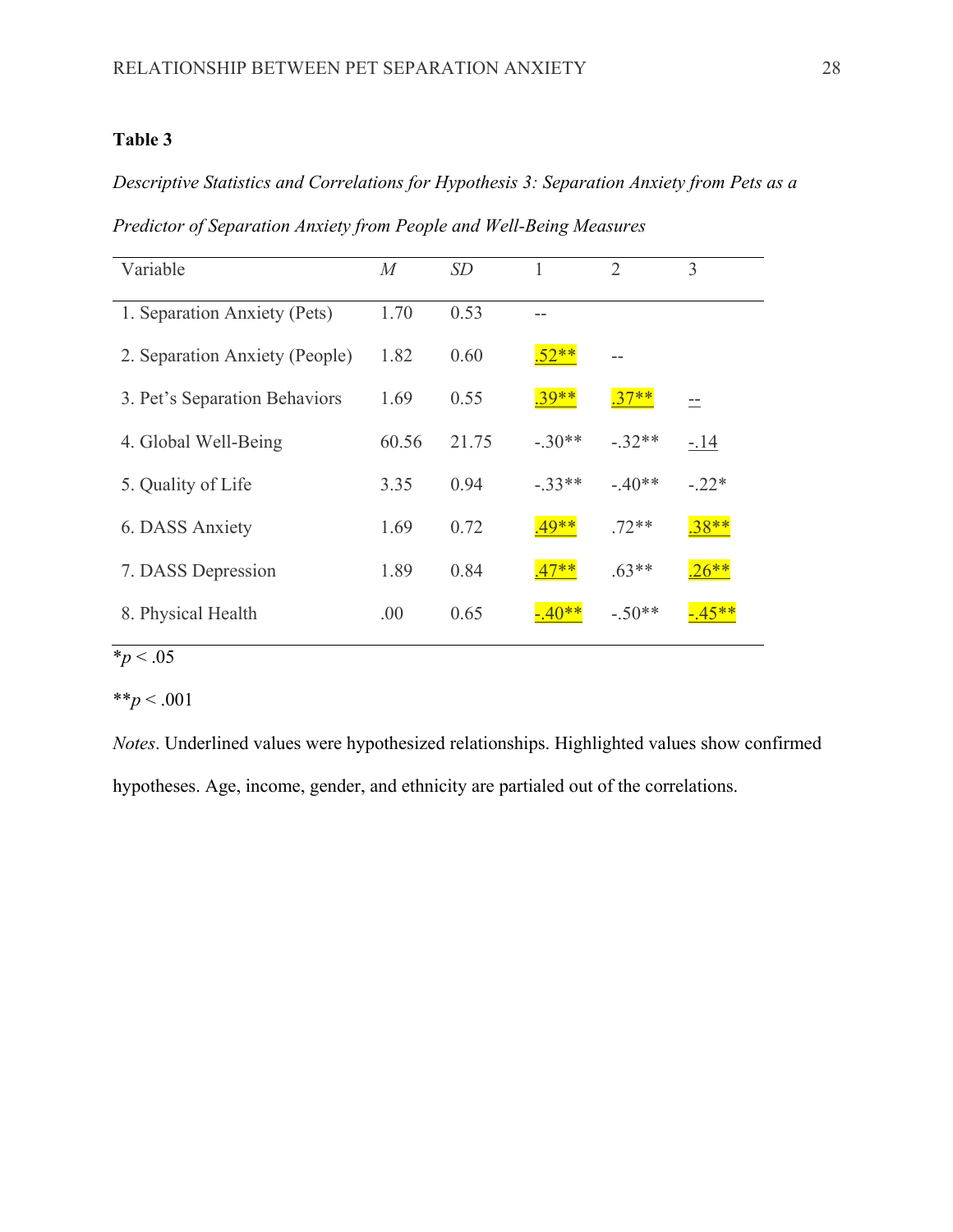| Variable         | $\overline{B}$ | $\rm SE$ | $\beta$ | $\bar{t}$ | $\overline{p}$ | 95% CI   | 95% CI  |
|------------------|----------------|----------|---------|-----------|----------------|----------|---------|
|                  |                |          |         |           |                | Lower    | Upper   |
|                  |                |          |         |           |                | Bound    | Bound   |
| (Intercept)      | $-.635$        | .259     |         | $-2.454$  | .015           | $-1.146$ | $-.125$ |
| Age              | .001           | .003     | .019    | .384      | .701           | $-.005$  | .007    |
| Gender           | .123           | .075     | .079    | 1.629     | .105           | $-.026$  | .271    |
| Ethnicity        | .161           | .095     | .080    | 1.703     | .090           | $-.026$  | .348    |
| Income           | .011           | .017     | .032    | .637      | .525           | $-.023$  | .045    |
| Separation       | .745           | .070     | .629    | 10.638    | .000           | .607     | .883    |
| Anxiety          |                |          |         |           |                |          |         |
| (People)         |                |          |         |           |                |          |         |
| Separation       | .169           | .076     | .127    | 2.216     | .028           | .018     | .319    |
| Anxiety          |                |          |         |           |                |          |         |
| (Pet)            |                |          |         |           |                |          |         |
| Pet's            | .122           | .071     | .093    | 1.724     | .086           | $-.018$  | .261    |
| Separation       |                |          |         |           |                |          |         |
| <b>Behaviors</b> |                |          |         |           |                |          |         |

*Regression Analysis for Anxiety Symptoms of Pet Owners (Hypothesis 4)*

*Note.* Underlined beta values were hypothesized relationships. Highlights show confirmed hypotheses.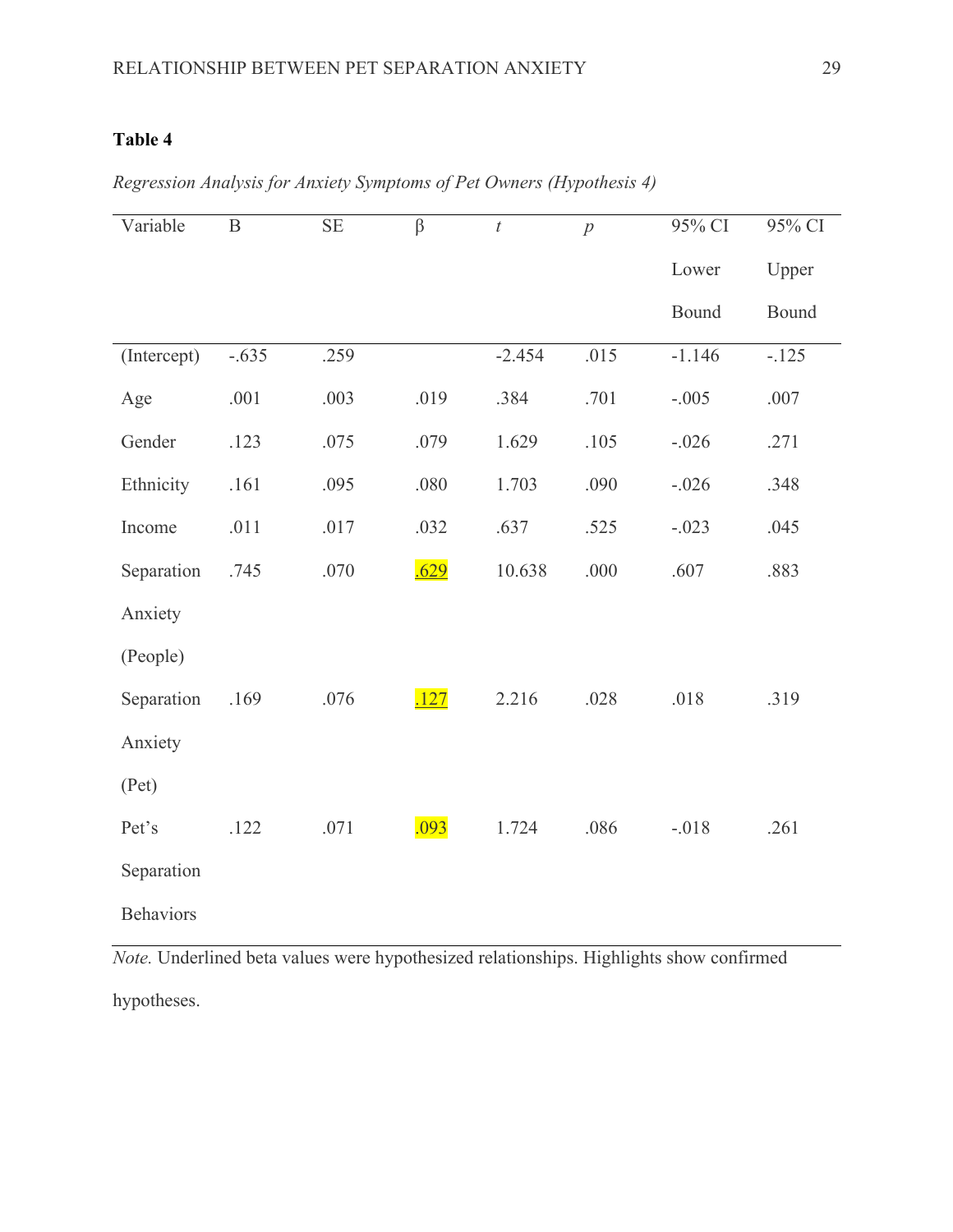| Variable         | $\, {\bf B}$ | $\rm SE$ | $\beta$  | $\boldsymbol{t}$ | $\overline{p}$ | 95% CI  | 95% CI  |
|------------------|--------------|----------|----------|------------------|----------------|---------|---------|
|                  |              |          |          |                  |                | Lower   | Upper   |
|                  |              |          |          |                  |                | Bound   | Bound   |
| (Intercept)      | 1.582        | .295     |          | 5.360            | .000           | 1.000   | 2.164   |
| Age              | $-.011$      | .003     | $-.217$  | $-3.423$         | .001           | $-.018$ | $-.005$ |
| Gender           | $-.050$      | .086     | $-.035$  | $-.582$          | .561           | $-.220$ | .119    |
| Ethnicity        | .217         | .108     | .118     | 2.012            | .046           | .004    | .430    |
| Income           | .021         | .020     | .067     | 1.069            | .287           | $-.018$ | .060    |
| Separation       | $-.381$      | .080     | $-0.355$ | $-4.778$         | .000           | $-.539$ | $-.224$ |
| Anxiety          |              |          |          |                  |                |         |         |
| (People)         |              |          |          |                  |                |         |         |
| Separation       | $-.138$      | .087     | $-.115$  | $-1.590$         | .113           | $-.309$ | .033    |
| Anxiety          |              |          |          |                  |                |         |         |
| (Pet)            |              |          |          |                  |                |         |         |
| Pet's            | $-.338$      | .080     | $-.284$  | $-4.206$         | .000           | $-.497$ | $-.180$ |
| Separation       |              |          |          |                  |                |         |         |
| <b>Behaviors</b> |              |          |          |                  |                |         |         |

*Regression Analysis for Physical Health of Pet Owners (Hypothesis 4)*

*Note.* Underlined beta values were hypothesized relationships. Highlights show confirmed hypotheses.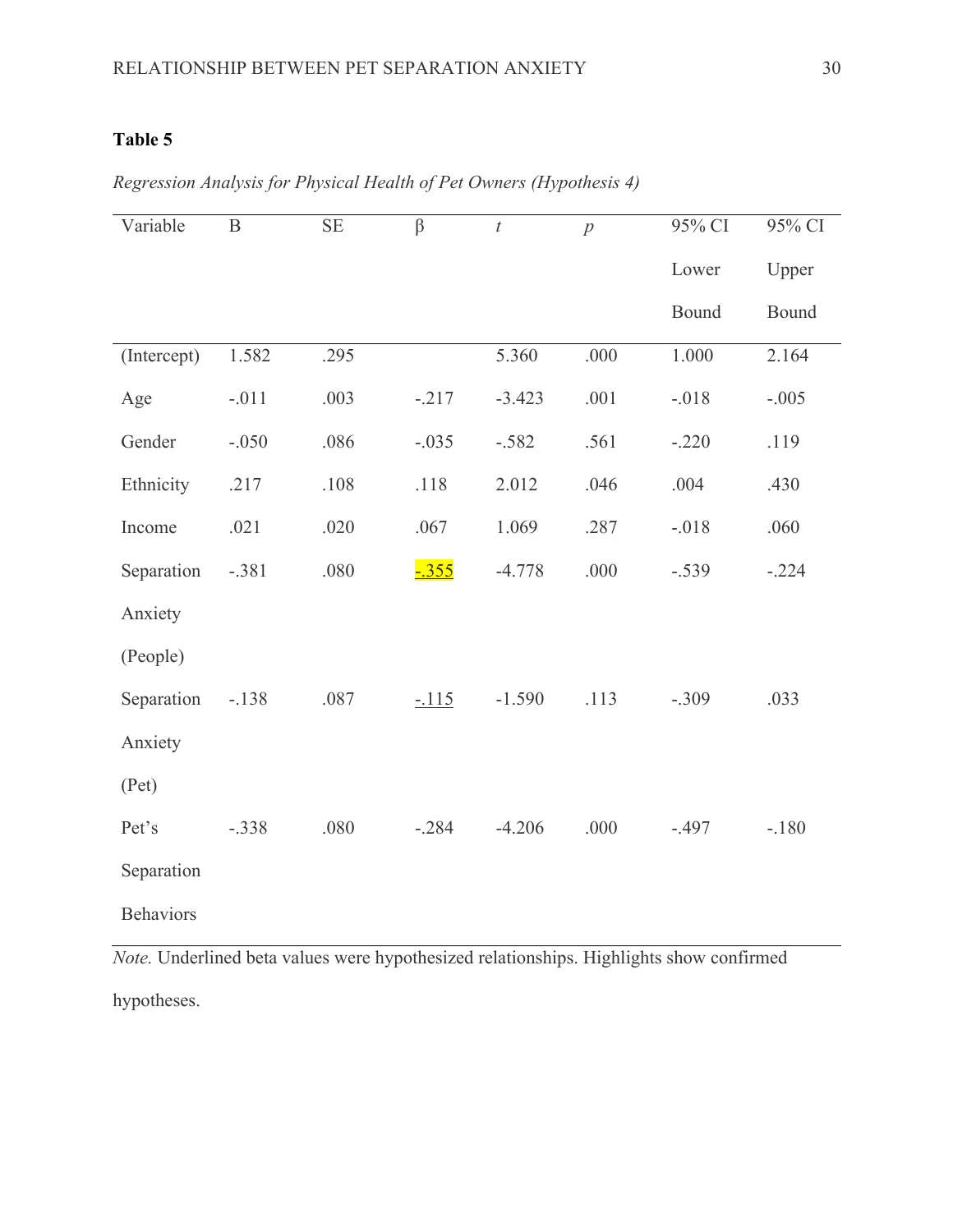*Comparison of Pandemic Pet Adopters and Other Pet Owners (Hypothesis 5)*

|                             | Pandemic Pet   |           |                | Other Pet Owners |
|-----------------------------|----------------|-----------|----------------|------------------|
|                             | Adopters       |           | $n = 122$      |                  |
|                             | $n = 76$       |           |                |                  |
| Variable                    | $\overline{M}$ | <i>SD</i> | $\overline{M}$ | SD               |
| Separation Anxiety (Pet)*   | 1.81           | 0.57      | 1.63           | 0.50             |
| Separation Anxiety (People) | 1.88           | 0.62      | 1.79           | 0.59             |
| Pet's Separation Behaviors  | 1.72           | 0.53      | 1.67           | 0.55             |

 $\frac{1}{2}p < .05$ 

# \*\**p* < .001

*Notes*. Underlined values were hypothesized differences. Highlighted values show confirmed hypotheses. Means are corrected for age, income, gender, and ethnicity.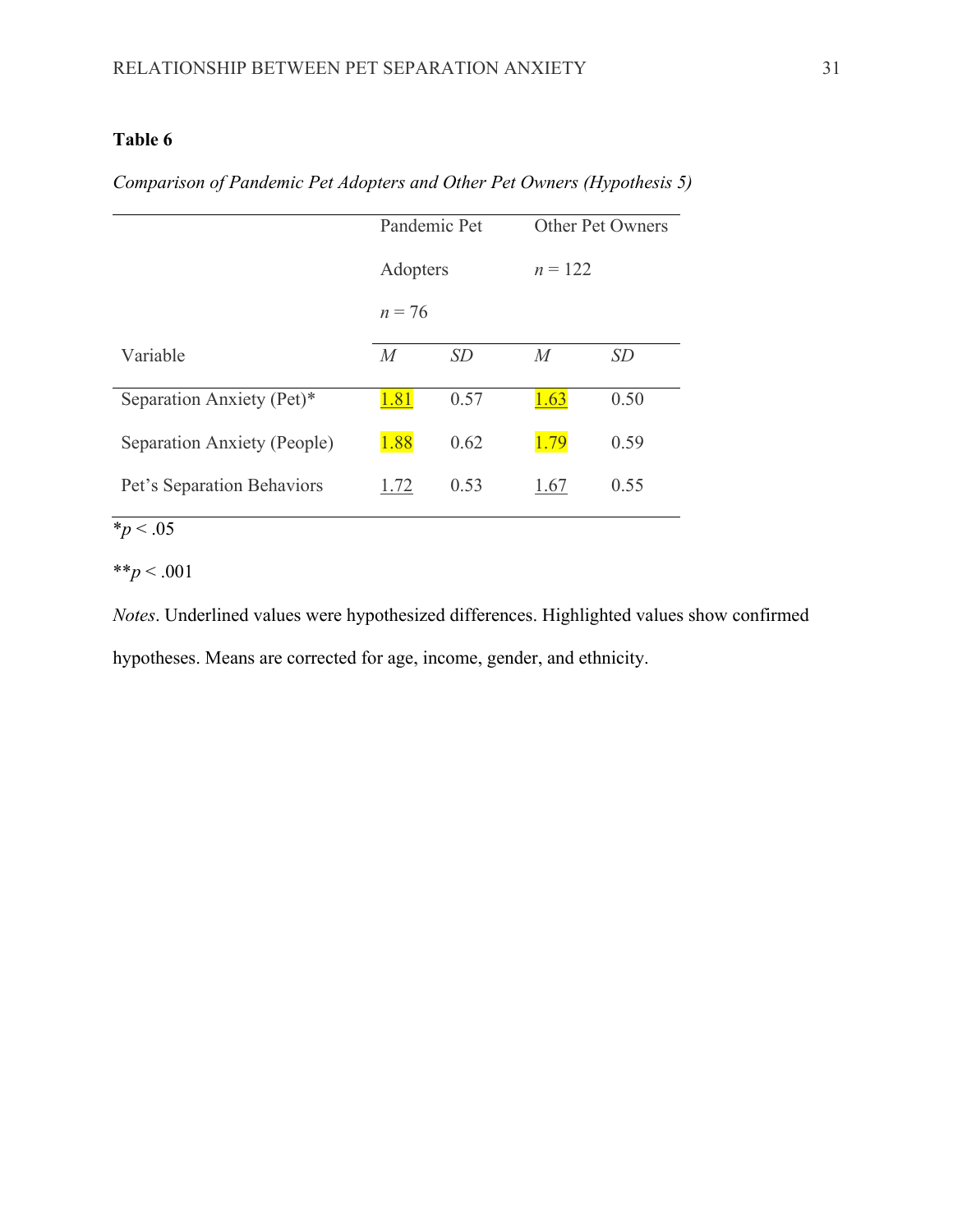#### **Appendix**

# Pets and People Separation Anxiety

Start of Block: Default Question Block

Q1 Implied Consent to Participate in an Experiment Title: Well-Being and Relationships Researcher: Dr. Denise Beike University of Arkansas Fulbright College of Arts and Sciences Department of Psychological Science 216 Memorial Hall Fayetteville, AR 72701 479-575-4256 dbeike@uark.edu Compliance Contact Person: Ro Windwalker IRB Coordinator Research Compliance University of Arkansas 109 MLKG Fayetteville, AR 72701- 1201 479-575-2208 irb@uark.edu If you are 18 OR OLDER, you are invited to participate in this study. It is an online survey about your well-being, relationships, and living situation, and it will take about 20 minutes to complete. There are no foreseeable risks to participating in this study. It has been approved by the Institutional Review Board at the University of Arkansas. The benefits include increasing our understanding of relationships and well-being, and the satisfaction of knowing that you have contributed to this understanding. Your responses will be anonymous, as you will never provide your name, and the name of the student who referred you will be unlinked to your responses. The privacy of your responses will be protected to the fullest extent of law and University policy. Your data will be stored in a secure place. Other researchers who are interested in reproducing our results may be given access to your data though always on an anonymous basis, that is, without any identifying markers attached to it. Dr. Beike and associates may present their findings to governmental agencies, funding agencies, and scientific bodies. Dr. Beike and associates may publish their findings in academic outlets, and these findings may be widely publicized. In all cases, you will not be identified, and the results will be published in aggregate form only. If you refuse to participate, there will be no penalty or loss of benefits. You have the right to end your participation at any time during the survey by simply clicking on "Exit this survey" in the upper right corner of the window. If you have questions or concerns about this study, you may contact Dr. Denise Beike at (479) 575-4256 or by e-mail at dbeike@uark.edu. For questions or concerns about your rights as a research participant, please contact Ro Windwalker, the University's Compliance Coordinator, at (479) 575-2208 or by e-mail at irb@uark.edu. Restrictions: You must be at least 18 years old to participate, and you may participate only once. Informed Consent: "I have read the description, including the nature and purposes of the study, the procedures to be used, the potential risks and benefits, the confidentiality, as well as the option to end my participation any time during the study by closing the survey window. Each of these items has been explained to me fully, and my questions have been answered. I believe I understand what is involved in agreeing to participate. Giving responses in this survey indicates that I am at least 18 years old, that I agree to participate in this experimental study, and that I have printed this page if I wish to do so." If you agree to participate in this experiment, please click on "I agree." If you do not agree to participate, please close the window. By clicking "I agree" below, you affirm your consent for us to use your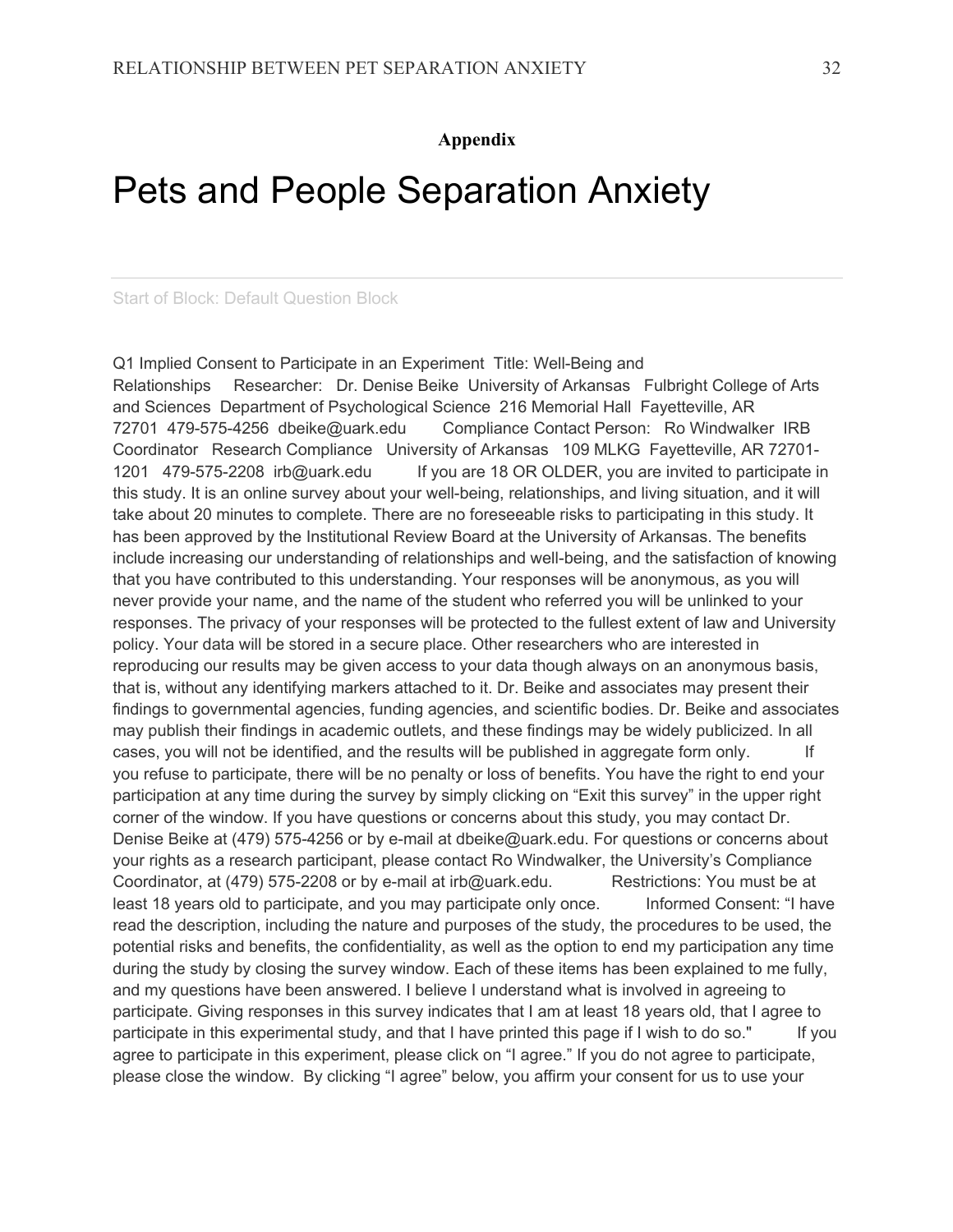responses Please check this box if you agree to participate, then click on the red arrow below to start the survey.

Q2 Check this box:



I agree to participate. (1)

----------------------

Q4 Please reflect on your sense of well-being, taking into account your physical, mental, emotional, social, and spiritual condition during the COVID pandemic. Move the slider to a point that summarizes your overall sense of well-being during the past month.

> Worst you have ever Best you have ever been been

0 10 20 30 40 50 60 70 80 90 100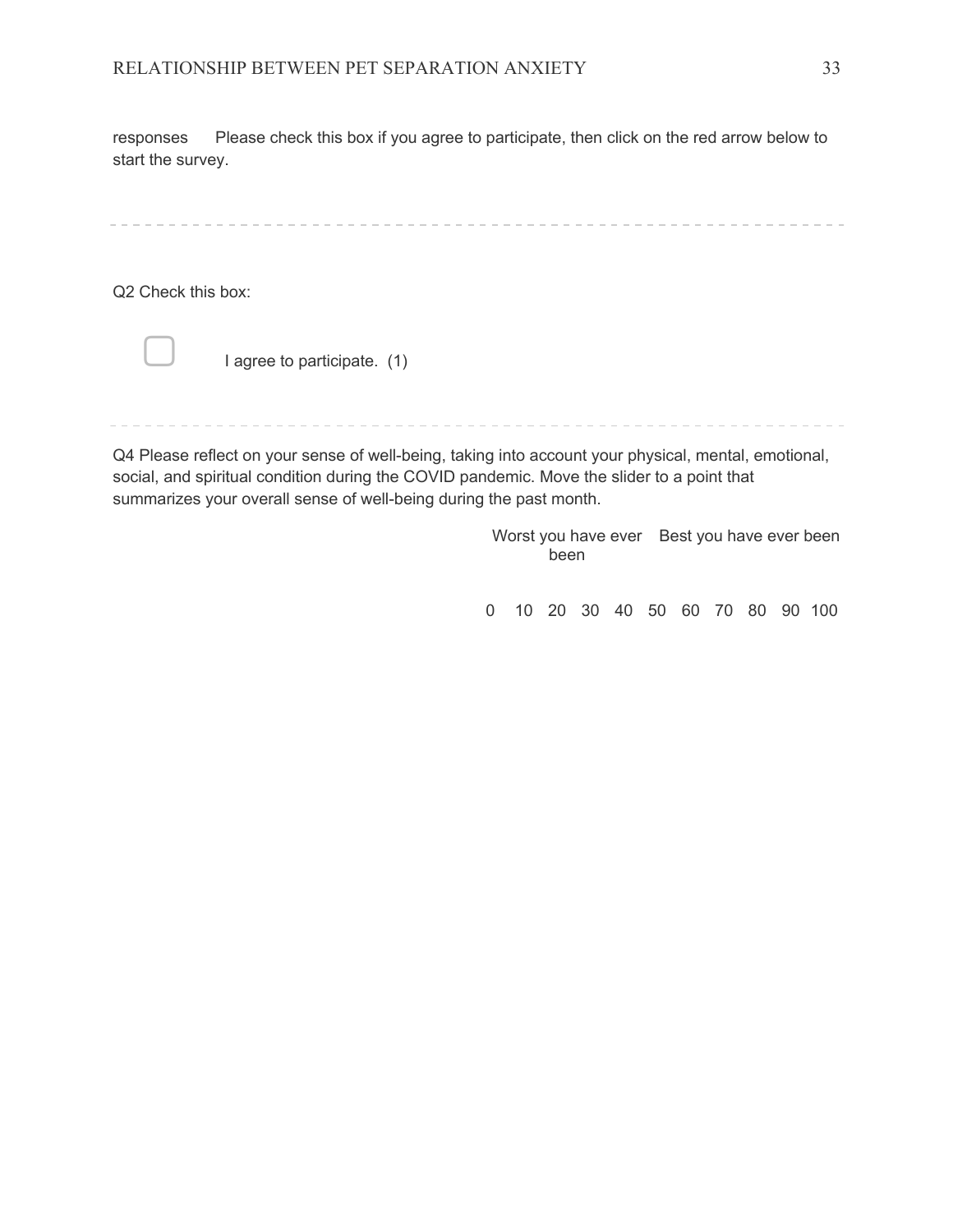| $\left( \right)$                                                                                                                         |
|------------------------------------------------------------------------------------------------------------------------------------------|
| Q29 How would you assess the quality of your life during the past month? (base your answer on<br>what you believe quality of life to be) |
| Very high (1)                                                                                                                            |
| High $(2)$                                                                                                                               |
| Neither high nor low (13)                                                                                                                |
| Low $(14)$                                                                                                                               |
| Very low (15)                                                                                                                            |
| Q30 How happy have you been during the past month?                                                                                       |
| Very happy (1)                                                                                                                           |
| Happy (2)                                                                                                                                |
| Neither happy nor unhappy (13)                                                                                                           |
| Unhappy (15)                                                                                                                             |
| Very unhappy (16)                                                                                                                        |
| Q74 How satisfied have you been with your life during the past month?                                                                    |
| Very satisfied (1)                                                                                                                       |
| Satisfied (2)                                                                                                                            |
| Neither satisfied nor dissatisfied (13)                                                                                                  |
| Dissatisfied (15)                                                                                                                        |

 $\bigcirc$  Very dissatisfied (16)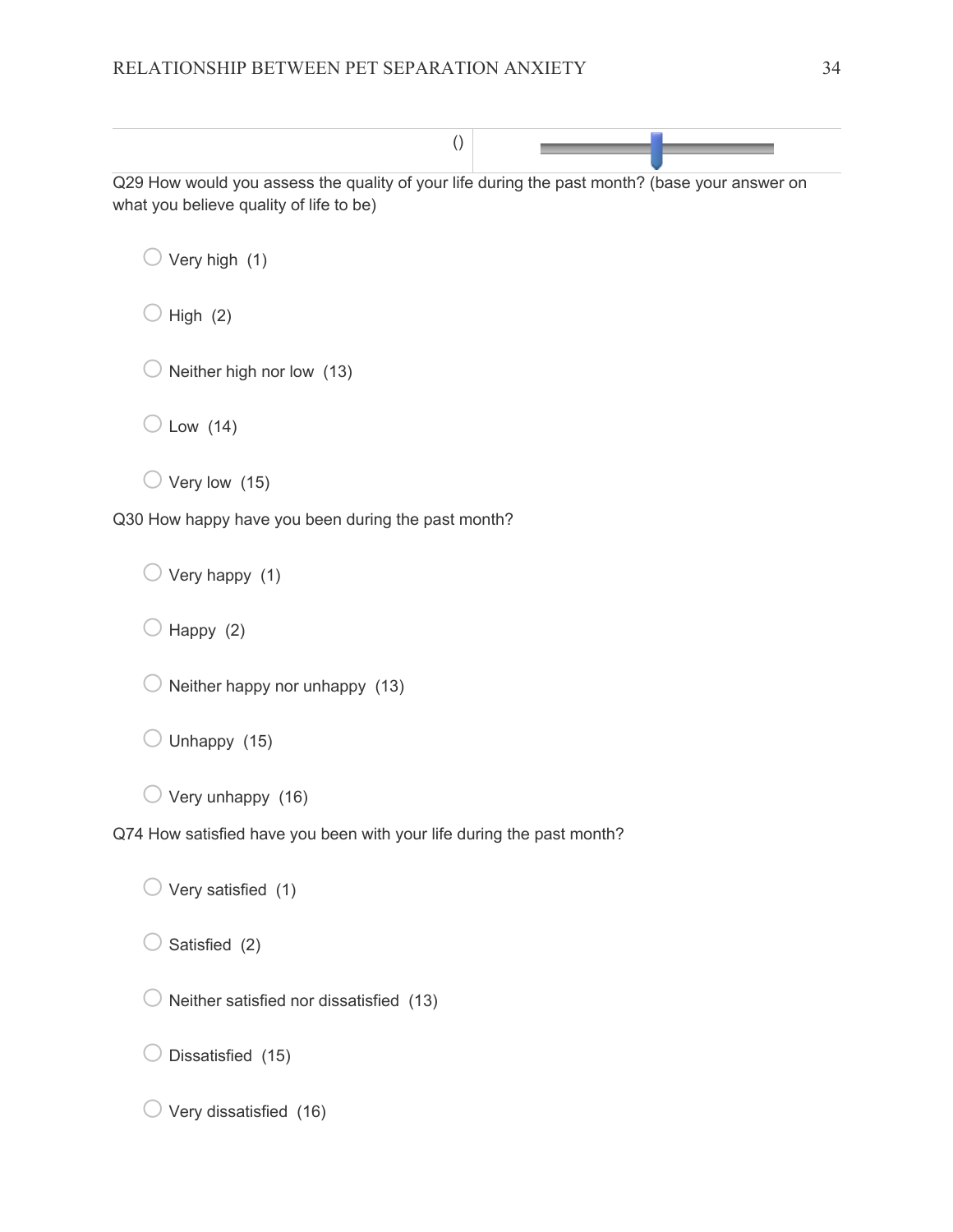Q75 How have you been feeling during the past month?

 $\bigcirc$  Very good (1)

 $\bigcirc$  Good (2)

 $\bigcirc$  Neither good nor poor (13)

 $\bigcirc$  Poor (15)

 $\bigcirc$  Very poor (16)

Q77 With whom have you been living during the past month? Please check ALL that apply.

| Living alone (1)       |
|------------------------|
| Spouse or partner (3)  |
| Own children (4)       |
| Partner's children (5) |
| Adopted children (6)   |
| Friends (7)            |
| Biological parents (8) |
| Others (9)             |
| Dog (10)               |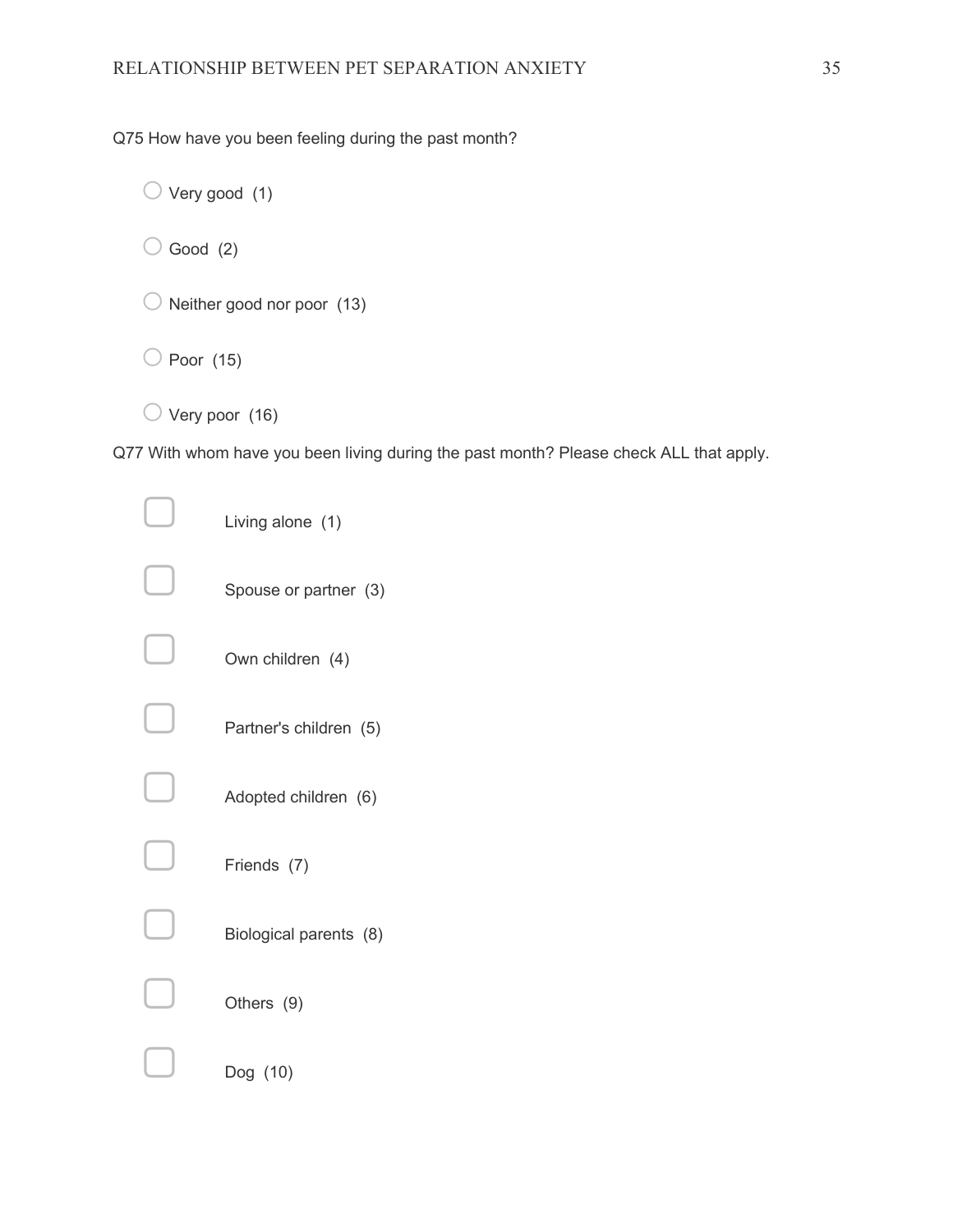#### RELATIONSHIP BETWEEN PET SEPARATION ANXIETY 36

|                               | Cat (11)                                                                                      |
|-------------------------------|-----------------------------------------------------------------------------------------------|
|                               | Other domestic pet (12)                                                                       |
| <b>Display This Question:</b> |                                                                                               |
|                               | If With whom have you been living during the past month? Please check ALL that apply. = Dog   |
|                               | Or With whom have you been living during the past month? Please check ALL that apply. = Cat   |
| domestic pet                  | Or With whom have you been living during the past month? Please check ALL that apply. = Other |
|                               |                                                                                               |

Q78 We will ask some questions about your pet. If you have more than one pet, choose the pet you are closest to, or is your favorite. Which pet have you chosen to answer questions about?

 $\bigcirc$  Dog (1)

 $\bigcirc$  Cat (2)

 $\bigcirc$  Other domestic pet (3)

End of Block: Default Question Block

Start of Block: Other Pet

 $\propto$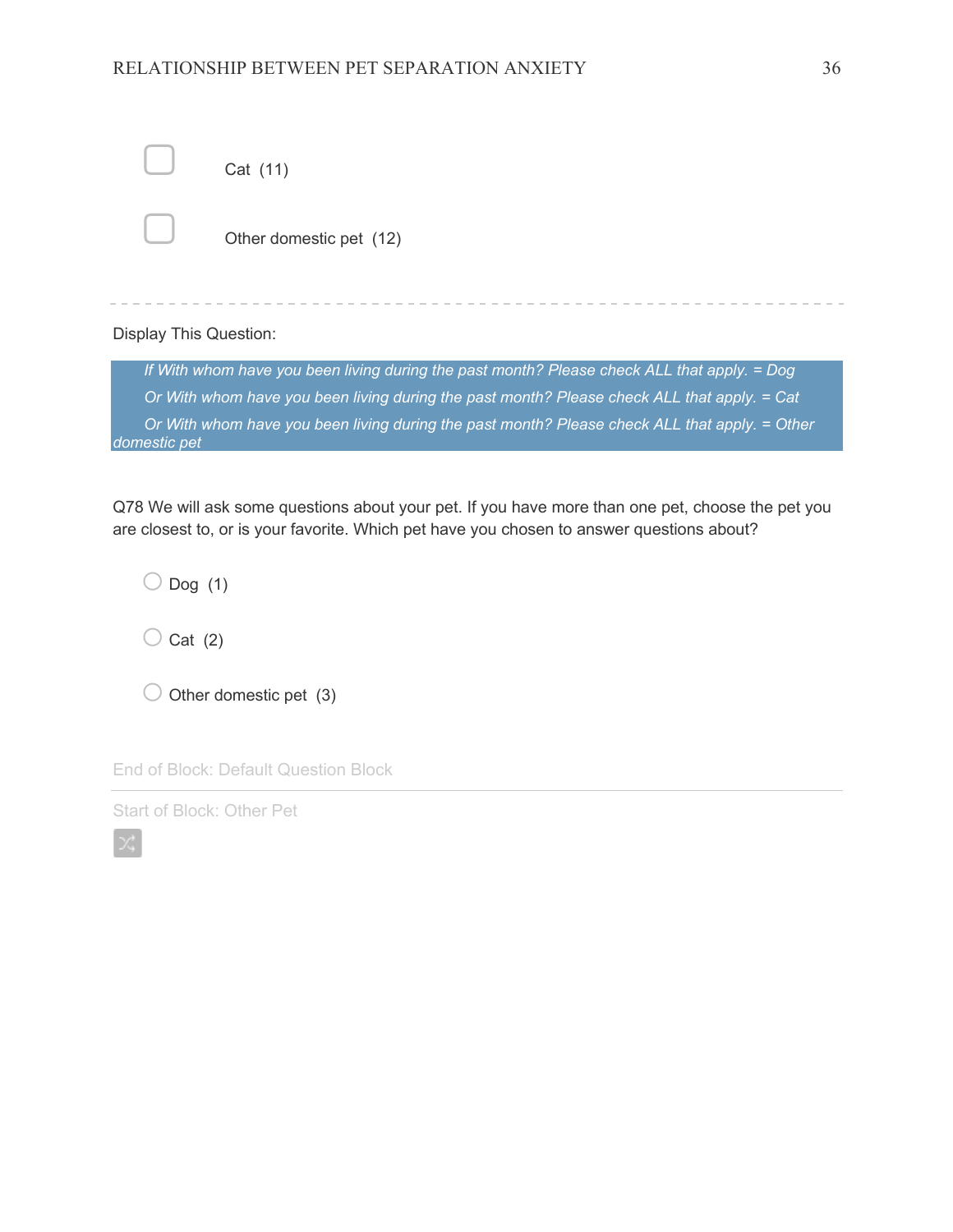Q99 The following statements refer to symptoms that you might have experienced regarding your pet. Please select the appropriate response for each item, according to whether you have experienced any of these symptoms during the past month.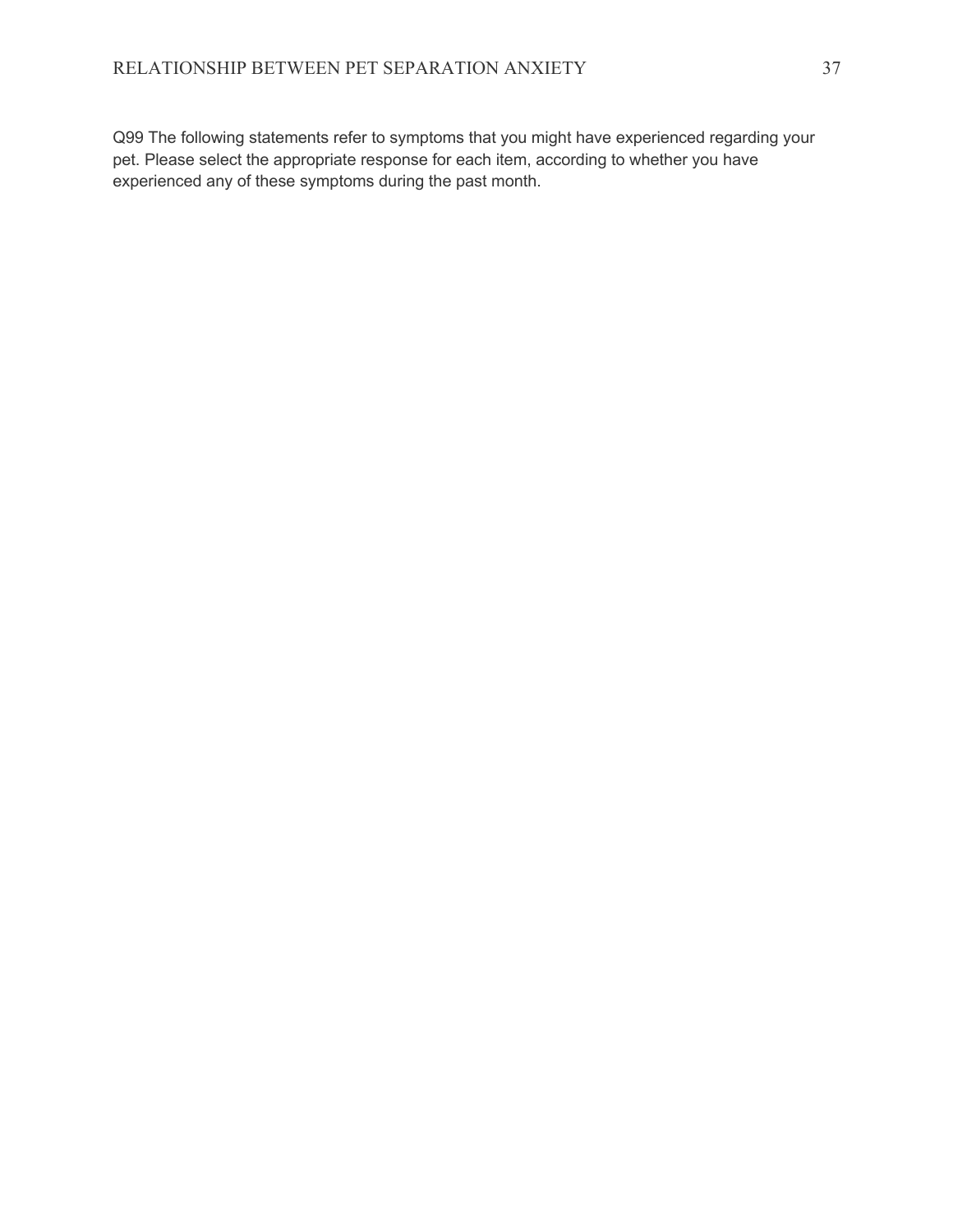# RELATIONSHIP BETWEEN PET SEPARATION ANXIETY 38

|                                                                                                                                                    | Has never<br>happened (1) | Happens<br>occasionally (2) | Happens fairly<br>often $(3)$ | Happens very<br>often $(4)$ |
|----------------------------------------------------------------------------------------------------------------------------------------------------|---------------------------|-----------------------------|-------------------------------|-----------------------------|
| Have you felt<br>more secure at<br>home when you<br>are with your<br>pet? (1)                                                                      |                           |                             |                               |                             |
| Have you<br>experienced<br>difficulty in<br>staying away<br>from your pet for<br>several hours at<br>a time? (25)                                  |                           |                             |                               |                             |
| Have you been<br>carrying around a<br>photo of your pet<br>in your purse or<br>wallet that gives<br>you a sense of<br>security or<br>comfort? (26) |                           |                             |                               |                             |
| Have you<br>experienced<br>extreme stress<br>before leaving<br>your pet in a<br>kennel or with a<br>sitter to go on a<br>long trip? (27)           |                           |                             |                               |                             |
| Have you<br>suffered from<br>nightmares or<br>dreams about<br>being separated<br>from your pet?<br>(28)                                            |                           |                             |                               |                             |
| Have you<br>experienced<br>extreme stress<br>about being away<br>from your pet<br>when going away<br>on a trip? (29)                               |                           |                             |                               |                             |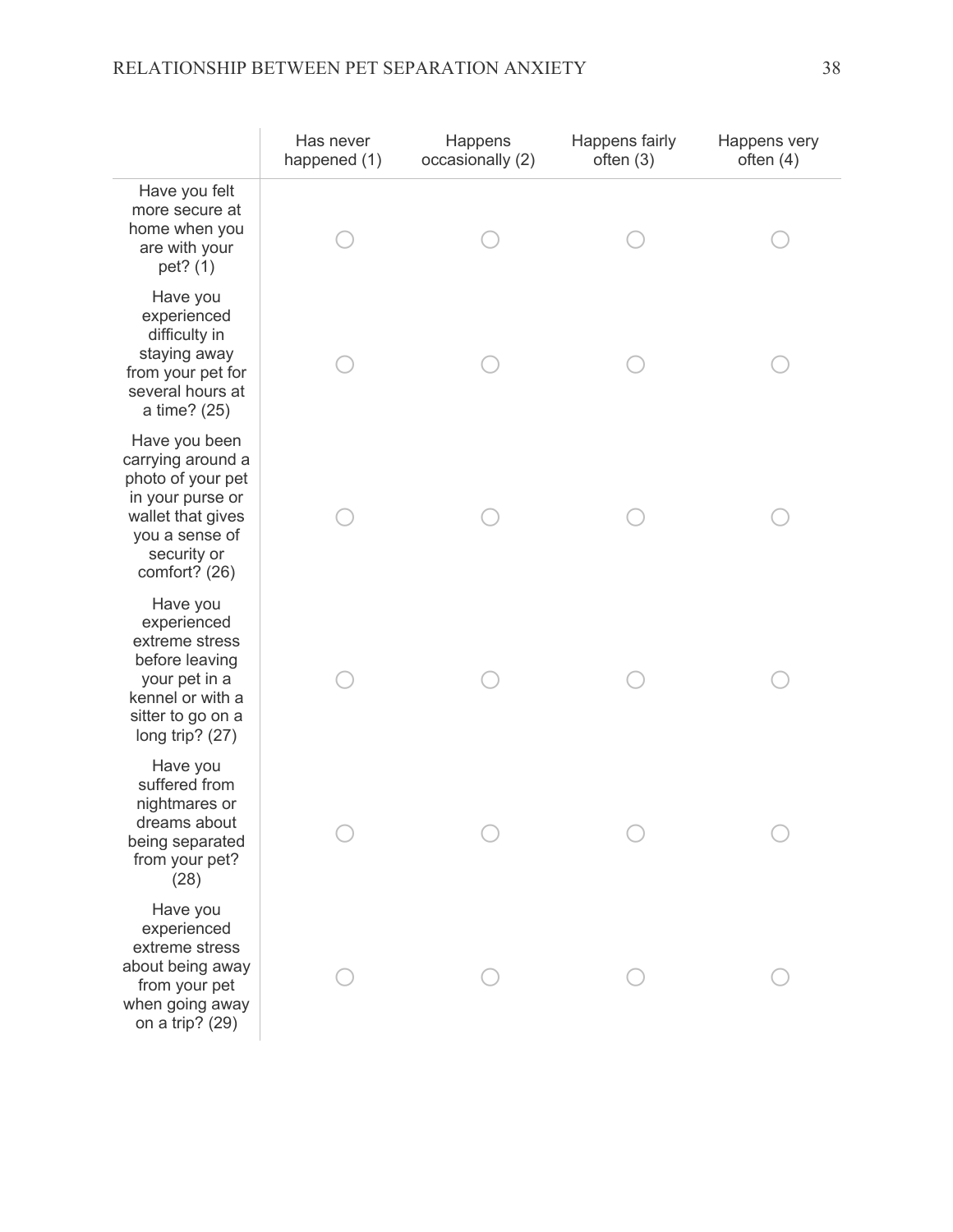Have you been worried about the intensity of your relationship with your pet, e.g., that you are too strongly attached? (30)

Have you experienced symptoms such as headaches, stomach aches or nausea (or other) before leaving your pet for work or other regular activity outside the home? (31)

Have you been especially concerned about what your pet is doing when you leave them, e.g., when you leave them to go to work or go out of the house? (32)

Have you experienced difficulty in sleeping alone at night, e.g., is your sleep better if your pet is in or on your bed? (33)

Have you noticed that you are better able to go off to sleep if you can hear the noises of your pet or the sound of the TV or the radio? (34)

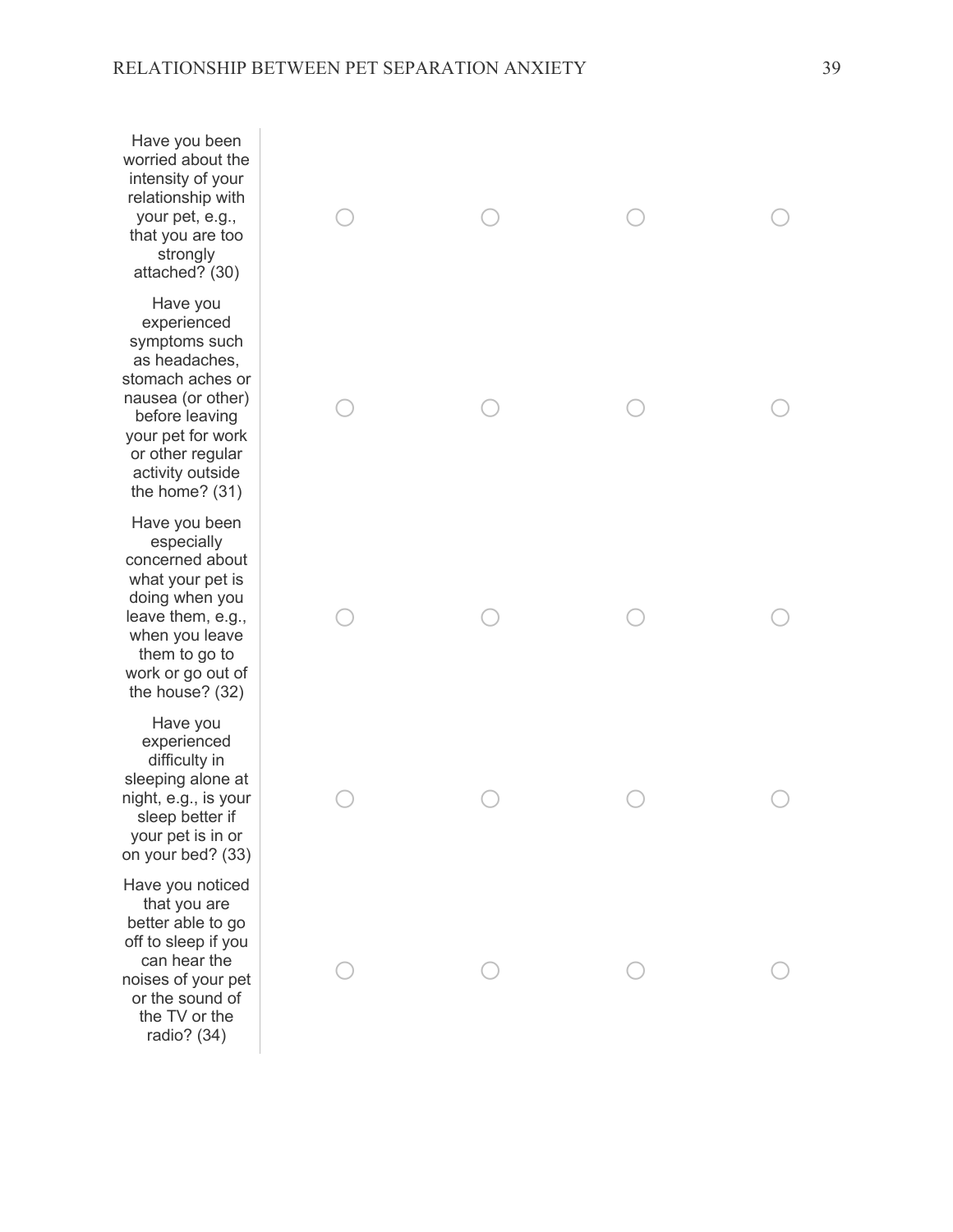Have you become very distressed when thinking about being away from your pet? (35)

Have you suffered from nightmares or dreams about being away from your pet? (36)

Have you been worrying a lot about your pet coming to serious harm, for example, being hit by a car, or suffering from a fatal illness? (37)

Have you become very upset with changes to your usual daily routine if they interfere with your contact with your pet? (38)

Have you been worrying a lot about your pet running away and leaving you? (39)

| $\circ$    | $\begin{array}{ccc} & & \\ \circ & & \\ & & \end{array}$ | $\begin{array}{ccc} & & \\ \circ & & \\ & & \end{array}$ | $\circ$                                         |
|------------|----------------------------------------------------------|----------------------------------------------------------|-------------------------------------------------|
| $\bigcirc$ | $\circ$                                                  | $\begin{array}{c}\n\circ \\ \circ\n\end{array}$          | $\begin{array}{c}\n\circ \\ \circ\n\end{array}$ |
| $\bigcirc$ | $\begin{array}{c}\n\circ \\ \circ\n\end{array}$          | $\begin{array}{c}\n\circ \\ \circ\n\end{array}$          | $\begin{array}{c}\n\circ \\ \circ\n\end{array}$ |
| $\bigcirc$ | $\begin{array}{c}\n\circ \\ \circ\n\end{array}$          | $\begin{array}{c}\n\circ \\ \circ\n\end{array}$          | $\circ$                                         |
| $\bigcirc$ | $\bigcirc$                                               | $\bigcirc$                                               | $\bigcirc$                                      |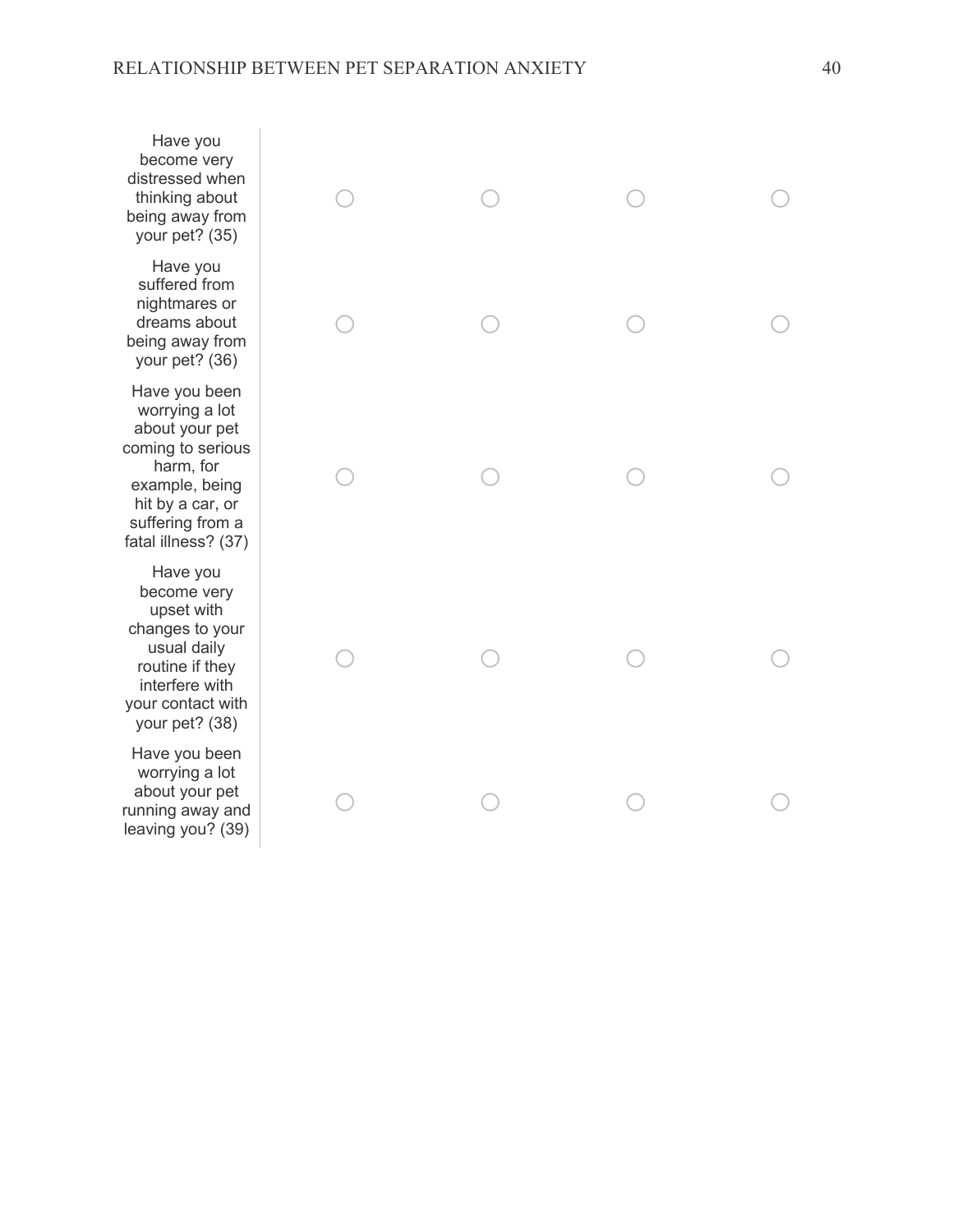Have you suffered from sudden bouts of anxiety or panic attacks (e.g., sudden shaking, sweating, shortness of breath, pounding heart) when thinking about leaving your pet or about your pet running away? (40)

Have you been afraid that you would not be able to cope or could not go on if your pet ran away? (42)

Have you suffered from sudden bouts of anxiety or panic attacks (e.g., sudden shaking, sweating, shortness or breath, pounding heart) when separated from your pet? (43)

Have you been worrying a lot about possible events that may separate you from your pet e.g., because of work requirements? (44)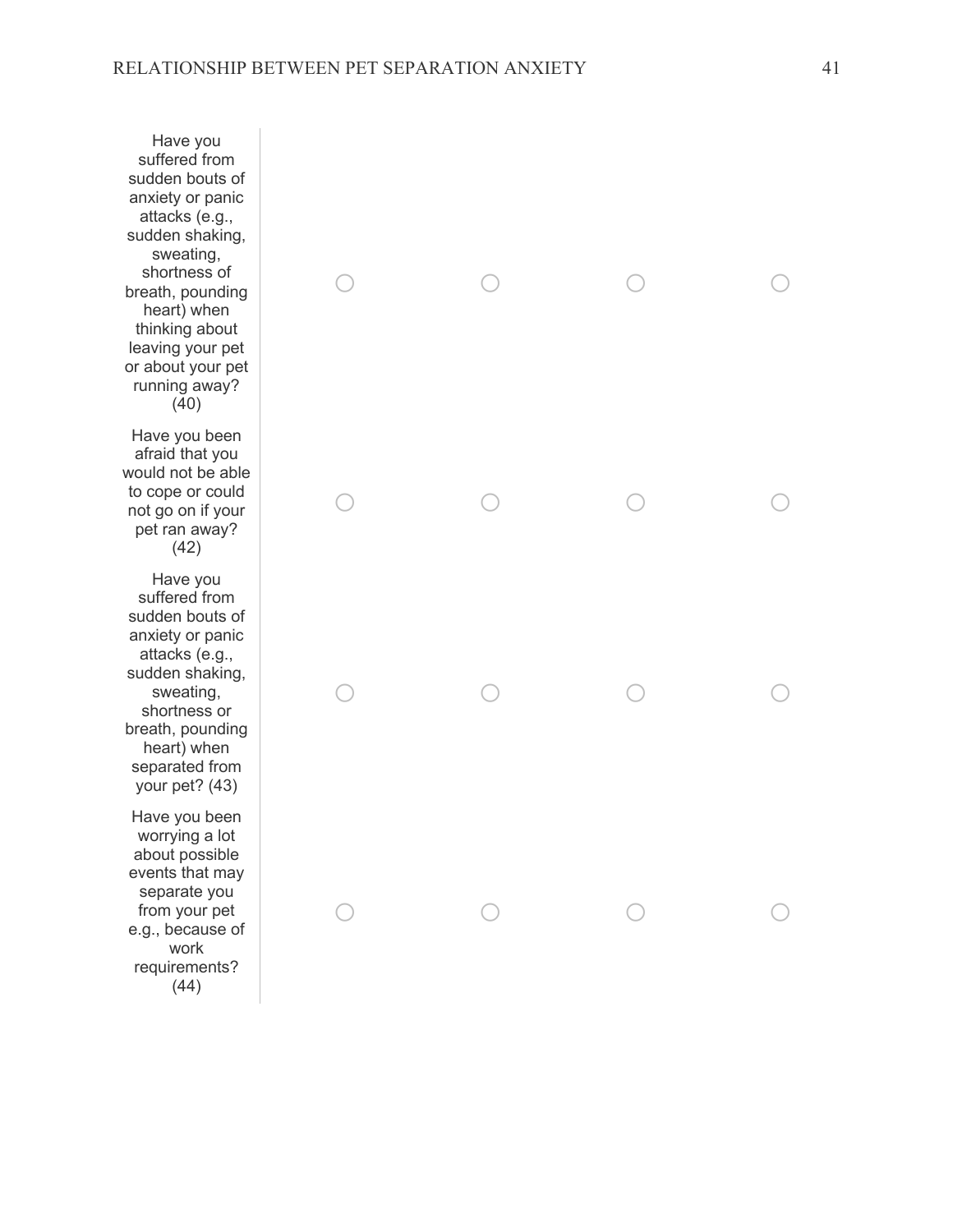

Q98

Which of the above pictures best describes your relationship with YOUR PET during the past month?



End of Block: Other Pet

Start of Block: Cat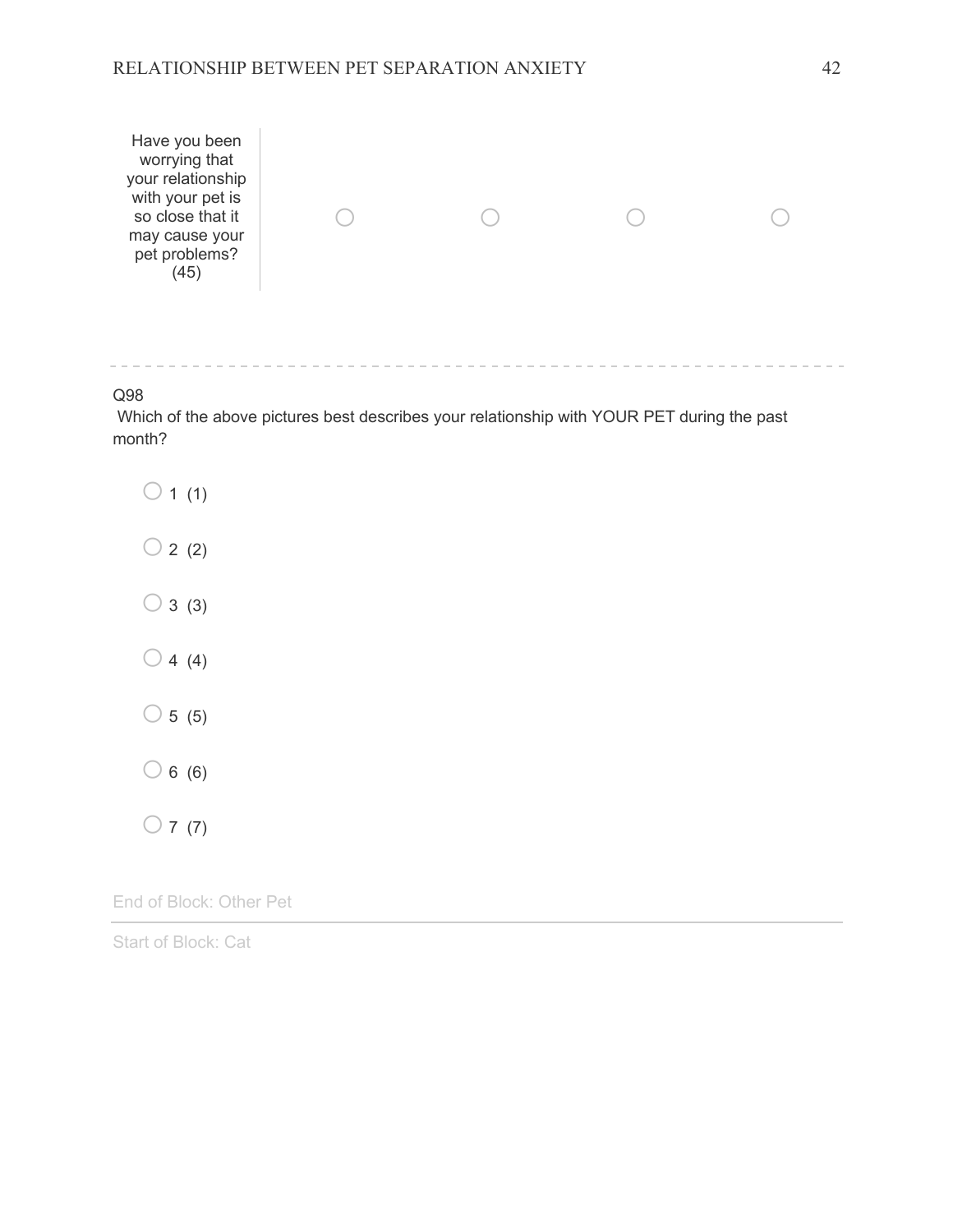

Q94 The following statements refer to symptoms that you might have experienced regarding your cat. Please select the appropriate response for each item, according to whether you have experienced any of these symptoms during the past month.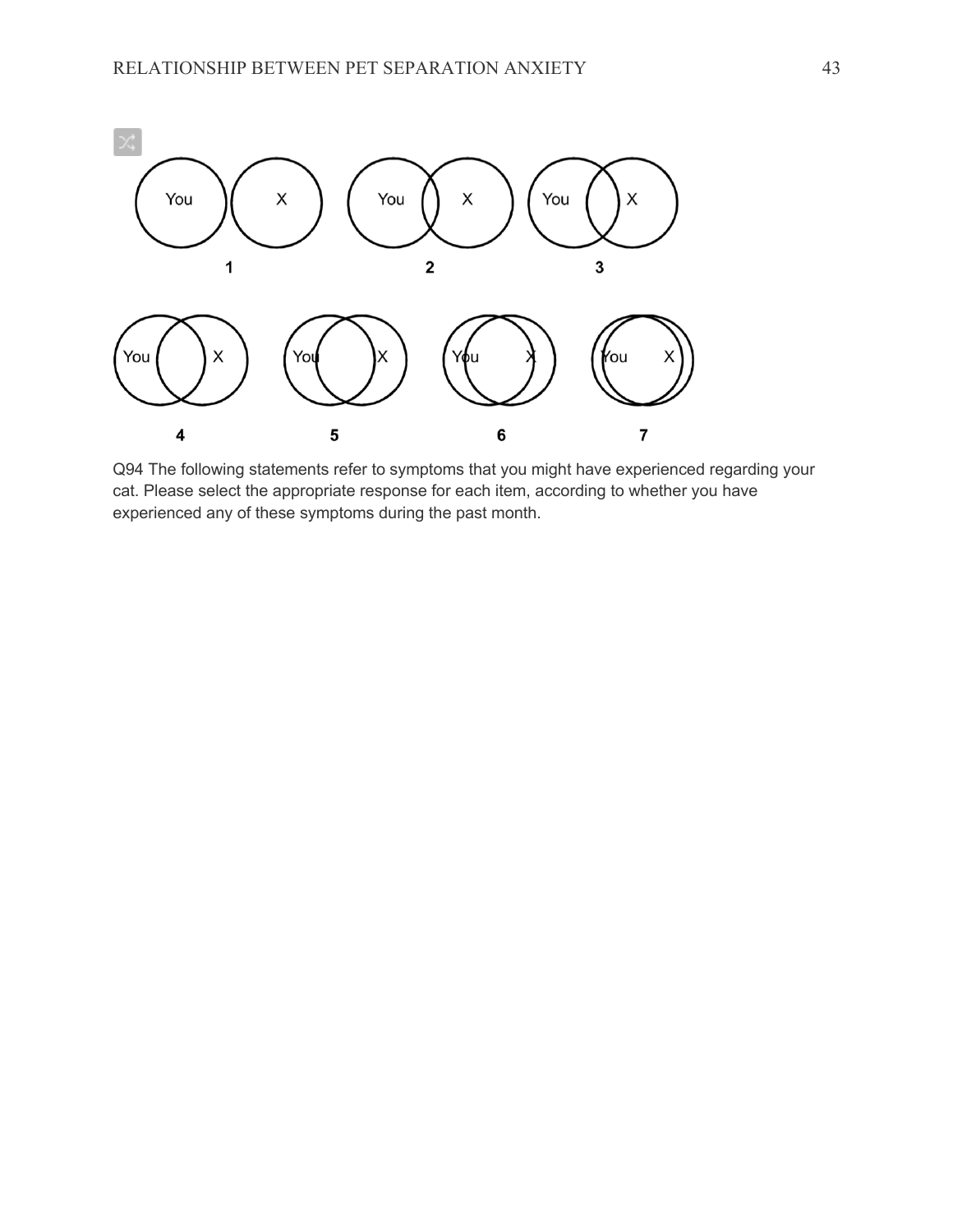# RELATIONSHIP BETWEEN PET SEPARATION ANXIETY 44

|                                                                                                                                                    | Has never<br>happened (1) | Happens<br>occasionally (2) | Happens fairly<br>often $(3)$ | Happens very<br>often $(4)$ |
|----------------------------------------------------------------------------------------------------------------------------------------------------|---------------------------|-----------------------------|-------------------------------|-----------------------------|
| Have you felt<br>more secure at<br>home when you<br>are with your<br>pet? (1)                                                                      |                           |                             |                               |                             |
| Have you<br>experienced<br>difficulty in<br>staying away<br>from your pet for<br>several hours at<br>a time? (25)                                  |                           |                             |                               |                             |
| Have you been<br>carrying around a<br>photo of your pet<br>in your purse or<br>wallet that gives<br>you a sense of<br>security or<br>comfort? (26) |                           |                             |                               |                             |
| Have you<br>experienced<br>extreme stress<br>before leaving<br>your pet in a<br>kennel or with a<br>sitter to go on a<br>long trip? (27)           |                           |                             |                               |                             |
| Have you<br>suffered from<br>nightmares or<br>dreams about<br>being separated<br>from your pet?<br>(28)                                            |                           |                             |                               |                             |
| Have you<br>experienced<br>extreme stress<br>about being away<br>from your pet<br>when going away<br>on a trip? (29)                               |                           |                             |                               |                             |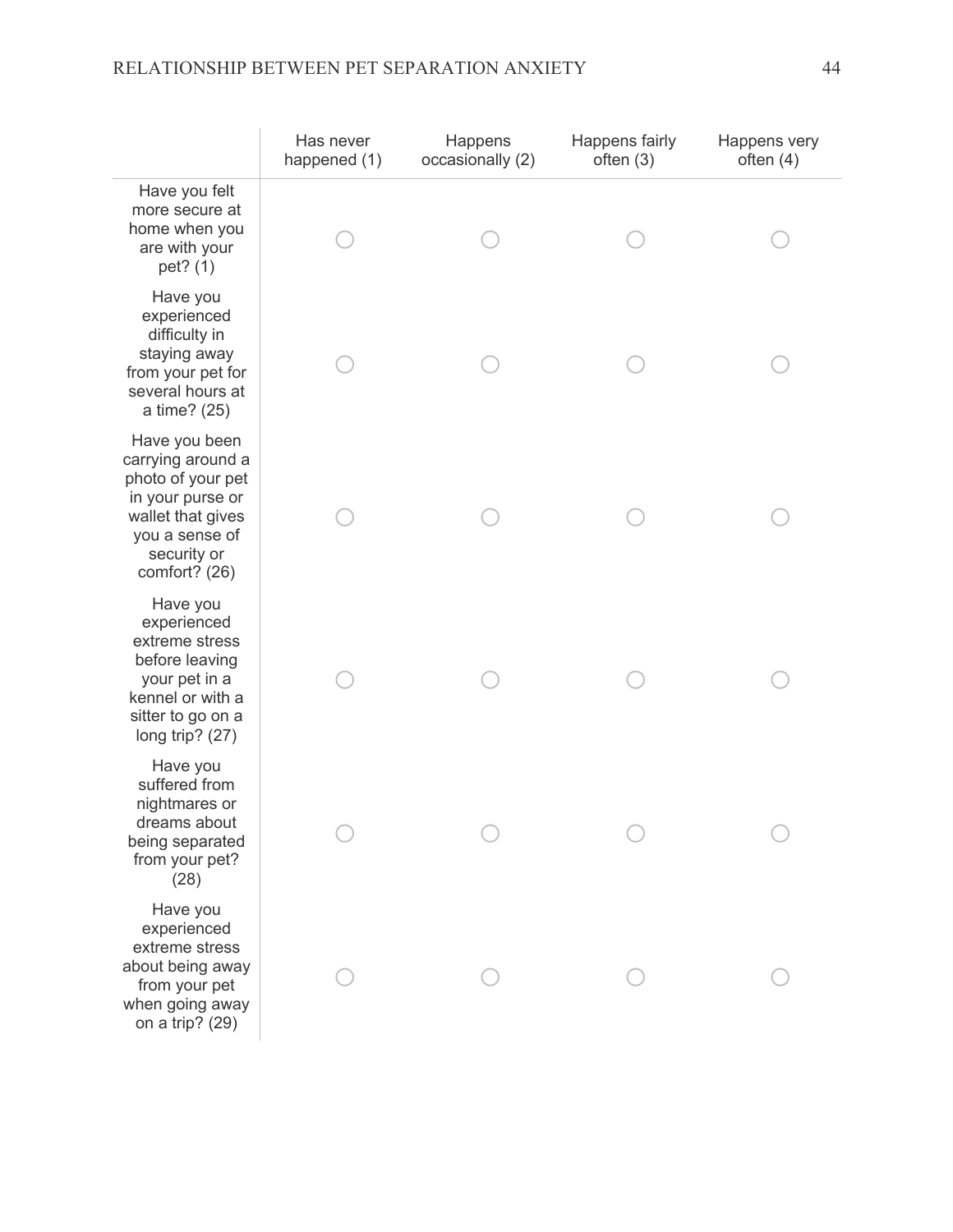Have you been worried about the intensity of your relationship with your pet, e.g., that you are too strongly attached? (30)

Have you experienced symptoms such as headaches, stomach aches or nausea (or other) before leaving your pet for work or other regular activity outside the home? (31)

Have you been especially concerned about what your pet is doing when you leave them, e.g., when you leave them to go to work or go out of the house? (32)

Have you experienced difficulty in sleeping alone at night, e.g., is your sleep better if your pet is in or on your bed? (33)

Have you noticed that you are better able to go off to sleep if you can hear the noises of your pet or the sound of the TV or the radio? (34)

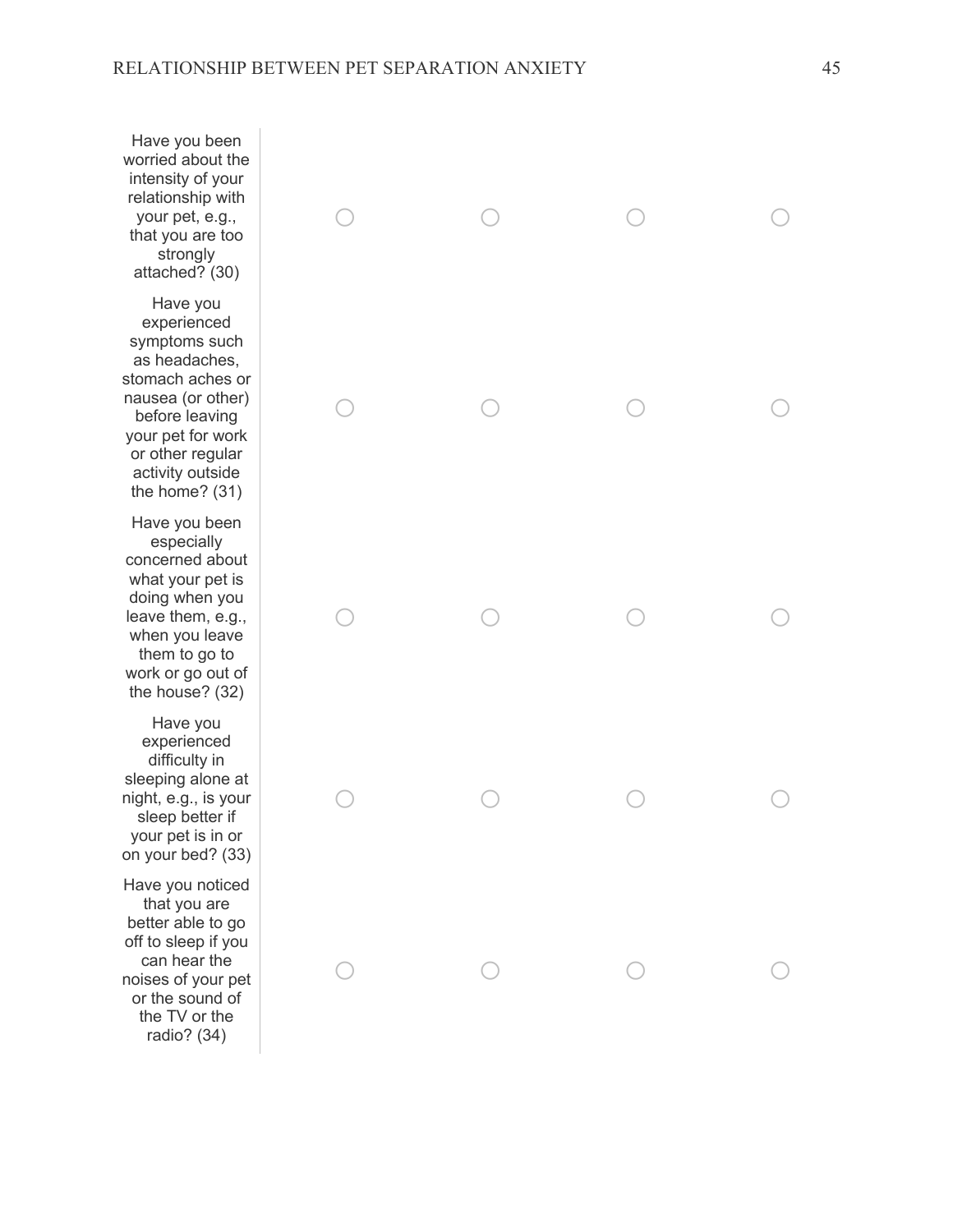Have you become very distressed when thinking about being away from your pet? (35)

Have you suffered from nightmares or dreams about being away from your pet? (36)

Have you been worrying a lot about your pet coming to serious harm, for example, being hit by a car, or suffering from a fatal illness? (37)

Have you become very upset with changes to your usual daily routine if they interfere with your contact with your pet? (38)

Have you been worrying a lot about your pet running away and leaving you? (39)

| $\circ$    | $\begin{array}{ccc} & & \\ \circ & & \\ & & \end{array}$ | $\begin{array}{ccc} & & \\ \circ & & \\ & & \end{array}$ | $\circ$                                         |
|------------|----------------------------------------------------------|----------------------------------------------------------|-------------------------------------------------|
| $\bigcirc$ | $\circ$                                                  | $\begin{array}{c}\n\circ \\ \circ\n\end{array}$          | $\begin{array}{c}\n\circ \\ \circ\n\end{array}$ |
| $\bigcirc$ | $\begin{array}{c}\n\circ \\ \circ\n\end{array}$          | $\begin{array}{c}\n\circ \\ \circ\n\end{array}$          | $\begin{array}{c}\n\circ \\ \circ\n\end{array}$ |
| $\bigcirc$ | $\begin{array}{c}\n\circ \\ \circ\n\end{array}$          | $\begin{array}{c}\n\circ \\ \circ\n\end{array}$          | $\circ$                                         |
| $\bigcirc$ | $\bigcirc$                                               | $\bigcirc$                                               | $\bigcirc$                                      |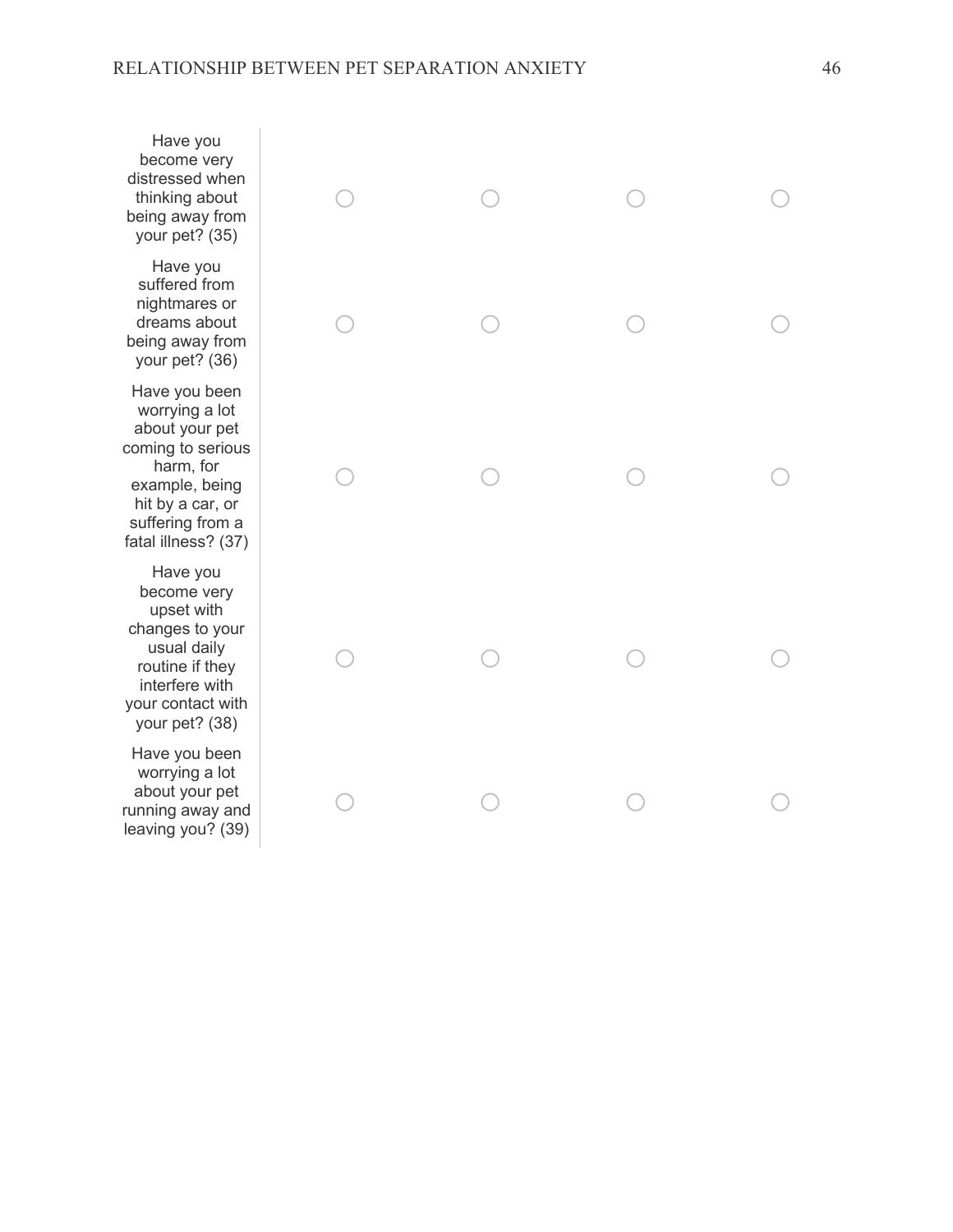Have you suffered from sudden bouts of anxiety or panic attacks (e.g., sudden shaking, sweating, shortness of breath, pounding heart) when thinking about leaving your pet or about your pet running away? (40)

Have you been afraid that you would not be able to cope or could not go on if your pet ran away? (42)

Have you suffered from sudden bouts of anxiety or panic attacks (e.g., sudden shaking, sweating, shortness or breath, pounding heart) when separated from your pet? (43)

Have you been worrying a lot about possible events that may separate you from your pet e.g., because of work requirements? (44)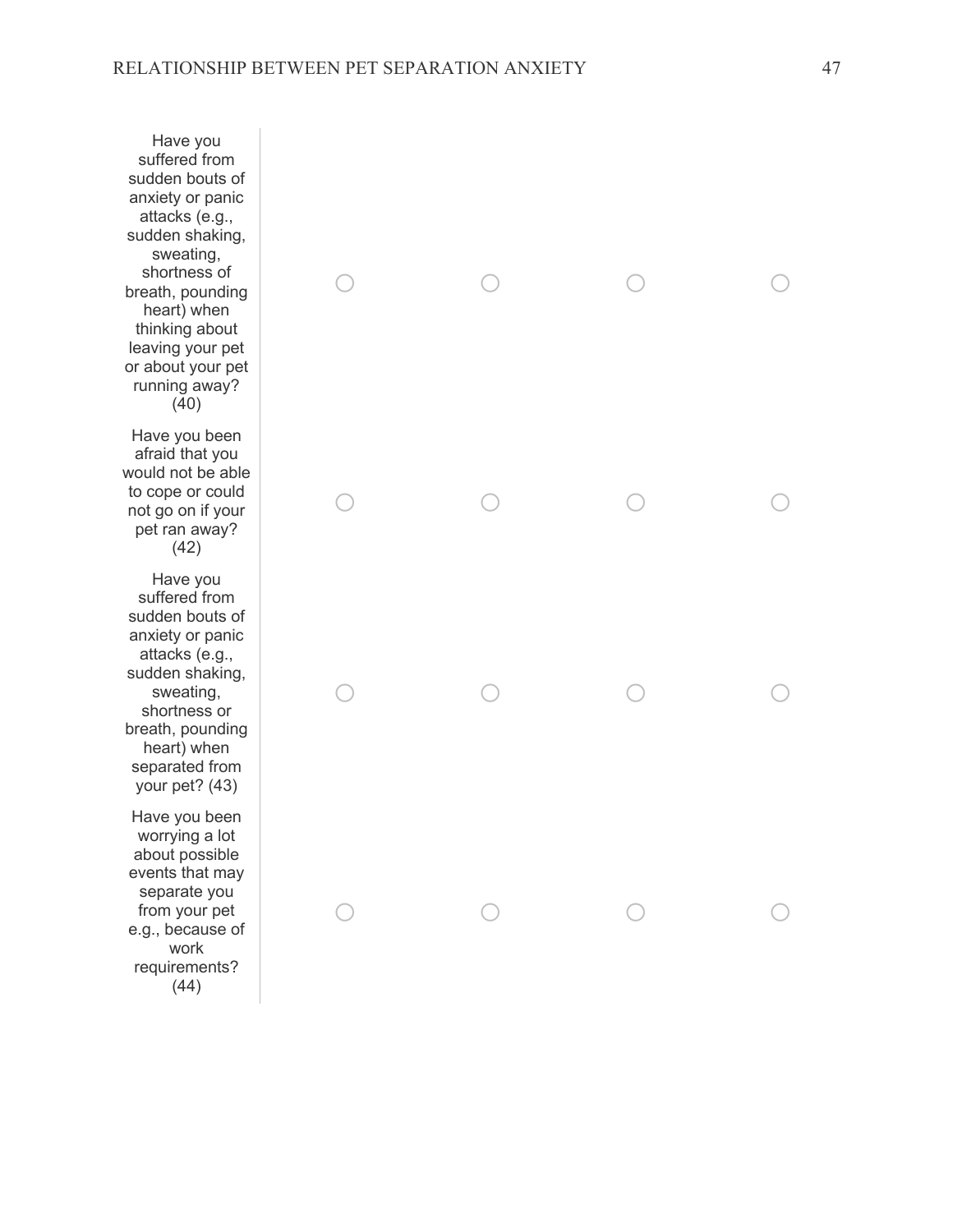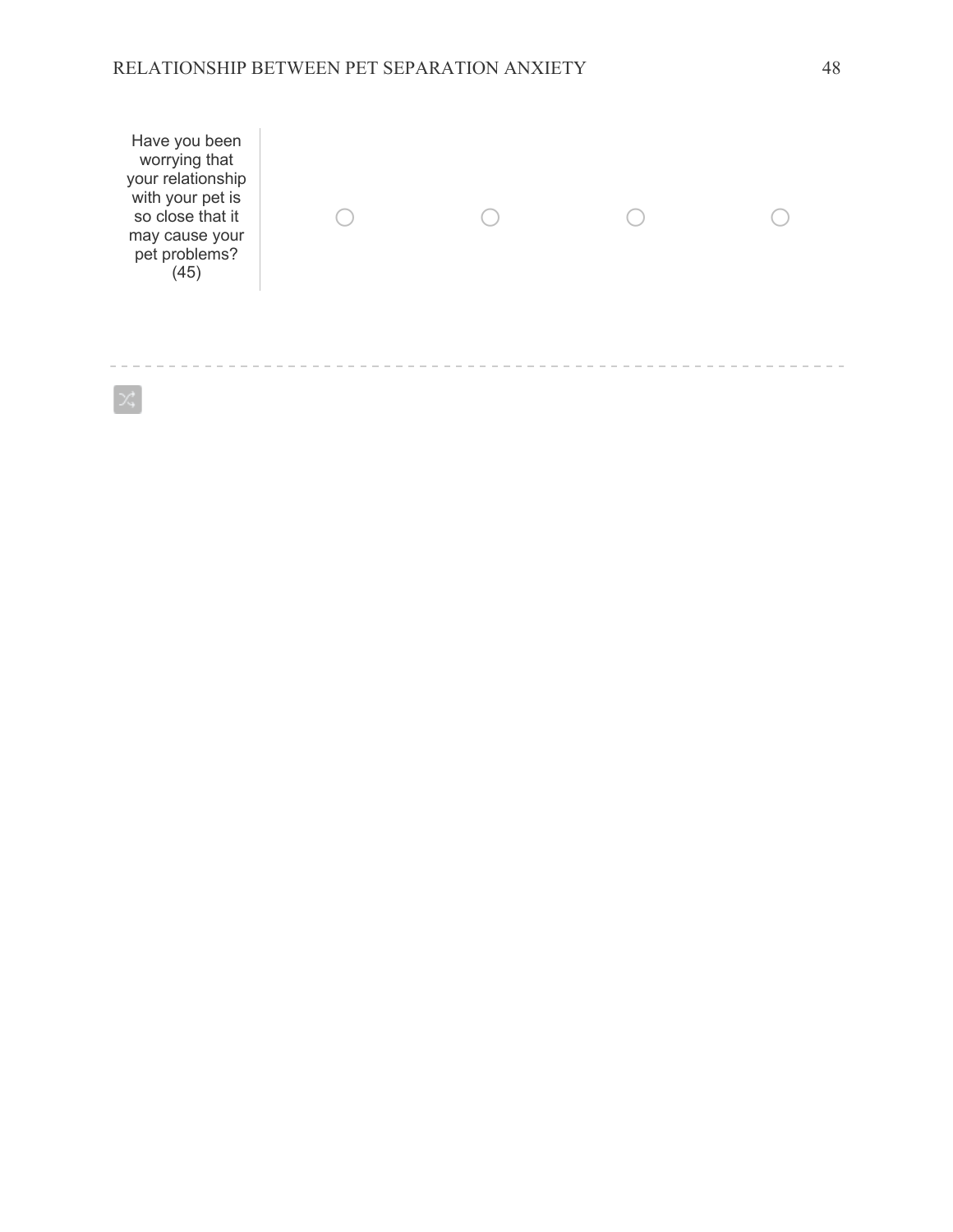Q95 Please indicate the percentage of the time your cat has shown each of these behaviors during the past month.

|                                                                                                                          | Never (1) | Rarely (2) | Often (40-<br>$60\%$ ) $(3)$ | Almost<br>always (60-<br>$90\%$ ) (4) | Always (><br>$90\%$ ) (5) |
|--------------------------------------------------------------------------------------------------------------------------|-----------|------------|------------------------------|---------------------------------------|---------------------------|
| Vocalizes<br>constantly,<br>with cries and<br>sharp meows,<br>when you<br>leave $(10)$                                   |           |            |                              |                                       |                           |
| Destroys the<br>furniture or<br>other objects<br>only in your<br>absence (11)                                            |           |            |                              |                                       |                           |
| Urinates in<br>inappropriate<br>places only in<br>your absence<br>(12)                                                   |           |            |                              |                                       |                           |
| Defecates in<br>inappropriate<br>places only in<br>your absence<br>(13)                                                  |           |            |                              |                                       |                           |
| Shows itself<br>agitated and<br>moving too<br>much, with<br>signals of<br>agitation-<br>anxiety, after<br>you leave (14) |           |            |                              |                                       |                           |
| Shows<br>sadness or<br>depression,<br>with signals of<br>depression-<br>apathy, after<br>you leave (15)                  |           |            |                              |                                       |                           |
| <b>Becomes</b><br>aggressive<br>when you<br>leave (16)                                                                   |           |            |                              |                                       |                           |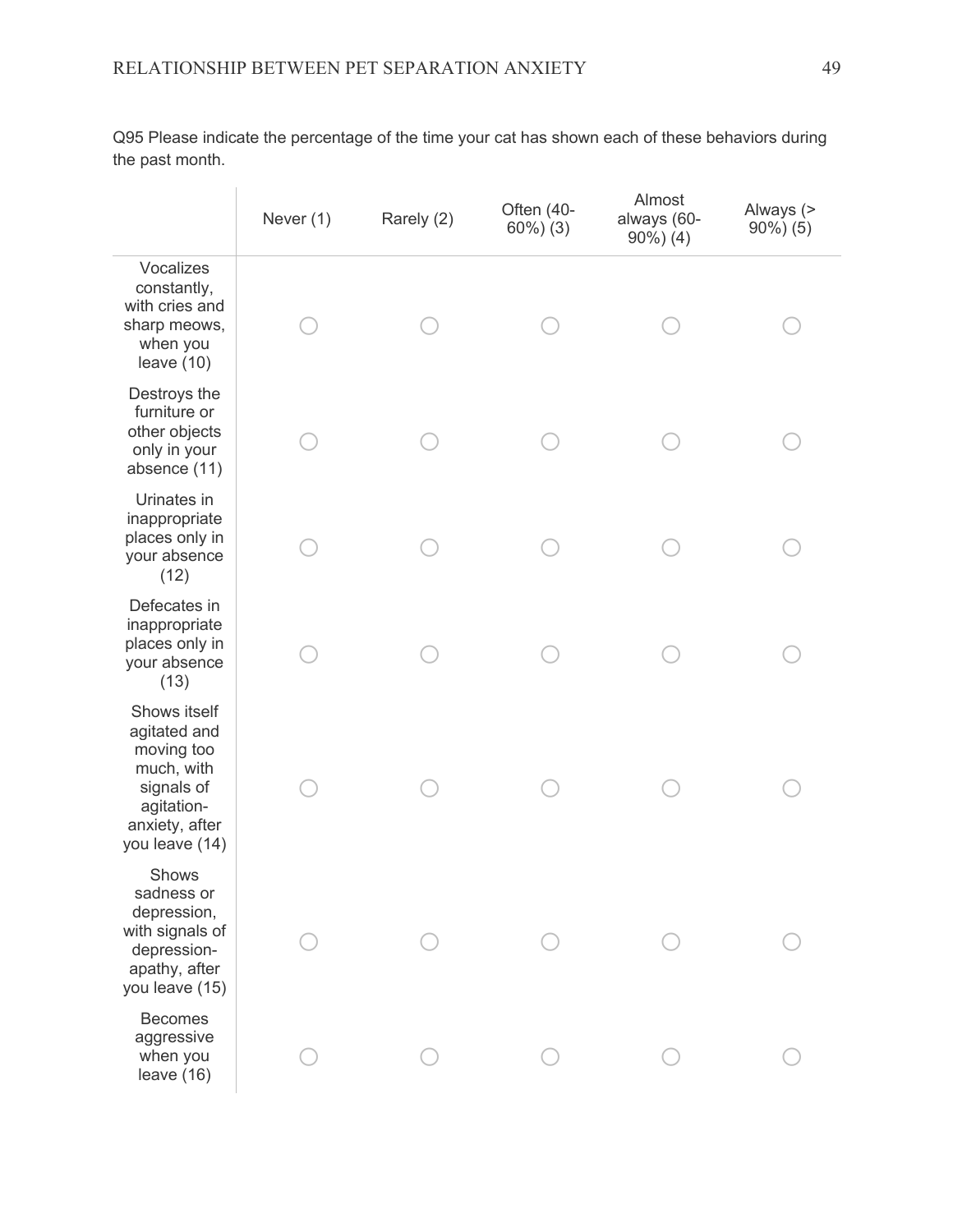#### Q93

Which of the above pictures best describes your relationship with YOUR CAT during the past month?

|            | $\overline{1}$ | (1)           |
|------------|----------------|---------------|
| $\bigcirc$ | $\overline{2}$ | (2)           |
| $\bigcirc$ |                | 3(3)          |
| $\bigcirc$ |                | 4(4)          |
|            |                | $\circ$ 5 (5) |
| $\bigcirc$ | 6              | (6)           |
|            | $\overline{7}$ | (7)           |

End of Block: Cat

Start of Block: Dog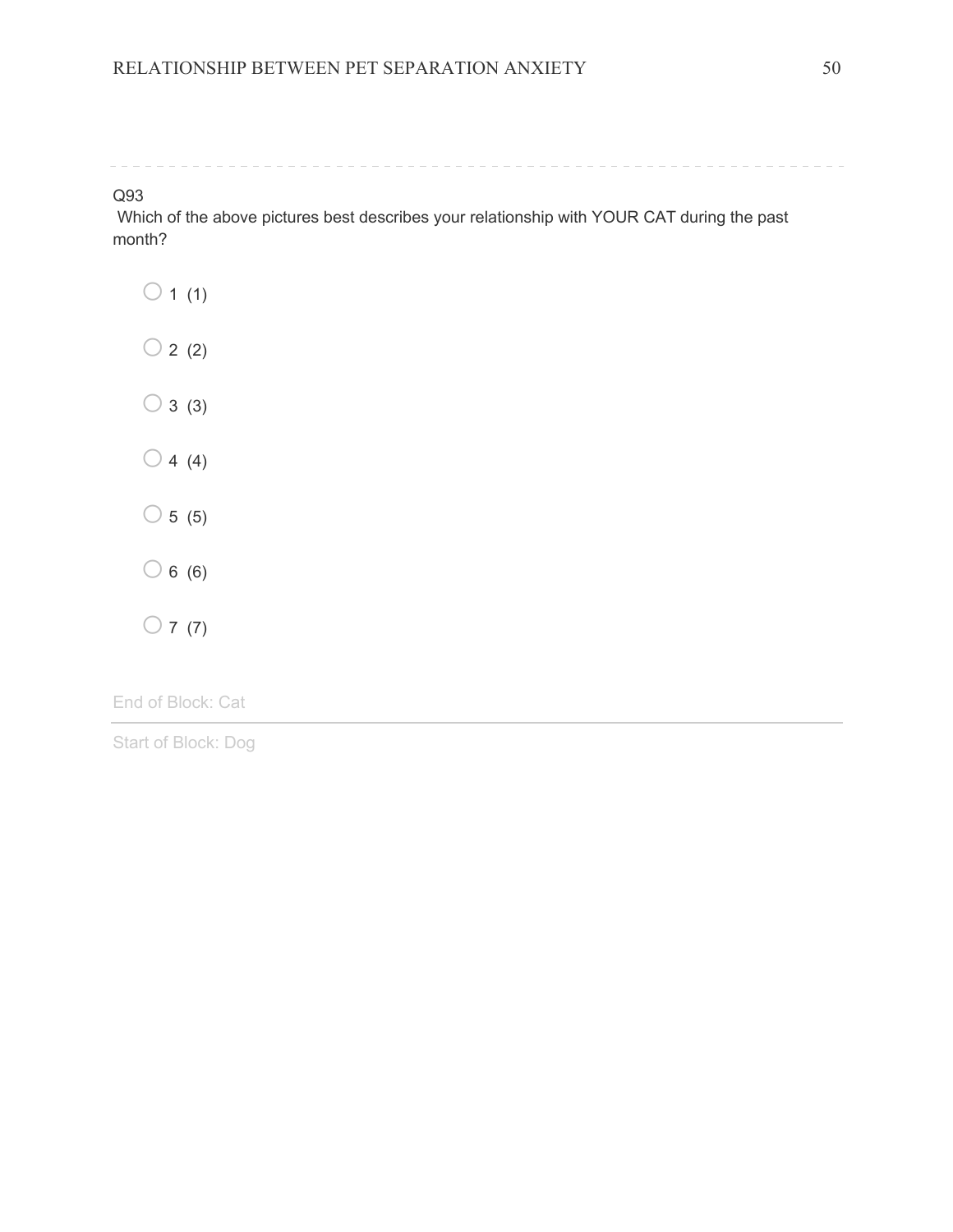

Q80 The following statements refer to symptoms that you might have experienced regarding your dog. Please select the appropriate response for each item, according to whether you have experienced any of these symptoms during the past month.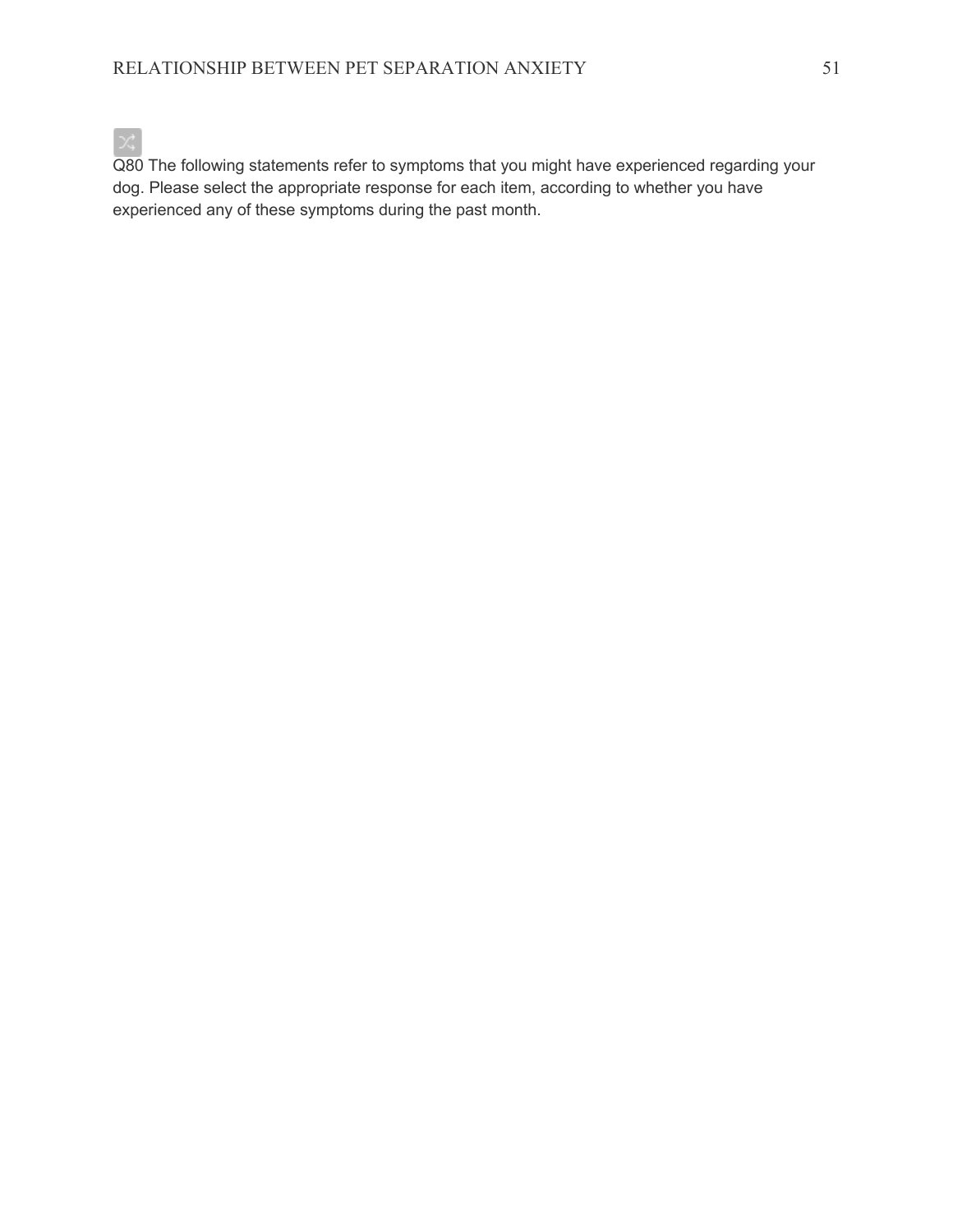# RELATIONSHIP BETWEEN PET SEPARATION ANXIETY 52

|                                                                                                                                                    | Has never<br>happened (1) | Happens<br>occasionally (2) | Happens fairly<br>often $(3)$ | Happens very<br>often $(4)$ |
|----------------------------------------------------------------------------------------------------------------------------------------------------|---------------------------|-----------------------------|-------------------------------|-----------------------------|
| Have you felt<br>more secure at<br>home when you<br>are with your<br>pet? (1)                                                                      |                           |                             |                               |                             |
| Have you<br>experienced<br>difficulty in<br>staying away<br>from your pet for<br>several hours at<br>a time? (25)                                  |                           |                             |                               |                             |
| Have you been<br>carrying around a<br>photo of your pet<br>in your purse or<br>wallet that gives<br>you a sense of<br>security or<br>comfort? (26) |                           |                             |                               |                             |
| Have you<br>experienced<br>extreme stress<br>before leaving<br>your pet in a<br>kennel or with a<br>sitter to go on a<br>long trip? (27)           |                           |                             |                               |                             |
| Have you<br>suffered from<br>nightmares or<br>dreams about<br>being separated<br>from your pet?<br>(28)                                            |                           |                             |                               |                             |
| Have you<br>experienced<br>extreme stress<br>about being away<br>from your pet<br>when going away<br>on a trip? (29)                               |                           |                             |                               |                             |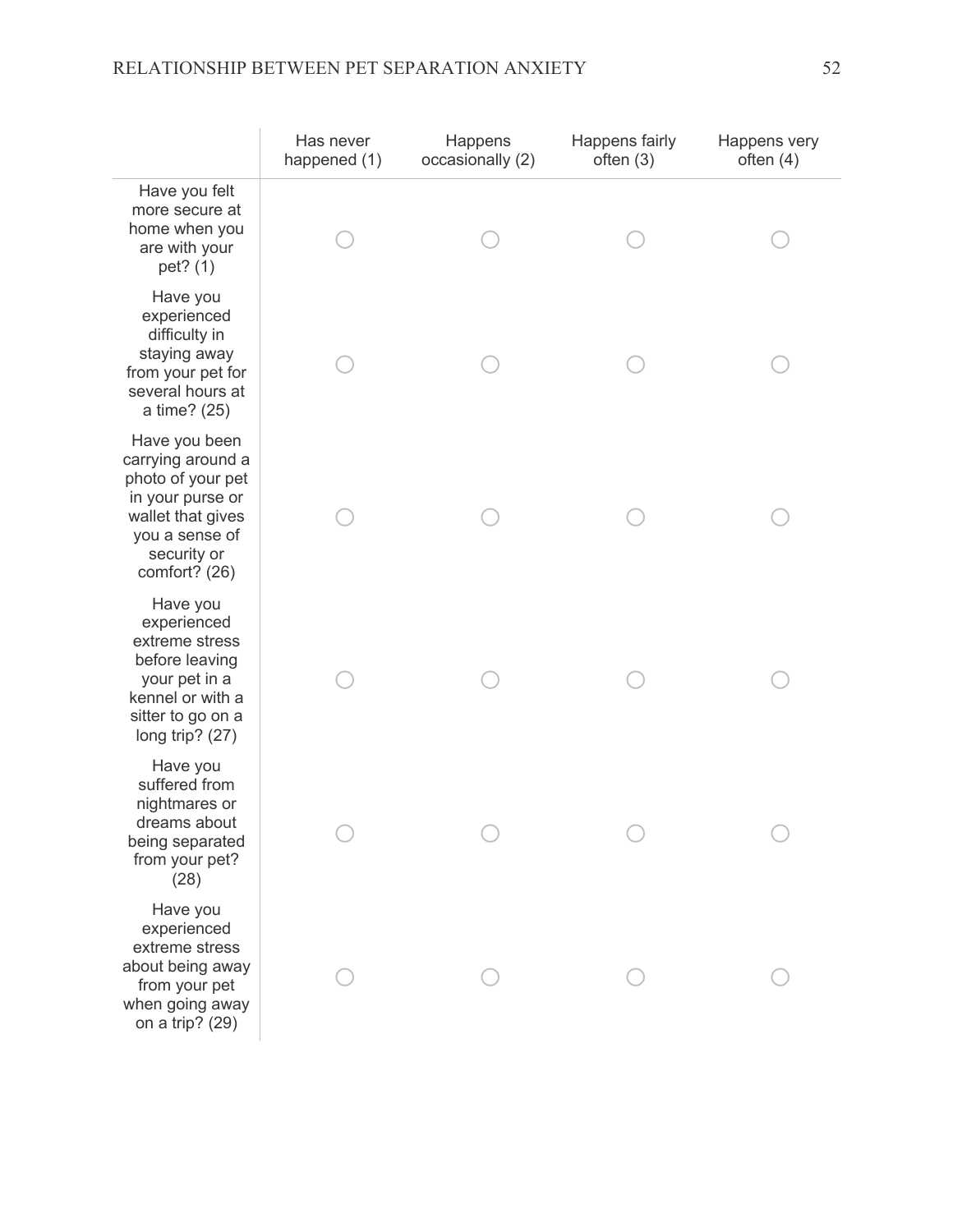Have you been worried about the intensity of your relationship with your pet, e.g., that you are too strongly attached? (30)

Have you experienced symptoms such as headaches, stomach aches or nausea (or other) before leaving your pet for work or other regular activity outside the home? (31)

Have you been especially concerned about what your pet is doing when you leave them, e.g., when you leave them to go to work or go out of the house? (32)

Have you experienced difficulty in sleeping alone at night, e.g., is your sleep better if your pet is in or on your bed? (33)

Have you noticed that you are better able to go off to sleep if you can hear the noises of your pet or the sound of the TV or the radio? (34)

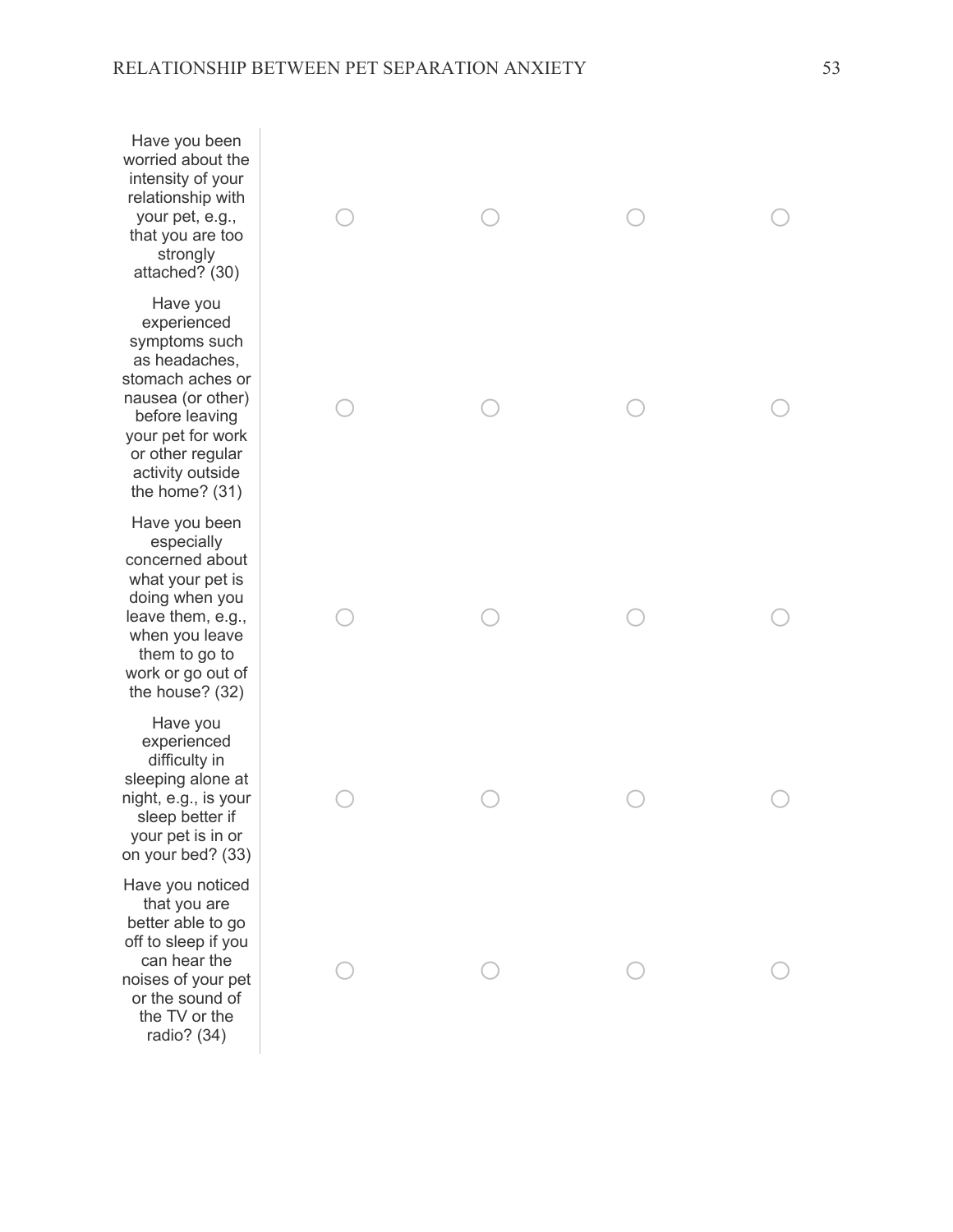Have you become very distressed when thinking about being away from your pet? (35)

Have you suffered from nightmares or dreams about being away from your pet? (36)

Have you been worrying a lot about your pet coming to serious harm, for example, being hit by a car, or suffering from a fatal illness? (37)

Have you become very upset with changes to your usual daily routine if they interfere with your contact with your pet? (38)

Have you been worrying a lot about your pet running away and leaving you? (39)

| $\begin{array}{c}\n\circ \\ \circ \\ \circ\n\end{array}$ |                                                 | $\begin{array}{ccc} & & \\ \circ & & \\ & & \end{array}$ | $\circ$                                         |
|----------------------------------------------------------|-------------------------------------------------|----------------------------------------------------------|-------------------------------------------------|
| $\bigcirc$                                               | $\circ$                                         | $\begin{array}{c}\n\circ \\ \circ\n\end{array}$          | $\begin{array}{c}\n\circ \\ \circ\n\end{array}$ |
| $\bigcirc$                                               | $\begin{array}{c}\n\circ \\ \circ\n\end{array}$ | $\begin{array}{c}\n\circ \\ \circ\n\end{array}$          | $\circ$                                         |
| $\bigcirc$                                               | $\begin{array}{c}\n\circ \\ \circ\n\end{array}$ | $\begin{array}{c}\n\circ \\ \circ\n\end{array}$          | $\circ$                                         |
| $\bigcirc$                                               | $\bigcirc$                                      | $\bigcirc$                                               | $\bigcirc$                                      |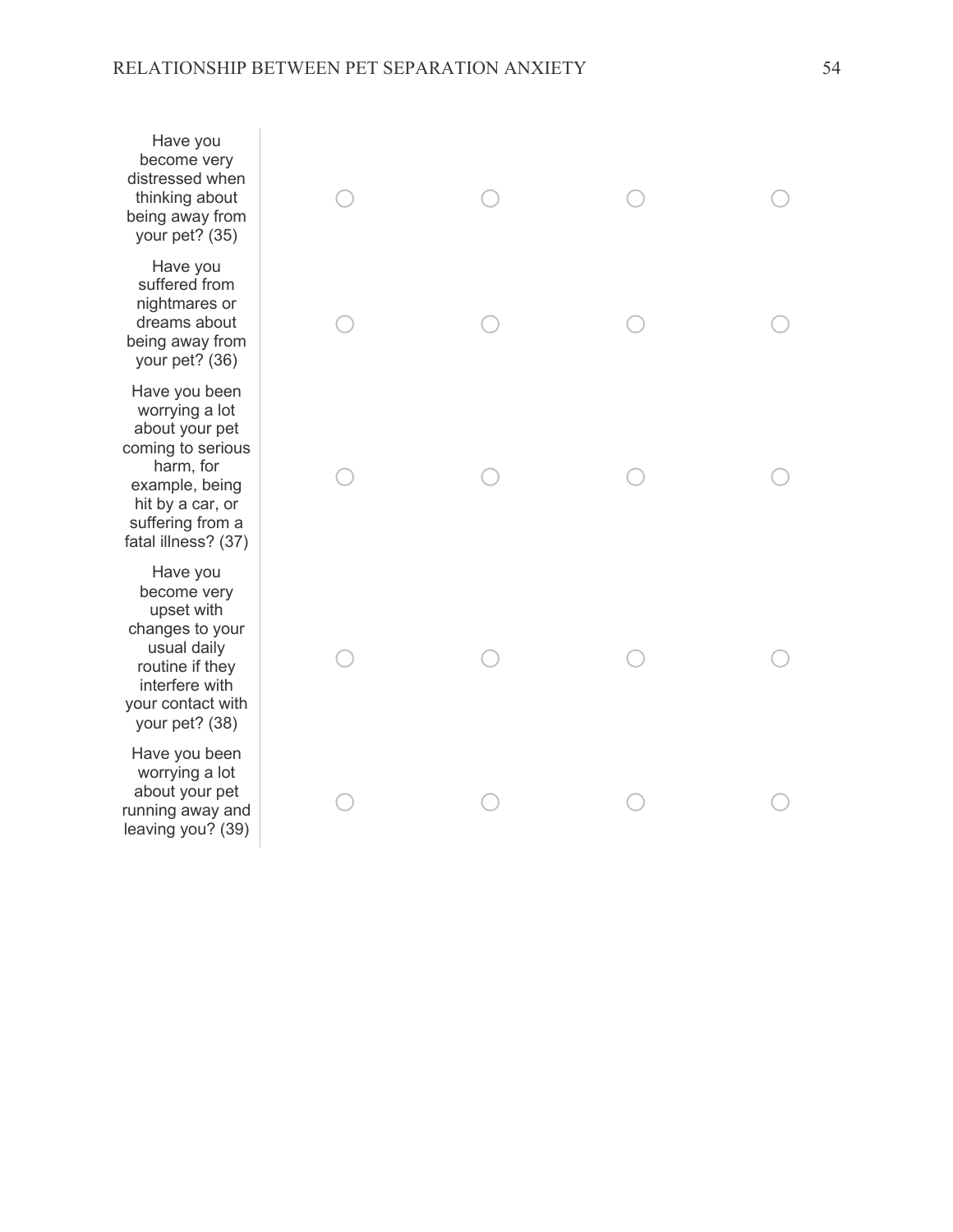Have you suffered from sudden bouts of anxiety or panic attacks (e.g., sudden shaking, sweating, shortness of breath, pounding heart) when thinking about leaving your pet or about your pet running away? (40)

Have you been afraid that you would not be able to cope or could not go on if your pet ran away? (42)

Have you suffered from sudden bouts of anxiety or panic attacks (e.g., sudden shaking, sweating, shortness or breath, pounding heart) when separated from your pet? (43)

Have you been worrying a lot about possible events that may separate you from your pet e.g., because of work requirements? (44)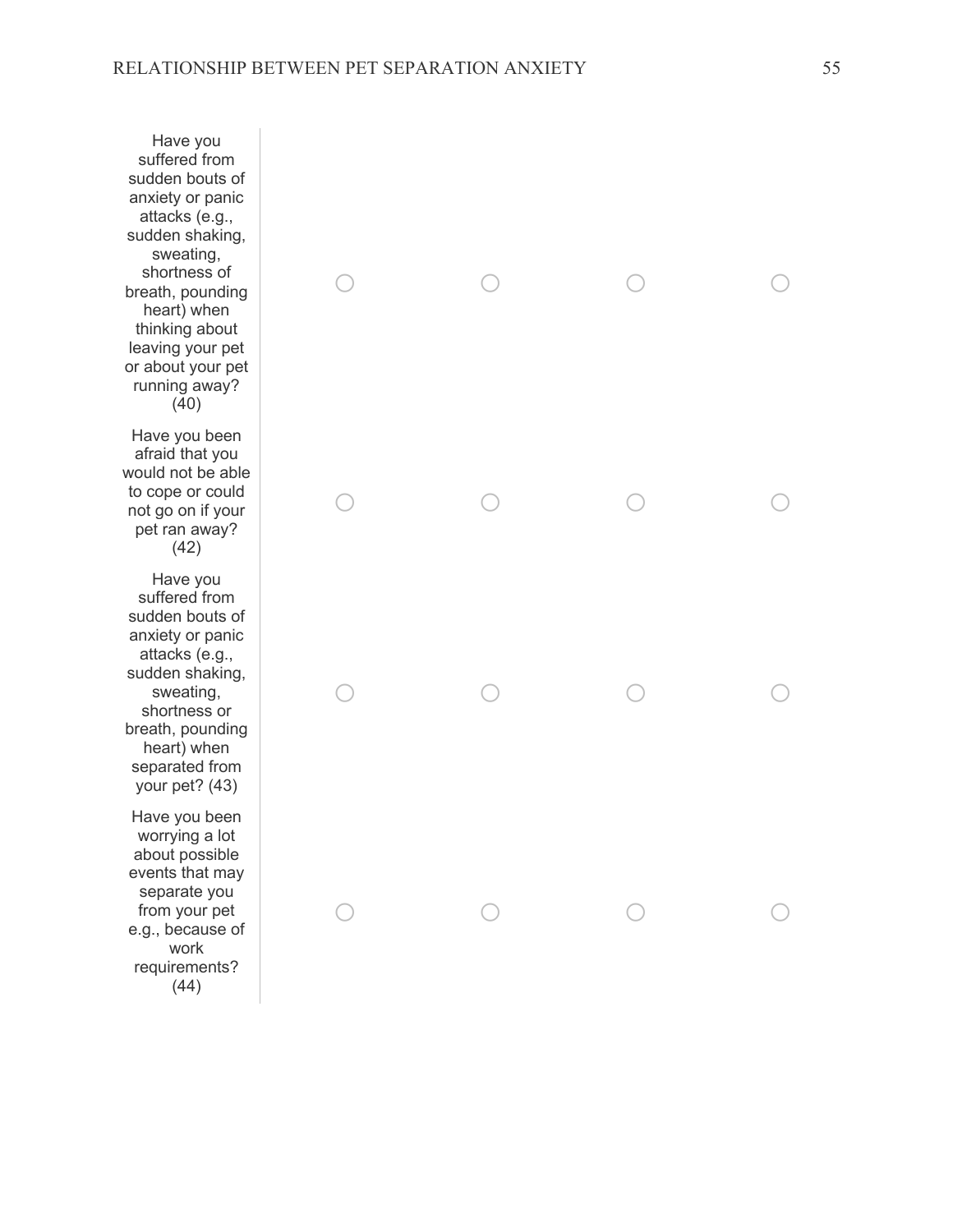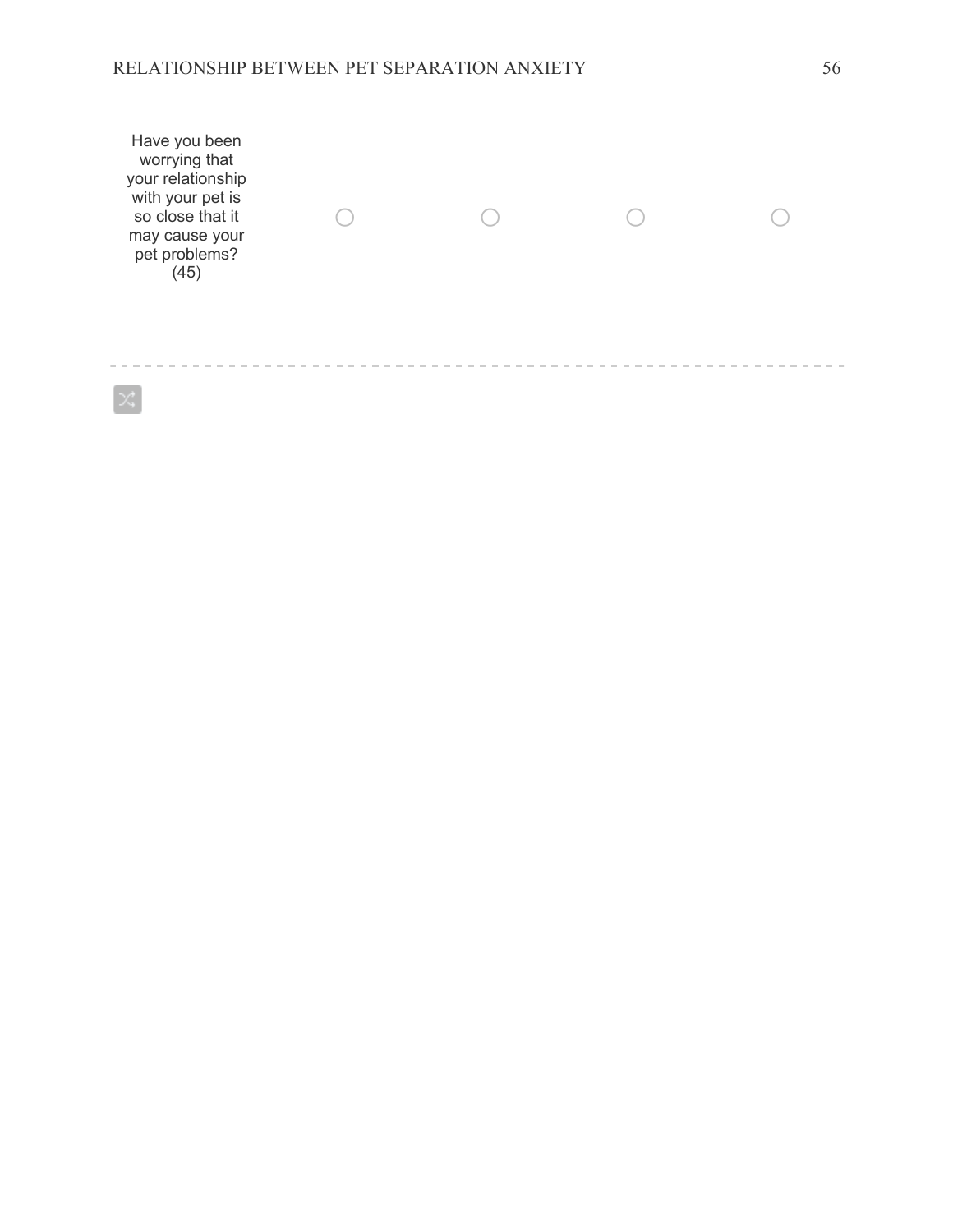Q81 Please indicate the percentage of the time your dog has shown each of these behaviors during the past month.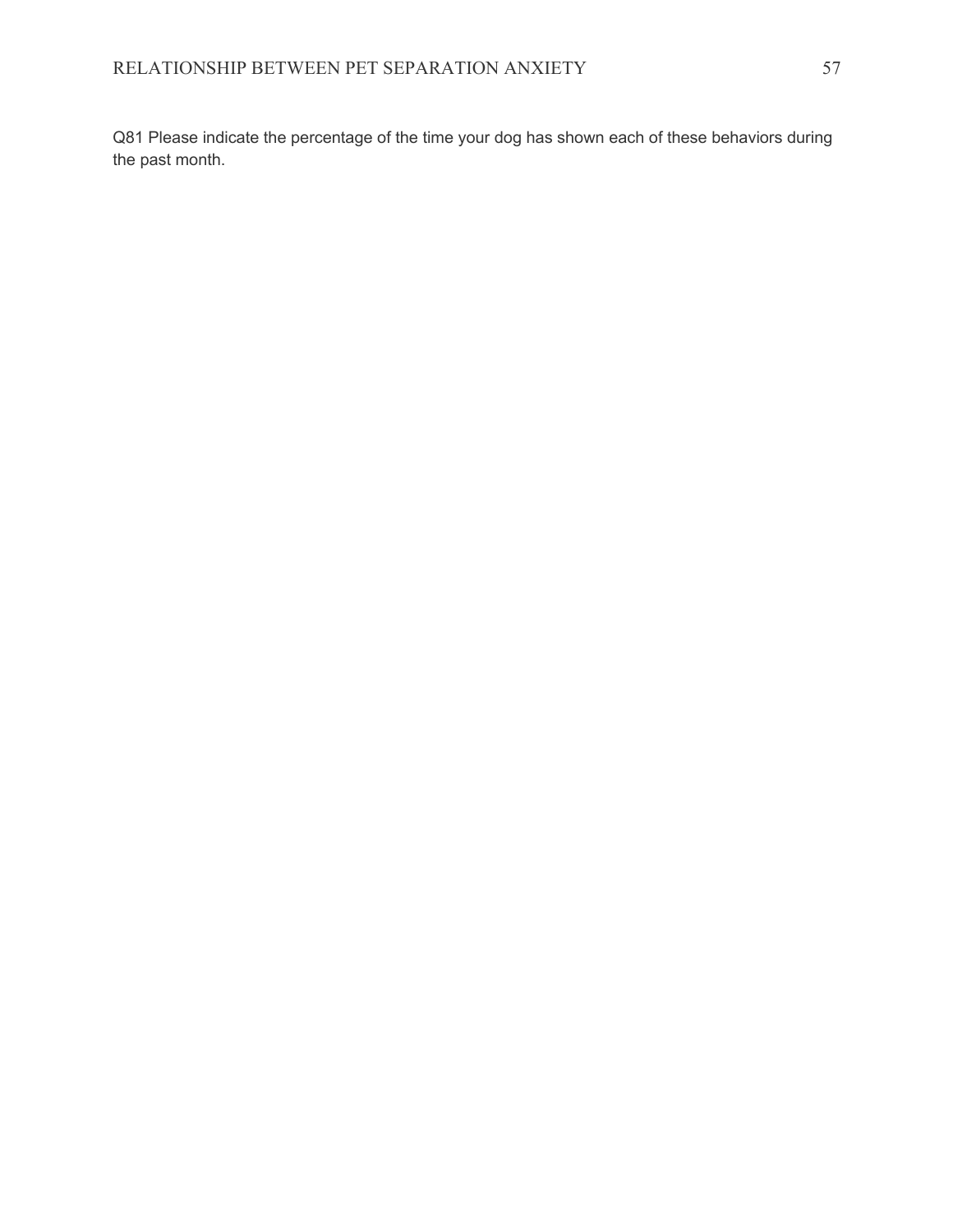|                                                                                     | Never (1) | Rarely (2) | Often (40-<br>$60\%$ ) $(3)$ | Almost<br>always (60-<br>$90\%$ ) (4) | Always (><br>$90\%$ ) (5) |
|-------------------------------------------------------------------------------------|-----------|------------|------------------------------|---------------------------------------|---------------------------|
| Follows you<br>around the<br>house $(1)$                                            |           |            |                              |                                       |                           |
| Loses<br>appetite after<br>you leave (4)                                            |           |            |                              |                                       |                           |
| Excessive<br>drinking in<br>your absence<br>(5)                                     |           |            |                              |                                       |                           |
| Excessive<br>salivation in<br>your absence<br>(11)                                  |           |            |                              |                                       |                           |
| Pacing when<br>you leave (6)                                                        |           |            |                              |                                       |                           |
| Shaking when<br>you leave (12)                                                      |           |            |                              |                                       |                           |
| Panting when<br>you leave (13)                                                      |           |            |                              |                                       |                           |
| <b>Becomes</b><br>aggressive<br>when you<br>leave $(7)$                             |           |            |                              |                                       |                           |
| Barks/whines<br>excessively<br>within 30<br>minutes of<br>your<br>departure (8)     |           |            |                              |                                       |                           |
| Destroys<br>property only<br>in your<br>absence (14)                                |           |            |                              |                                       |                           |
| Repetitive<br>behavior<br>(chases tail,<br>licks self, etc)<br>when you<br>leave(9) |           |            |                              |                                       |                           |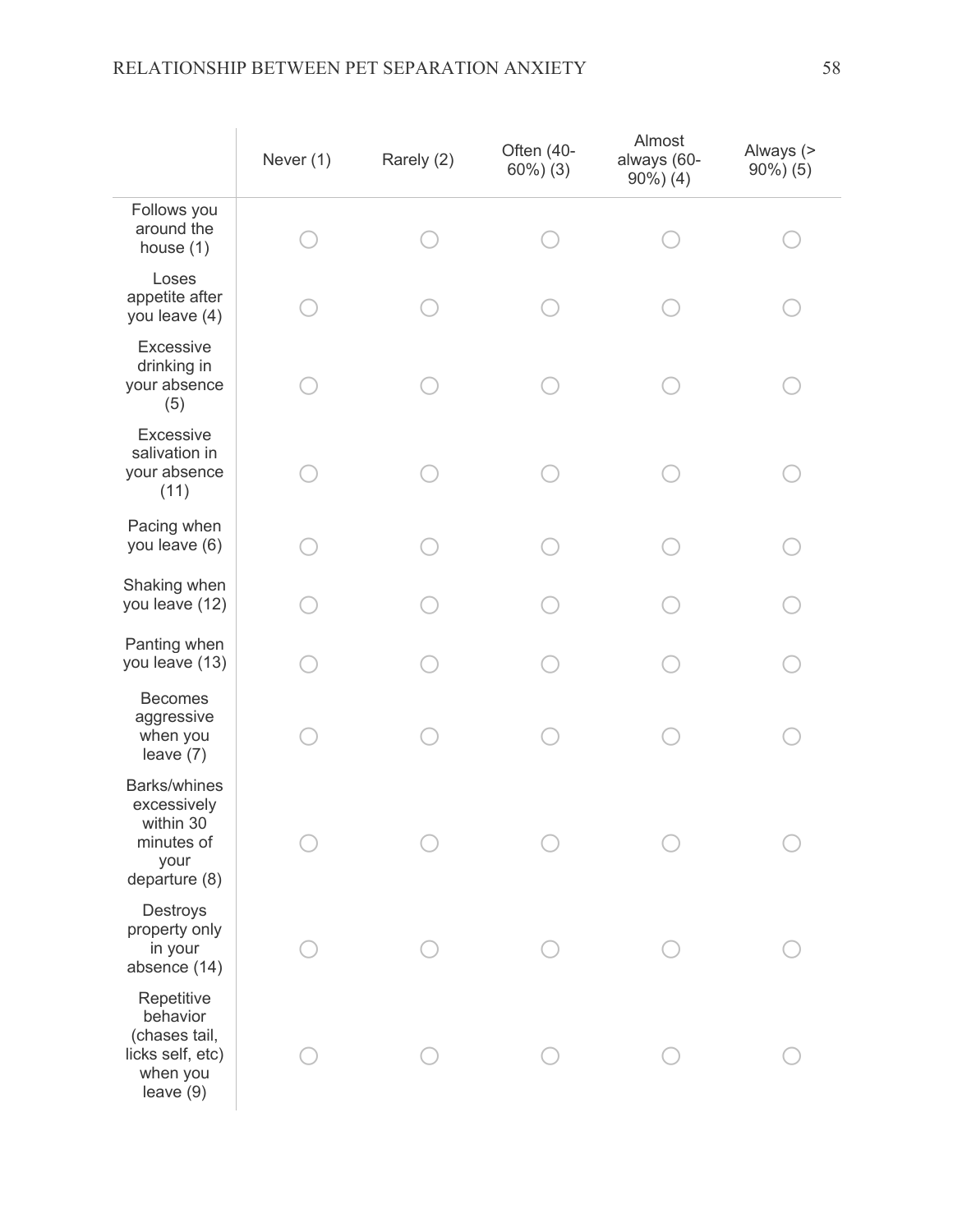

Q21

Which of the above pictures best describes your relationship with YOUR DOG during the past month?

 $\bigcirc$  1 (1)  $\bigcirc$  2 (2)  $\bigcirc$  3 (3)  $\bigcirc$  4 (4)  $\bigcirc$  5 (5)  $\bigcirc$  6 (6)  $\bigcirc$  7 (7)

End of Block: Dog

Start of Block: No Pet

Q101

Which of the above pictures best describes your relationship with YOUR FAMILY (parents, siblings, spouse and/or children) during the past month?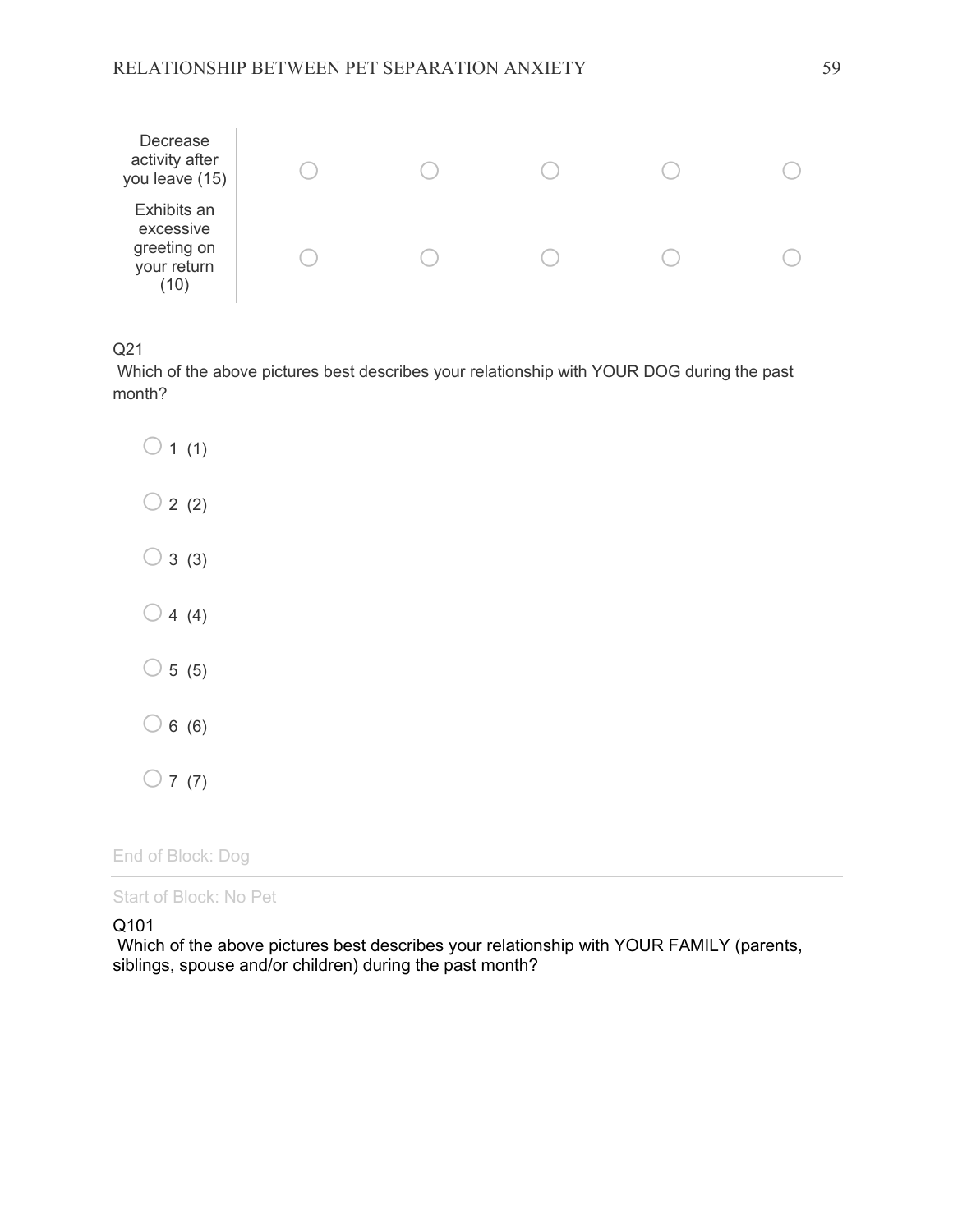- $\bigcirc$  1 (1)
- $\bigcirc$  2 (2)
- $\bigcirc$  3 (3)
- $\bigcirc$  4 (4)
- $\circ$  5 (5)
- $\bigcirc$  6 (6)
- $\bigcirc$  7 (7)

## 

### Q102

Which of the above pictures best describes your relationship with YOUR FRIENDS during the past month?

- $\bigcirc$  1 (1)  $\bigcirc$  2 (2)  $\bigcirc$  3 (3)  $\bigcirc$  4 (4)  $\bigcirc$  5 (5)  $\bigcirc$  6 (6)
- $\bigcirc$  7 (7)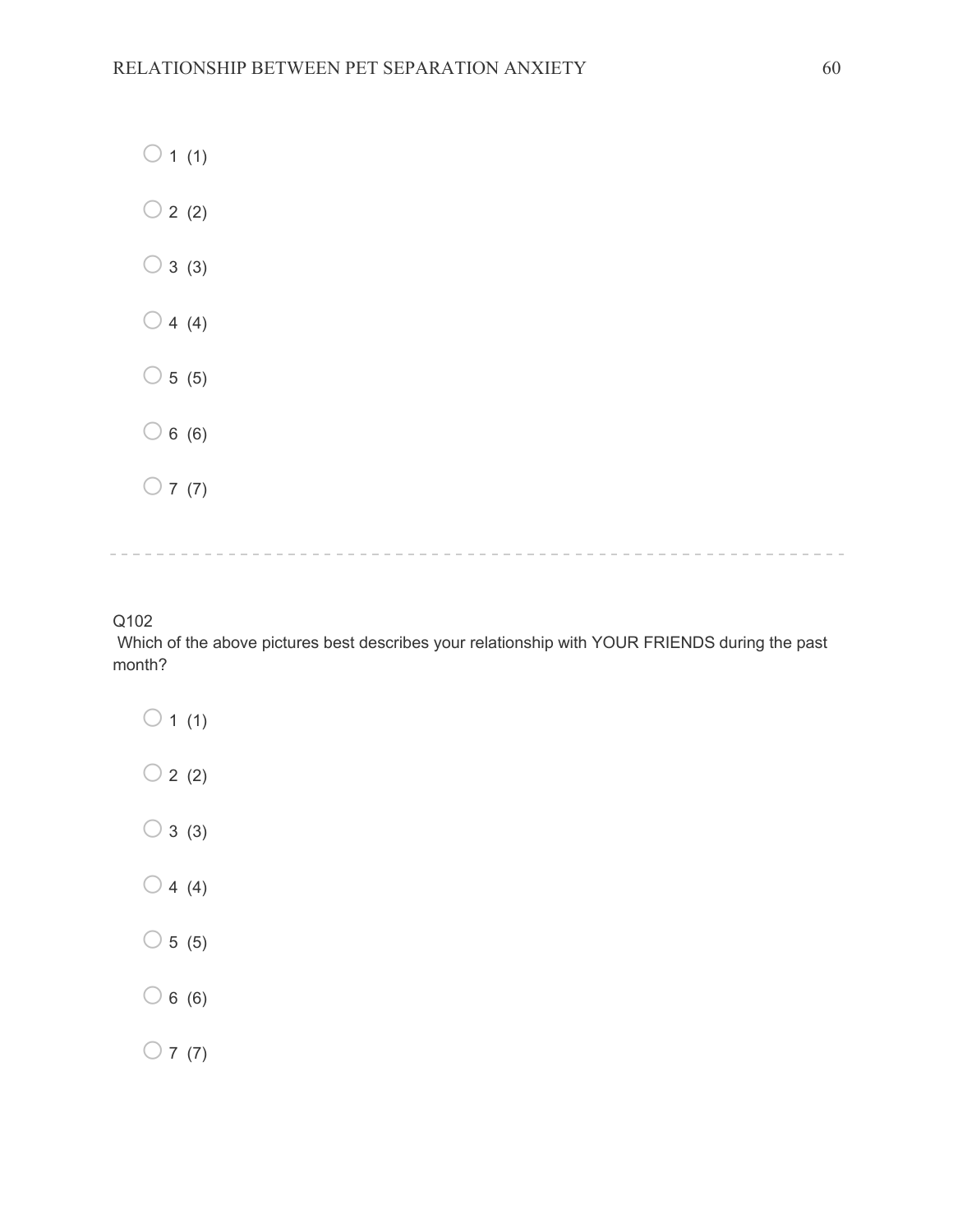### End of Block: No Pet

Start of Block: WB and Demo

 $\mathbb{R}^2$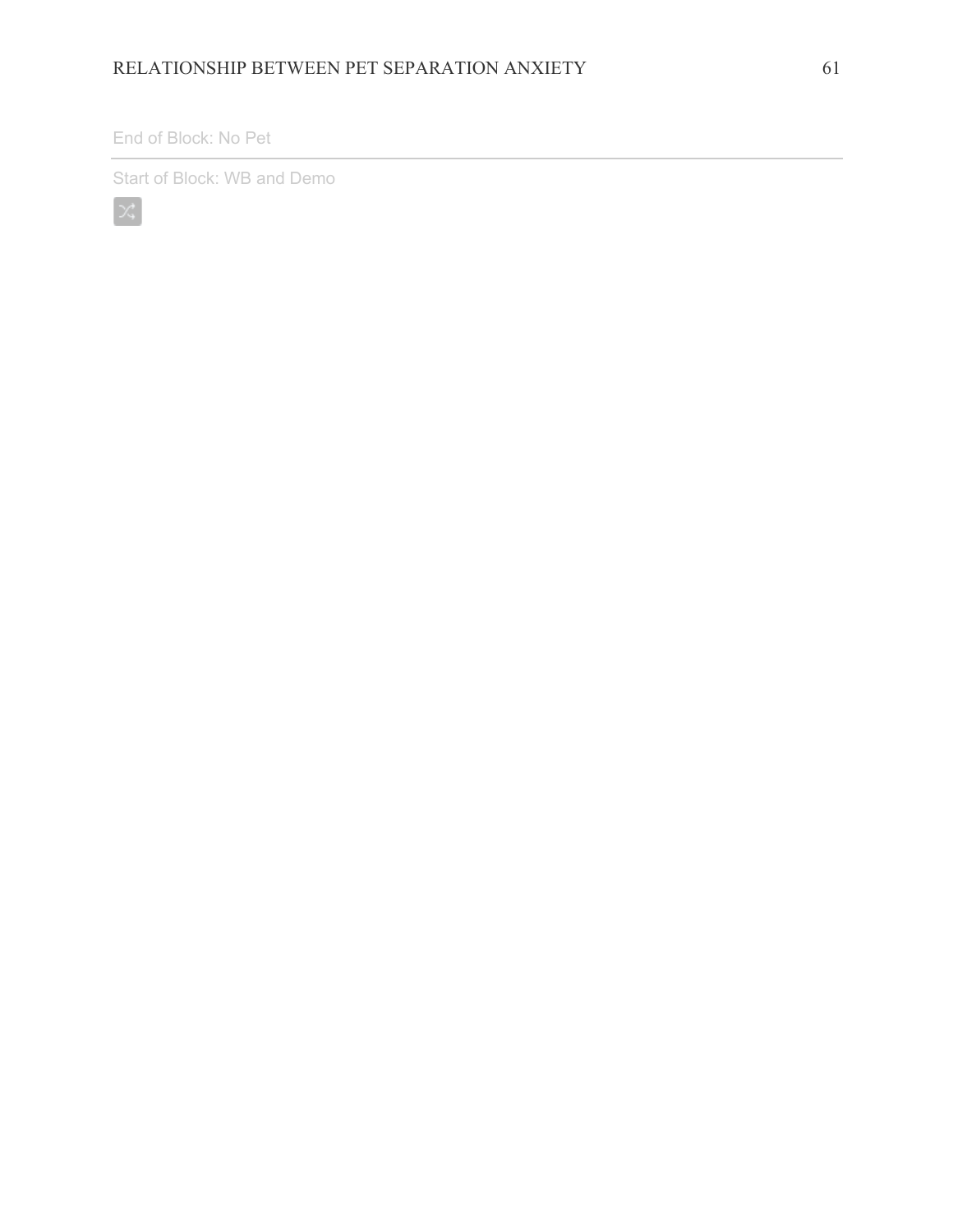Q101 The following statements refer to symptoms that you might have experienced as an adult (over the age of 18 years). Please select a response for each item, according to whether you have experienced any of these symptoms during the past month.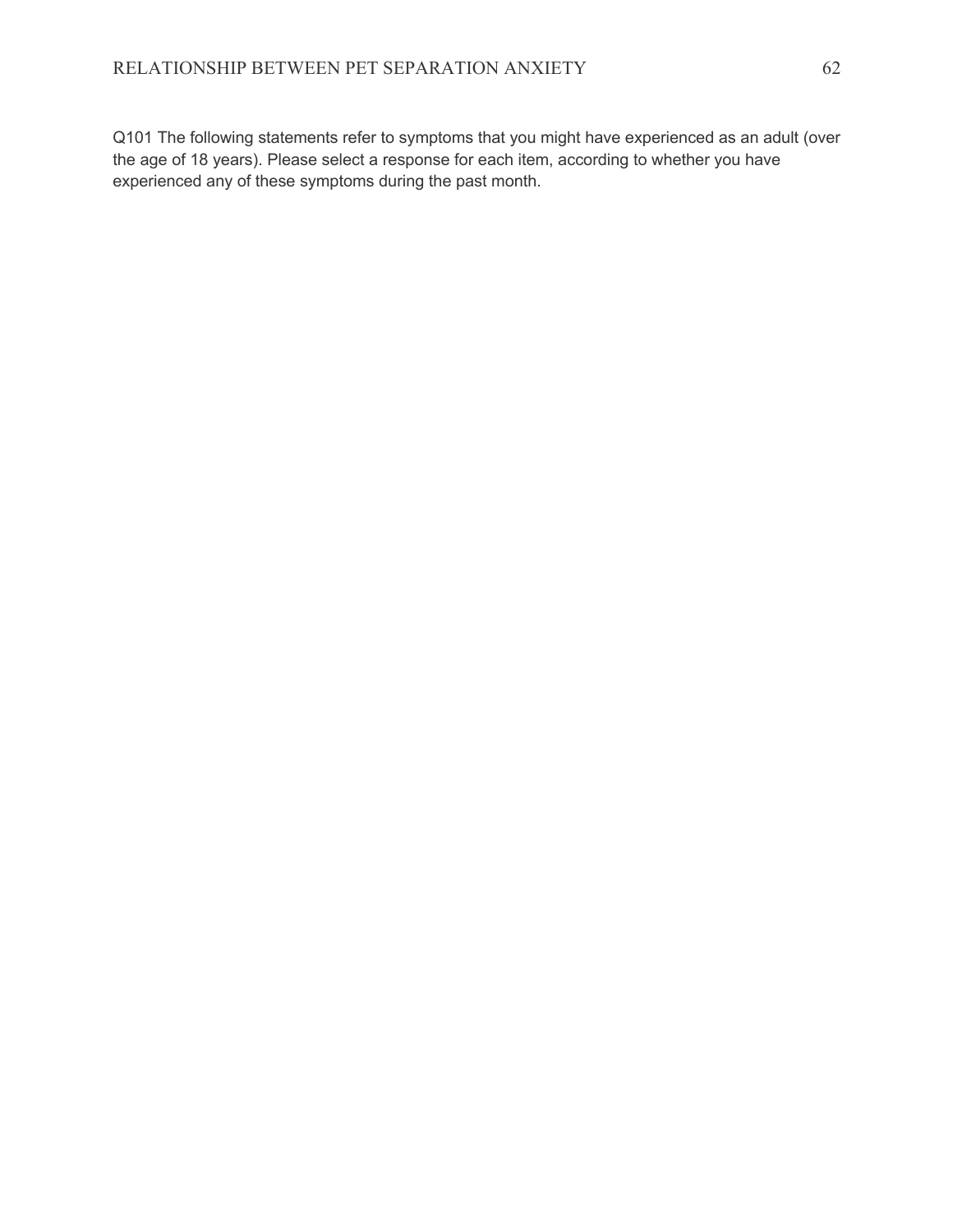# RELATIONSHIP BETWEEN PET SEPARATION ANXIETY 63

|                                                                                                                                      | Has never<br>happened (1) | Happens<br>occasionally (4) | Happens fairly<br>often $(5)$ | Happens very<br>often $(6)$ |
|--------------------------------------------------------------------------------------------------------------------------------------|---------------------------|-----------------------------|-------------------------------|-----------------------------|
| Have you felt<br>more secure at<br>home when you<br>are with people<br>that are close to<br>you? (1)                                 |                           |                             |                               |                             |
| Have you<br>experienced<br>difficulty in<br>staying away<br>from home for<br>several hours at<br>a time? $(4)$                       |                           |                             |                               |                             |
| Have you been<br>carrying around<br>something in your<br>purse or wallet<br>that gives you a<br>sense of security<br>or comfort? (5) |                           |                             |                               |                             |
| Have you<br>experienced<br>extreme stress<br>before leaving<br>home to go on a<br>long trip? (6)                                     |                           |                             |                               |                             |
| Have you<br>suffered from<br>nightmares or<br>dreams about<br>being separated<br>from someone<br>close to you? (7)                   |                           |                             |                               |                             |
| Have you<br>experienced<br>extreme stress<br>before leaving<br>someone close to<br>you when going<br>away on a trip?<br>(8)          |                           |                             |                               |                             |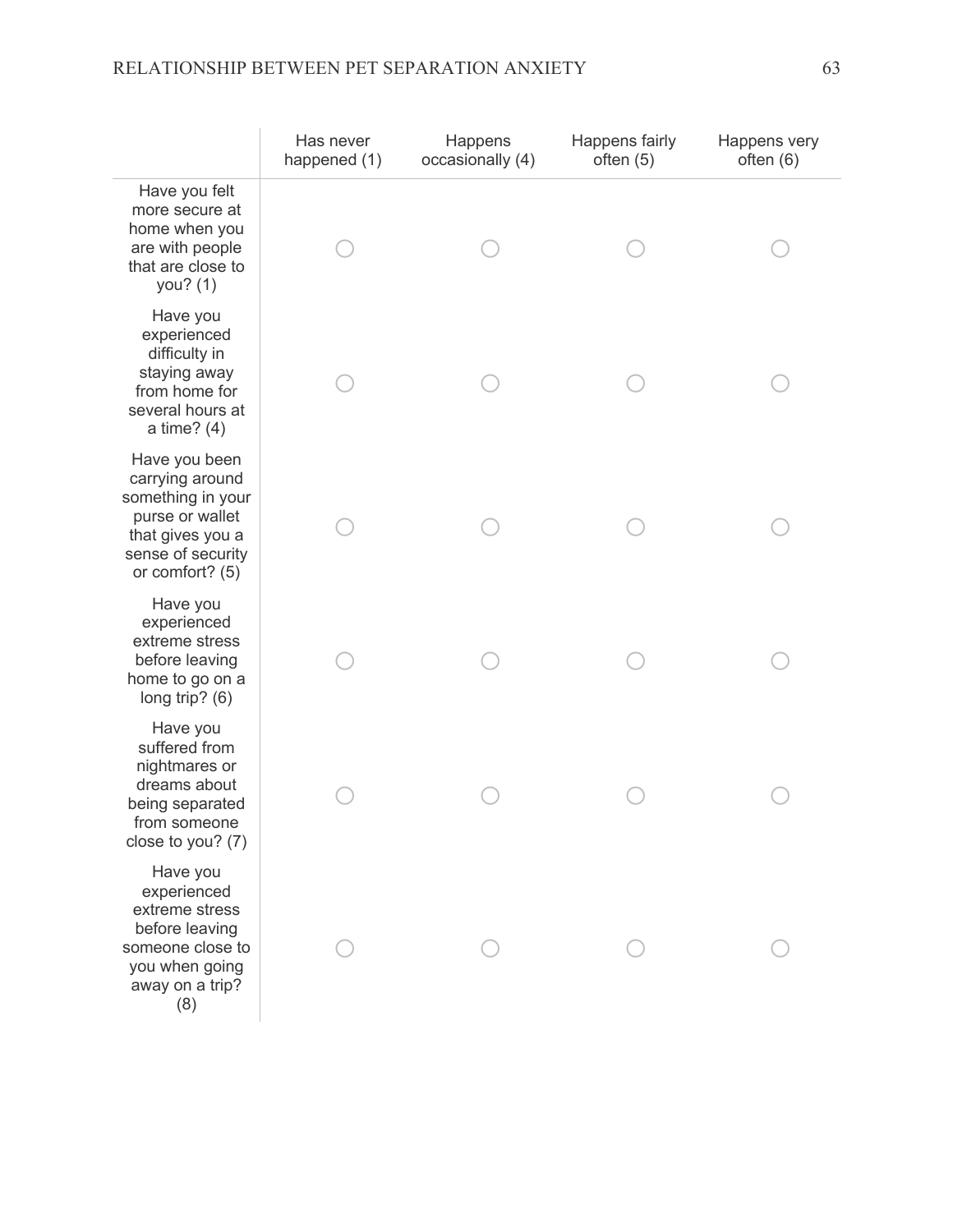Have you become very upset when your usual daily routine is disrupted? (9)

Have you been worried about the intensity of your relationship with those people closest to you, e.g., that you are too strongly attached? (10)

Have you experienced symptoms such as headaches, stomach-aches or nausea (or other) before leaving for work or other regular activity outside the home? (11)

Do you find that you talk a lot in order to keep people close to you? (12)

Have you been especially concerned about where people close to you are going when you are separated from them, e.g., when you leave them to go to work or go out of the house? (13)

|            |                                              |                                              | $\begin{array}{c}\n\circ \\ \circ\n\end{array}$ |
|------------|----------------------------------------------|----------------------------------------------|-------------------------------------------------|
|            | $\begin{matrix} 0 & 0 \\ 0 & 0 \end{matrix}$ |                                              | $\begin{array}{c}\n\circ \\ \circ\n\end{array}$ |
|            |                                              |                                              | $\begin{array}{c}\n\circ \\ \circ\n\end{array}$ |
| $\bigcirc$ | $\circ$                                      | $\circ$                                      | $\begin{array}{c}\n\circ \\ \circ\n\end{array}$ |
| $\circ$    |                                              | $\begin{matrix} 0 & 0 \\ 0 & 0 \end{matrix}$ | $\begin{array}{c}\n\circ \\ \circ\n\end{array}$ |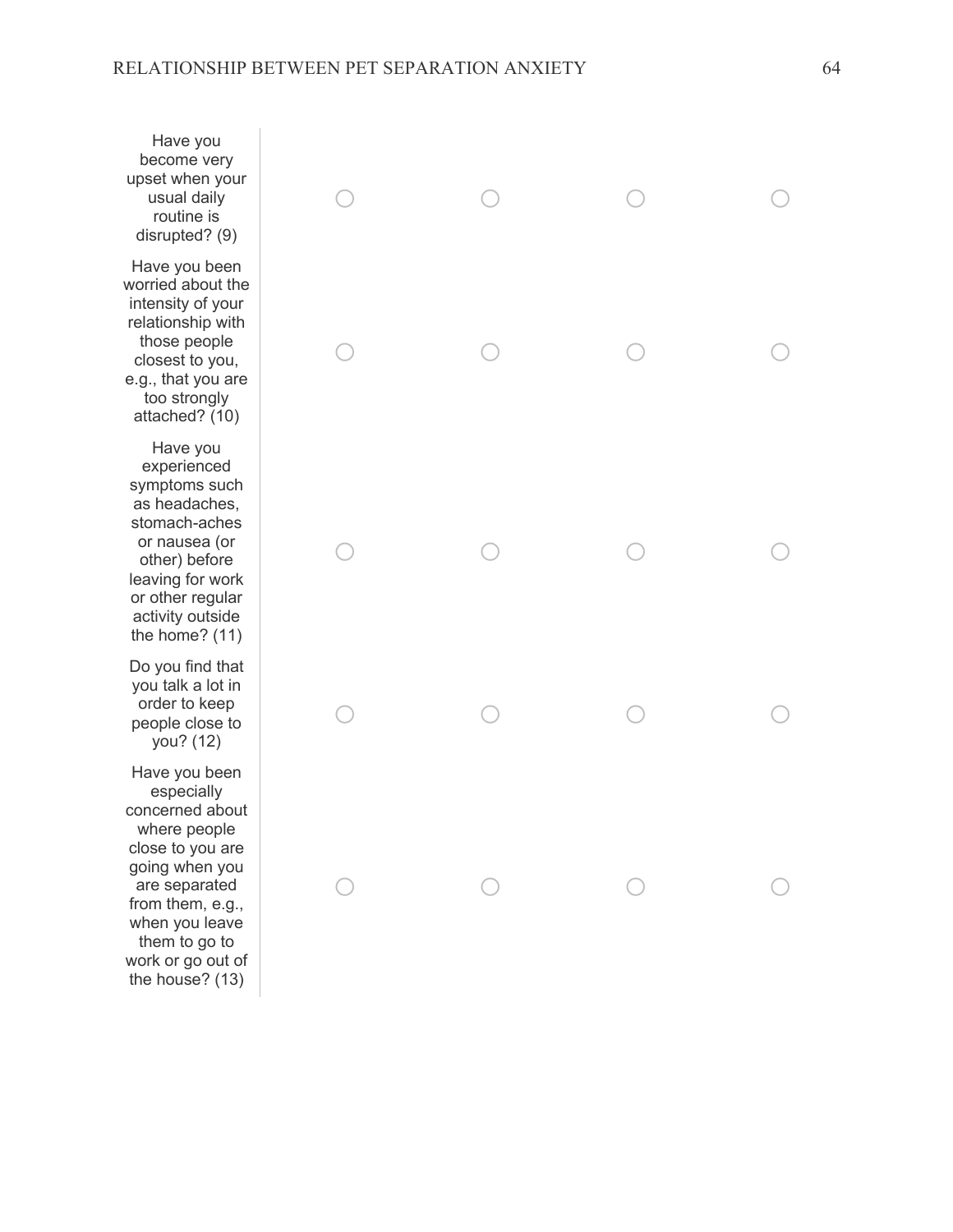Have you experienced difficulty in sleeping alone at night, e.g., is your sleep better if someone close to you is in the house? (14) Have you noticed that you are better able to go off to sleep if you can hear the voices of people you are close to or the sound of the TV or the

Have you become very distressed when thinking about being away from people that are close to you? (16)

radio? (15)

Have you suffered from nightmares or dreams about being away from home? (17)

Have you been worrying a lot about people close to you coming to serious harm, for example, meeting with a car accident, or suffering from a fatal illness? (18)

|  | $\begin{array}{c}\n\circ \\ \circ\n\end{array}$ |
|--|-------------------------------------------------|
|  | $\begin{array}{c}\n\circ \\ \circ\n\end{array}$ |
|  |                                                 |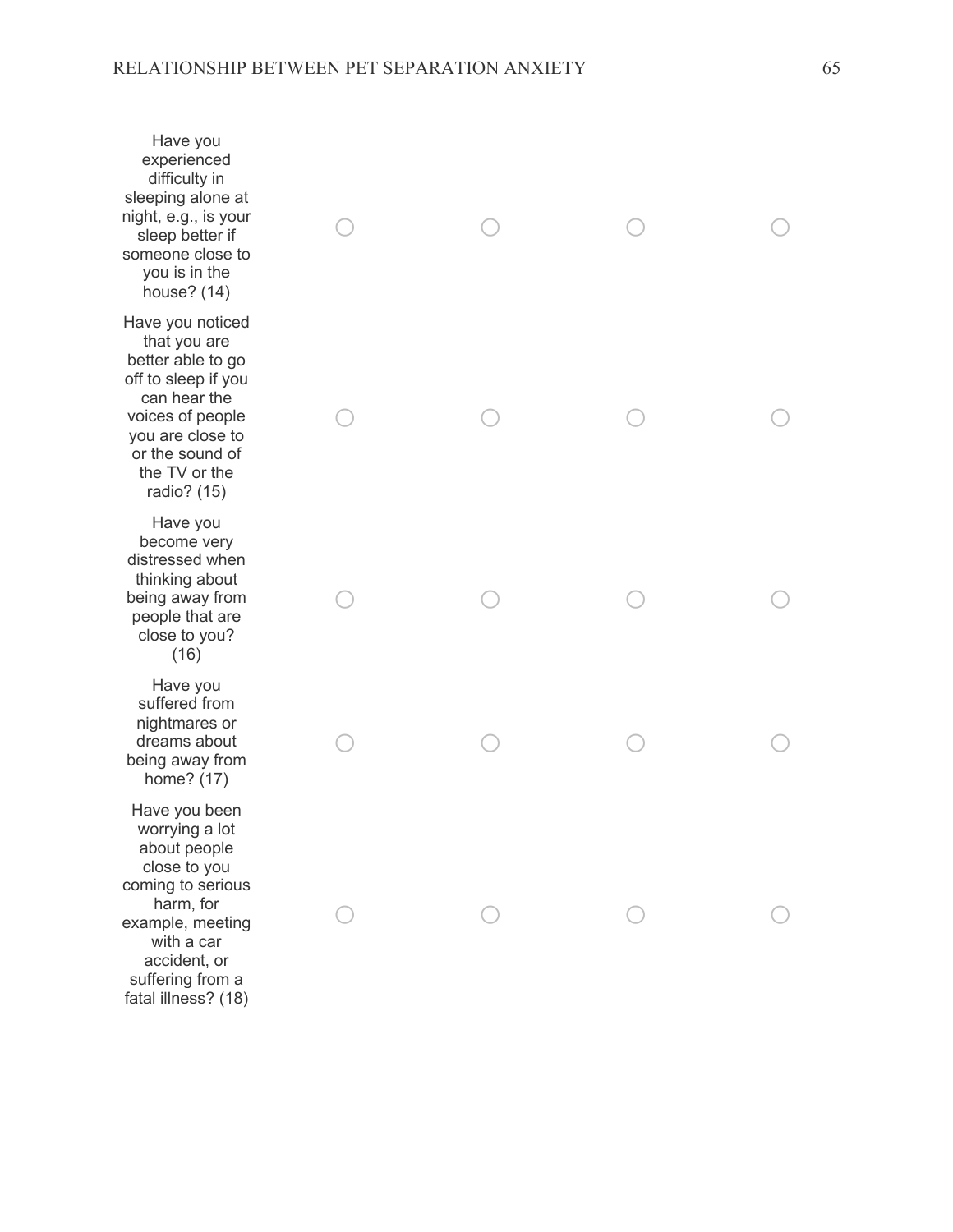Have you become very upset with changes to your usual daily routine if they interfere with your contact with persons close to you? (19)

Have you been worrying a lot about people you care about leaving you? (20)

Have you found that you sleep better if the lights are on in the house or in the bedroom? (21)

Have you tried to avoid being at home alone especially when people close to you are out? (22)

Have you suffered from sudden bouts of anxiety or panic attacks (e.g., sudden shaking, sweating, shortness of breath, pounding heart) when thinking about leaving people close to you or about them leaving you? (23)

|                                                 |                                                 | $\begin{matrix} \circ & \circ & \circ & \circ \end{matrix}$ | $\bigcirc$                                      |
|-------------------------------------------------|-------------------------------------------------|-------------------------------------------------------------|-------------------------------------------------|
| $\begin{array}{c}\n\circ \\ \circ\n\end{array}$ | $\circ$                                         | $\overline{O}$                                              | $\bigcirc$                                      |
| $\begin{array}{c}\n\circ \\ \circ\n\end{array}$ | $\bigcirc$                                      | $\bigcirc$                                                  | $\bigcirc$                                      |
| $\begin{array}{c}\n\circ \\ \circ\n\end{array}$ | $\begin{array}{c}\n\circ \\ \circ\n\end{array}$ | $\circ$                                                     | $\begin{array}{c}\n\circ \\ \circ\n\end{array}$ |
|                                                 |                                                 |                                                             |                                                 |
| $\begin{array}{c}\n\circ \\ \circ\n\end{array}$ |                                                 |                                                             | $\begin{array}{c}\n\circ \\ \circ\n\end{array}$ |
|                                                 |                                                 |                                                             |                                                 |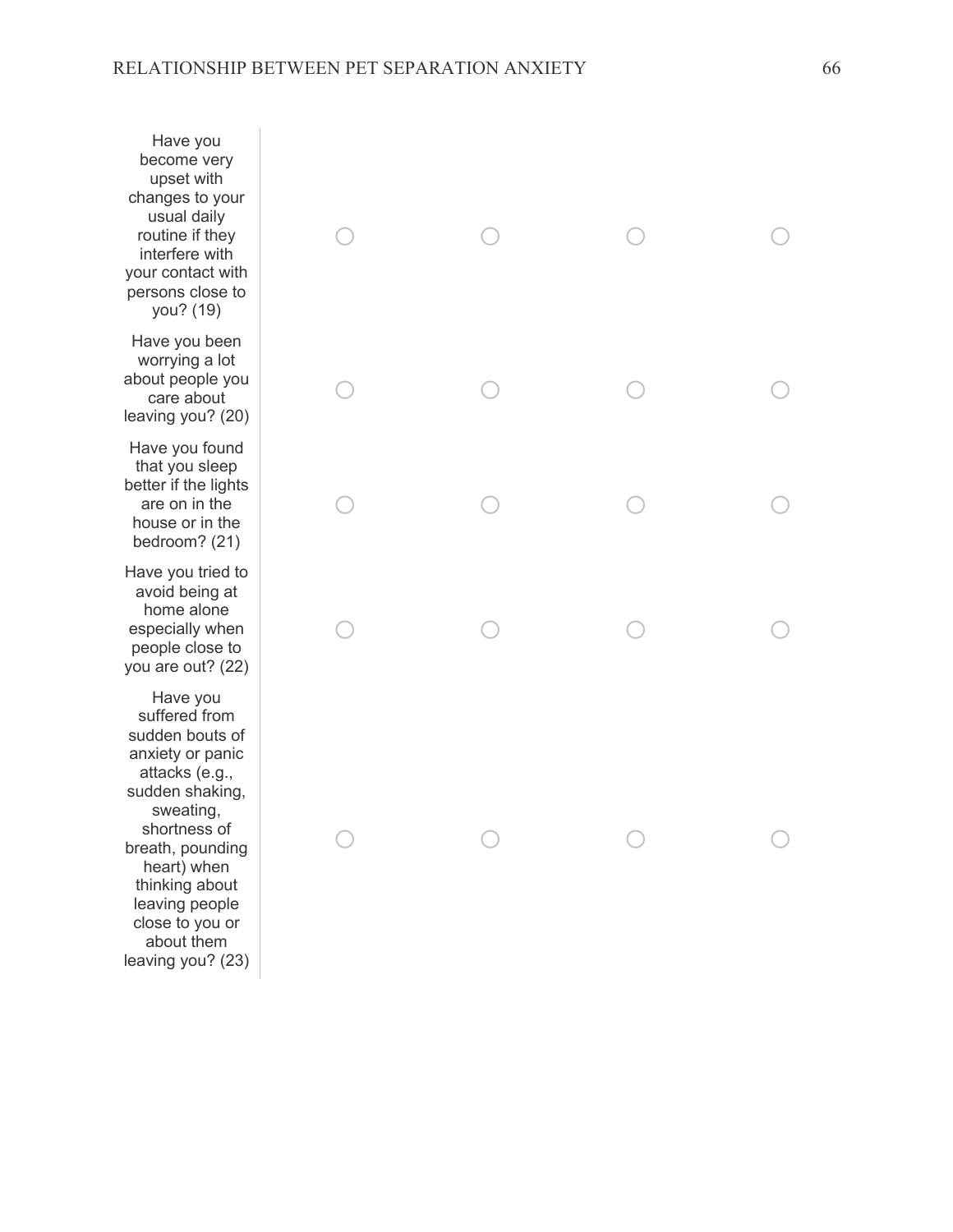Have you found that you get anxious if you do not speak to people that are close to you on the telephone regularly, e.g., daily? (24)

Have you been afraid that you would not be able to cope or could not go on if someone you cared about left you? (25)

Have you suffered from sudden bouts of anxiety or panic attacks (e.g., sudden shaking, sweating, shortness or breath, pounding heart) when separated from people close to you? (28)

Have you been worrying a lot about possible events that may separate you from those close to you e.g., because of work requirements? (29)

Have people close to you mentioned that you 'talk a lot'? (30)

| $\begin{matrix} 0 & 0 & 0 \end{matrix}$ |   | $\circ$ |
|-----------------------------------------|---|---------|
| ◯                                       | ○ |         |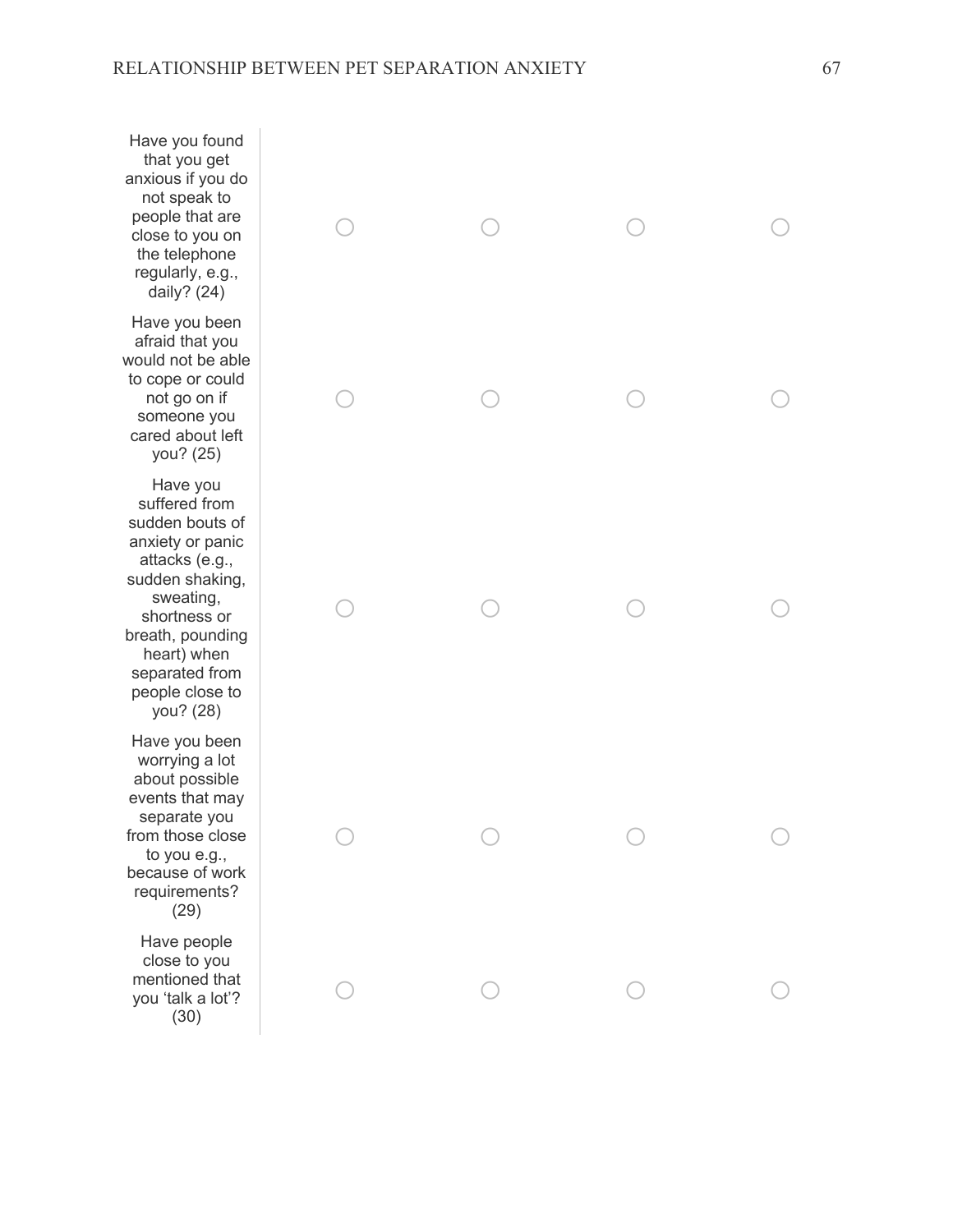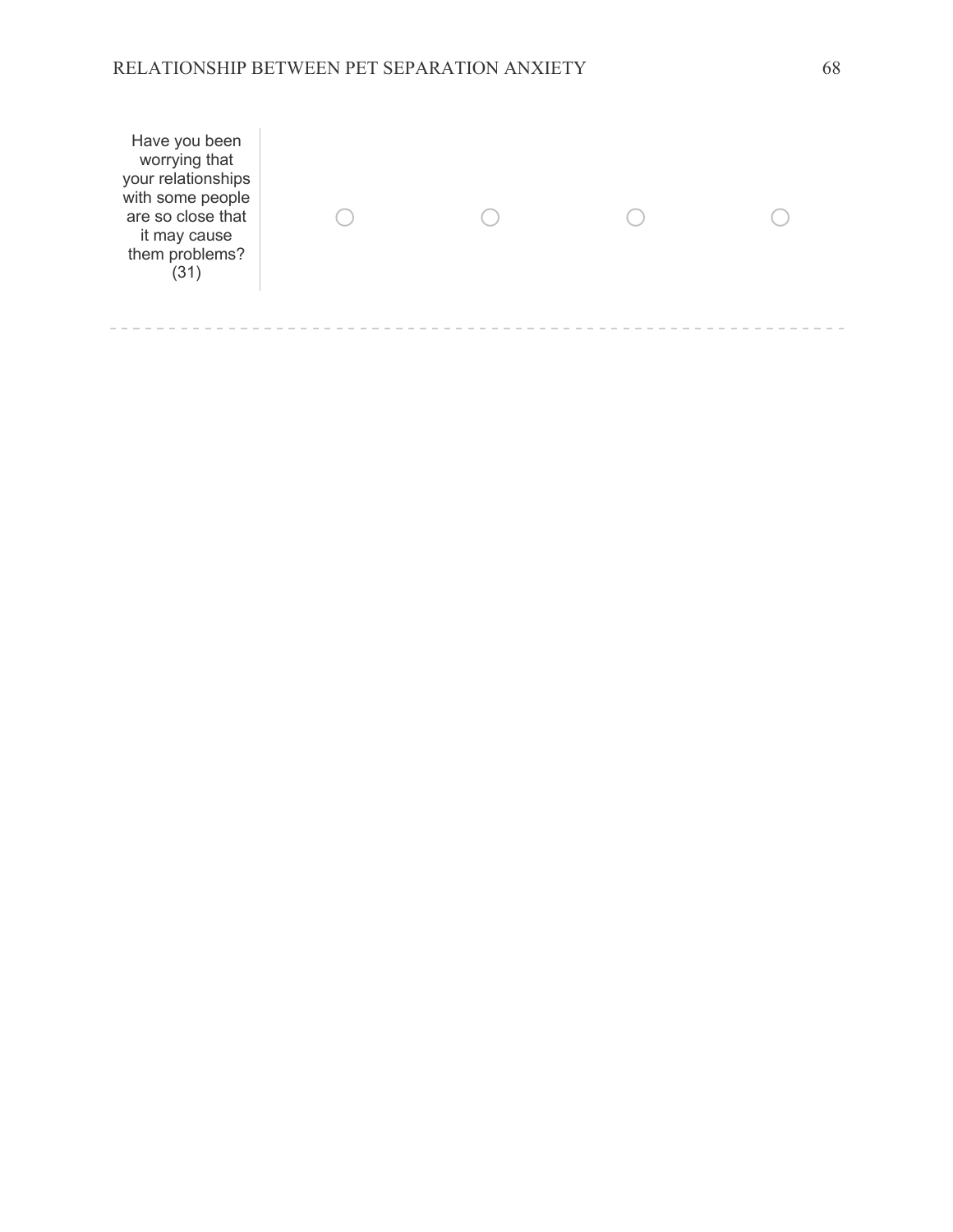Q99 Please read each statement and select an option to indicate how much the statement applied to you during the past month.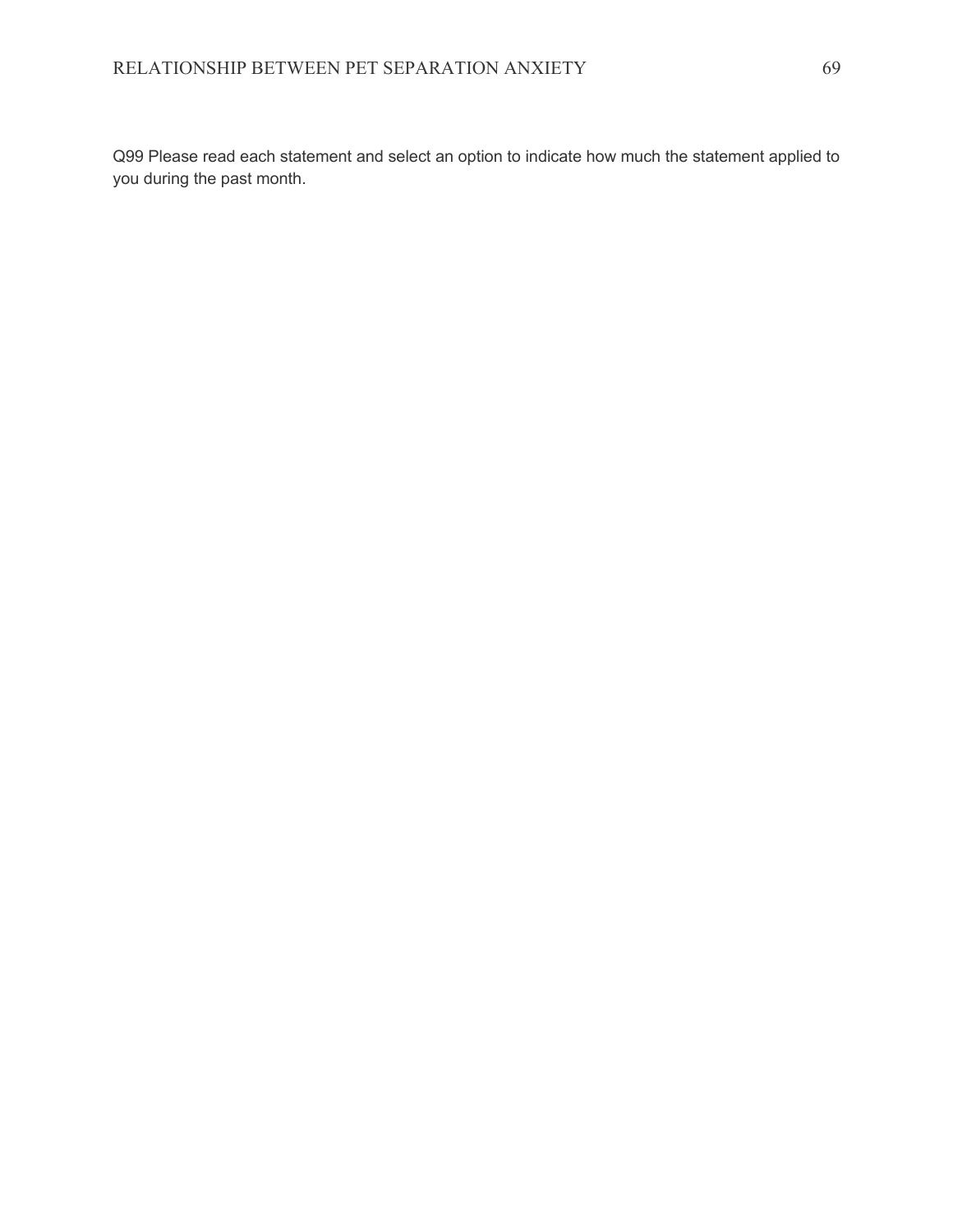|                                                                                                                                                         | Did not apply to<br>me at all $(1)$ | Applied to me to<br>some degree or<br>some of the time<br>(2) | Applied to me a<br>considerable<br>degree or a good<br>part of the time<br>(3) | Applied to me<br>very much or<br>most of the time<br>(4) |
|---------------------------------------------------------------------------------------------------------------------------------------------------------|-------------------------------------|---------------------------------------------------------------|--------------------------------------------------------------------------------|----------------------------------------------------------|
| I found it hard to<br>wind down (1)                                                                                                                     |                                     |                                                               |                                                                                |                                                          |
| I was aware of<br>dryness of my<br>mouth (126)                                                                                                          |                                     |                                                               |                                                                                |                                                          |
| I couldn't seem to<br>experience any<br>positive feeling at<br>all (127)                                                                                |                                     |                                                               |                                                                                |                                                          |
| I experienced<br>breathing<br>difficulty (e.g.<br>excessively rapid<br>breathing,<br>breathlessness in<br>the absence of<br>physical exertion)<br>(128) |                                     |                                                               |                                                                                |                                                          |
| I found it difficult<br>to work up the<br>initiative to do<br>things (129)                                                                              |                                     |                                                               |                                                                                |                                                          |
| I tended to over-<br>react to situations<br>(130)                                                                                                       |                                     |                                                               |                                                                                |                                                          |
| I experienced<br>trembling (e.g. in<br>the hands) $(131)$                                                                                               |                                     |                                                               |                                                                                |                                                          |
| I felt that I was<br>using a lot of<br>nervous energy<br>(132)                                                                                          |                                     |                                                               |                                                                                |                                                          |
| I was worried<br>about situations<br>in which I might<br>panic and make a<br>fool of myself<br>(133)                                                    |                                     |                                                               |                                                                                |                                                          |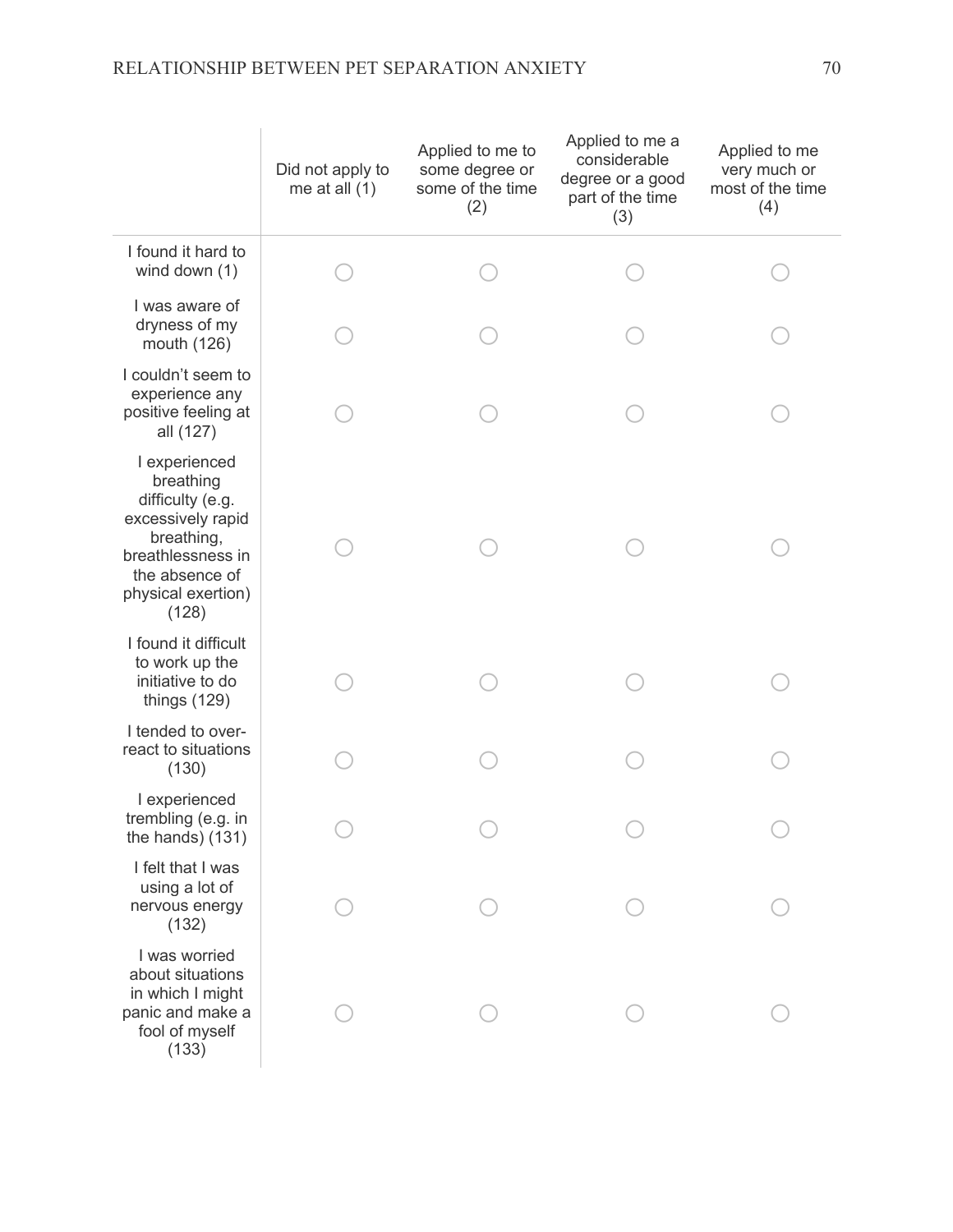| I felt that I had<br>nothing to look<br>forward to (134)                                                                                                             |  |  |
|----------------------------------------------------------------------------------------------------------------------------------------------------------------------|--|--|
| I found myself<br>getting agitated<br>(135)                                                                                                                          |  |  |
| I found it difficult<br>to relax $(136)$                                                                                                                             |  |  |
| I felt down-<br>hearted and blue<br>(137)                                                                                                                            |  |  |
| I was intolerant of<br>anything that kept<br>me from getting<br>on with what I<br>was doing (138)                                                                    |  |  |
| I felt I was close<br>to panic (139)                                                                                                                                 |  |  |
| I was unable to<br>become<br>enthusiastic<br>about anything<br>(140)                                                                                                 |  |  |
| I felt I wasn't<br>worth much as a<br>person (141)                                                                                                                   |  |  |
| I felt that I was<br>rather touchy or<br>irritable (142)                                                                                                             |  |  |
| I was aware of<br>the action of my<br>heart in the<br>absence of<br>physical exertion<br>(e.g. sense of<br>heart rate<br>increase, heart<br>missing a beat)<br>(143) |  |  |
| I felt scared<br>without any good<br>reason (144)                                                                                                                    |  |  |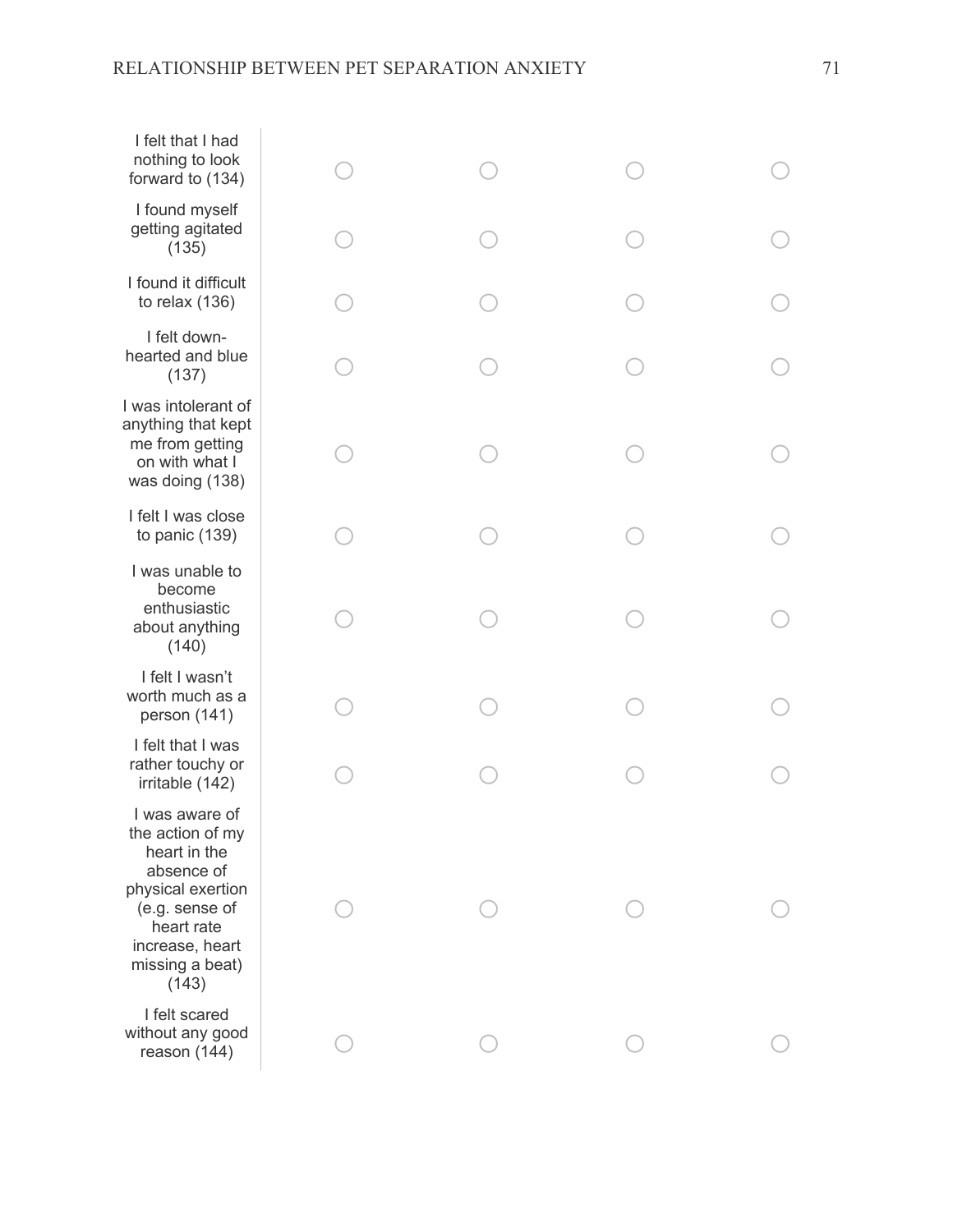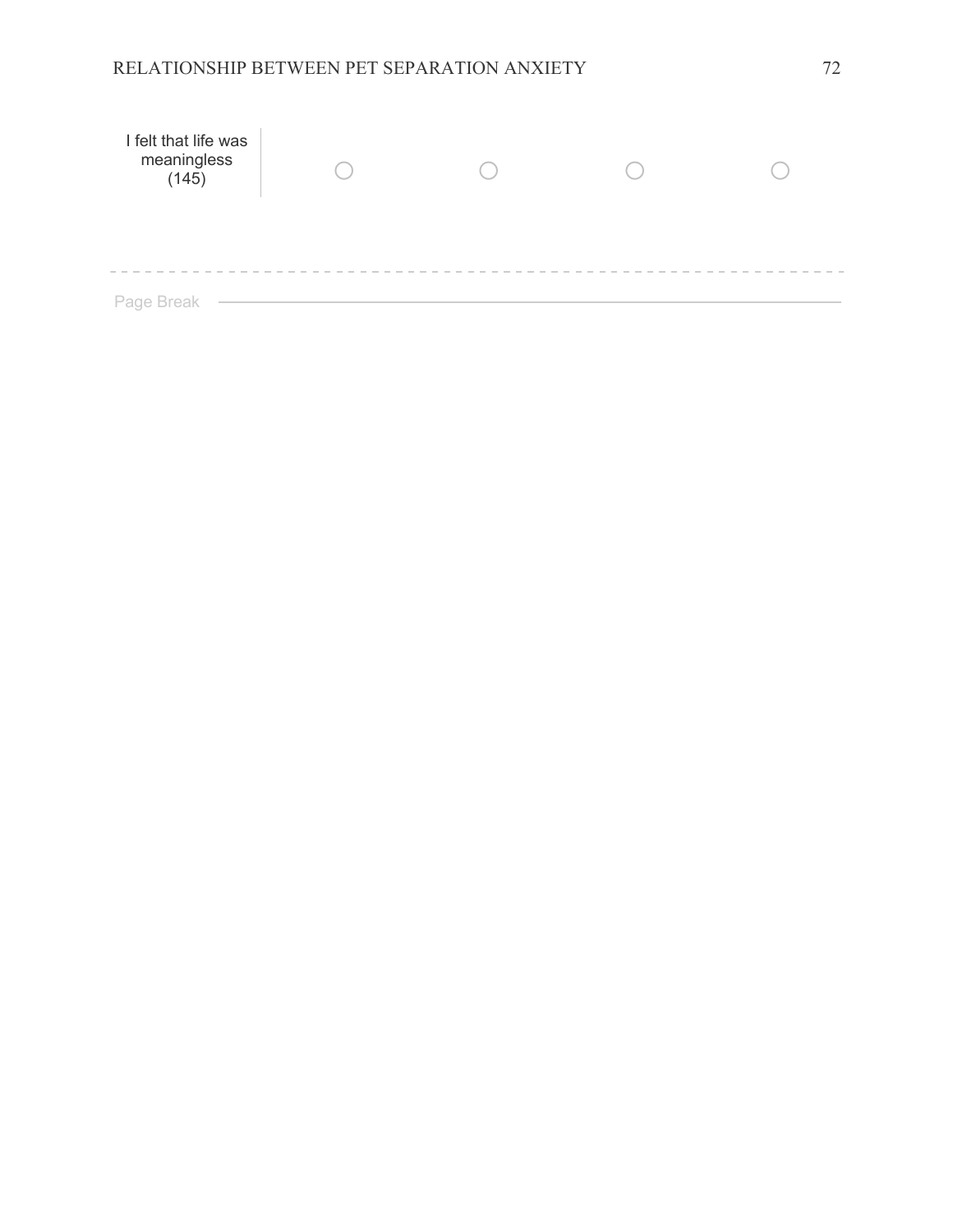

Q100 Please take a moment to think about what makes your life feel important to you. Please respond to the following statements as truthfully and accurately as you can, and also please remember that these are very subjective questions and that there are no right or wrong answers.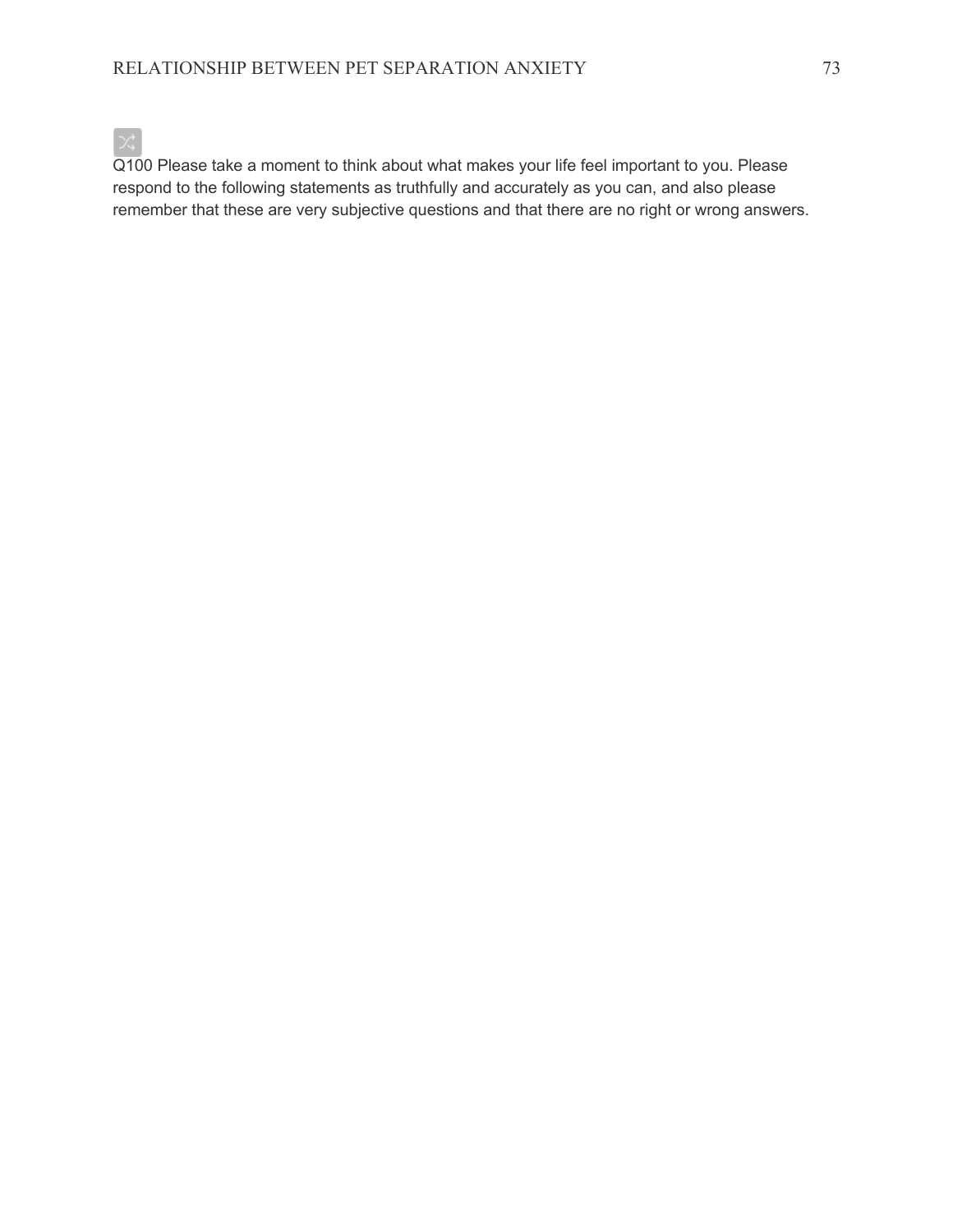|                                                                                      | Absolutely<br>true(2) | <b>Mostly</b><br>true(9) | Somewhat<br>true(5) | Can't<br>say $(6)$ | Somewhat<br>untrure (7) | Mostly<br>untrue<br>(8) | Absolutely<br>true(11) |
|--------------------------------------------------------------------------------------|-----------------------|--------------------------|---------------------|--------------------|-------------------------|-------------------------|------------------------|
| understand<br>my life's<br>meaning.<br>(1)                                           |                       |                          |                     |                    |                         |                         |                        |
| I am<br>looking for<br>something<br>that makes<br>my life feel<br>meaningful.<br>(4) |                       |                          |                     |                    |                         |                         |                        |
| I am<br>always<br>looking to<br>find my<br>life's<br>purpose.<br>(5)                 |                       |                          |                     |                    |                         |                         |                        |
| My life has<br>a clear<br>sense of<br>purpose.<br>(6)                                |                       |                          |                     |                    |                         |                         |                        |
| I have a<br>good sense<br>of what<br>makes my<br>life<br>meaningful.<br>(7)          |                       |                          |                     |                    |                         |                         |                        |
| I have<br>discovered<br>a satisfying<br>life<br>purpose.<br>(8)                      |                       |                          |                     |                    |                         |                         |                        |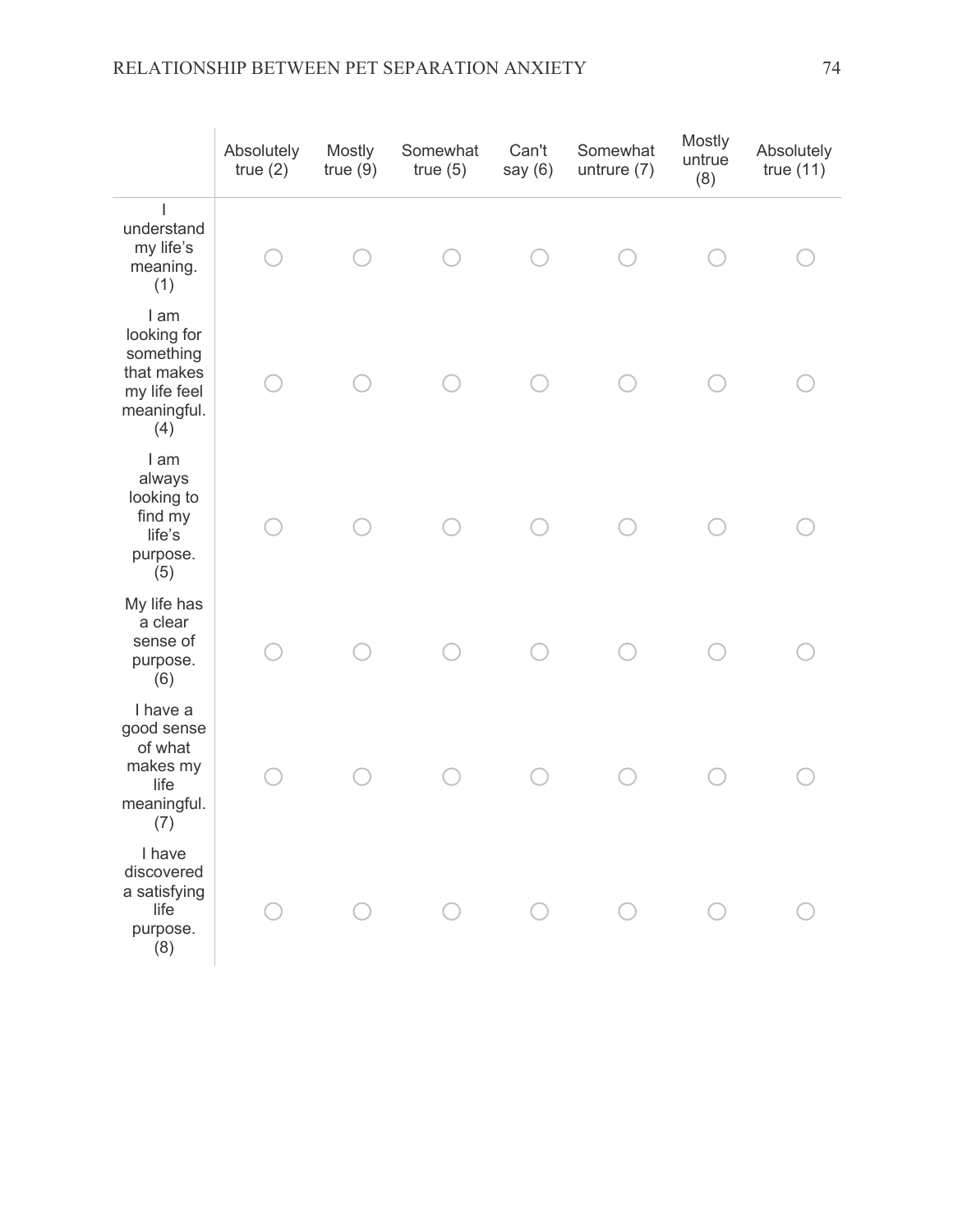| I am<br>always<br>searching<br>for<br>something<br>that makes<br>my life feel<br>significant.<br>(9) |  |  |  |  |
|------------------------------------------------------------------------------------------------------|--|--|--|--|
| I am<br>seeking a<br>purpose or<br>mission for<br>my life.<br>(10)                                   |  |  |  |  |
| My life has<br>no clear<br>purpose.<br>(11)                                                          |  |  |  |  |
| I am<br>searching<br>for<br>meaning in<br>my life.<br>(12)                                           |  |  |  |  |

## Q110 Children make their parents' lives

|                                | Strongly<br>disagree<br>(1) | Disagree<br>(2) | Slightly<br>disagree<br>(3) | <b>Neither</b><br>agree nor<br>disagree<br>(4) | Slightly<br>agree $(5)$ | Agree (6) | Strongly<br>agree $(7)$ |
|--------------------------------|-----------------------------|-----------------|-----------------------------|------------------------------------------------|-------------------------|-----------|-------------------------|
| happier $(1)$                  |                             |                 |                             |                                                |                         |           |                         |
| healthier<br>physically<br>(2) |                             |                 |                             |                                                |                         |           |                         |
| more<br>meaningful<br>(3)      |                             |                 |                             |                                                |                         |           |                         |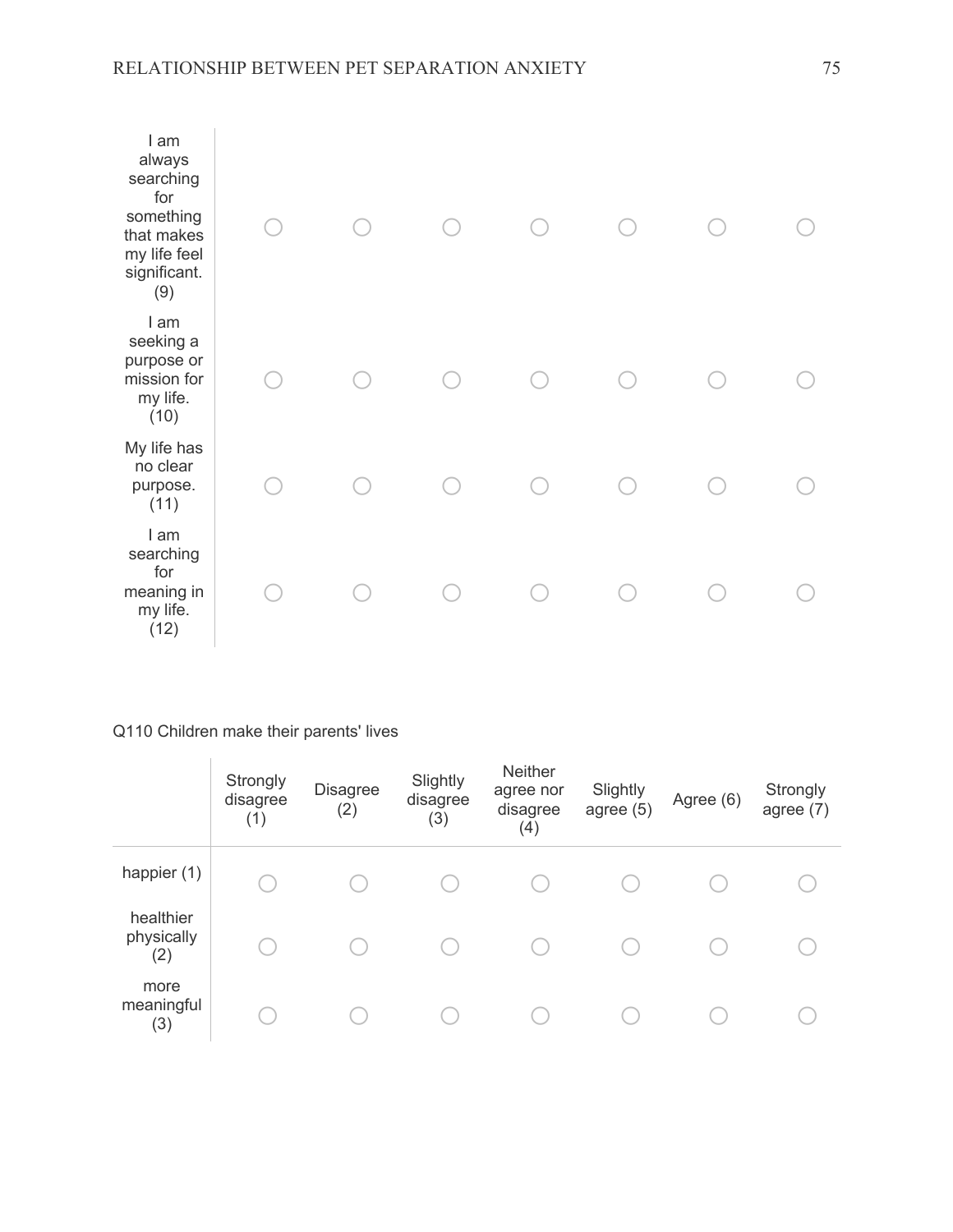Q111 Pets make their owners' lives

 $\mathcal{L}_{\mathcal{A}}$ 

|                                | Strongly<br>disagree<br>(1) | <b>Disagree</b><br>(2) | Slightly<br>disagree<br>(3) | Neither<br>agree nor<br>disagree<br>(4) | Slightly<br>agree $(5)$ | Agree (6) | Strongly<br>agree $(7)$ |
|--------------------------------|-----------------------------|------------------------|-----------------------------|-----------------------------------------|-------------------------|-----------|-------------------------|
| happier (1)                    |                             |                        |                             |                                         |                         |           |                         |
| healthier<br>physically<br>(2) |                             |                        |                             |                                         |                         |           |                         |
| more<br>meaningful<br>(3)      |                             |                        |                             |                                         |                         |           |                         |
| Page Break                     |                             |                        |                             |                                         |                         |           |                         |

Q102 In general, would you say your health during the past month has been

 $\bigcirc$  Excellent (1)  $\bigcirc$  Very good (2)  $\bigcirc$  Good (3)  $\bigcirc$  Fair (4)  $\bigcirc$  Poor (5)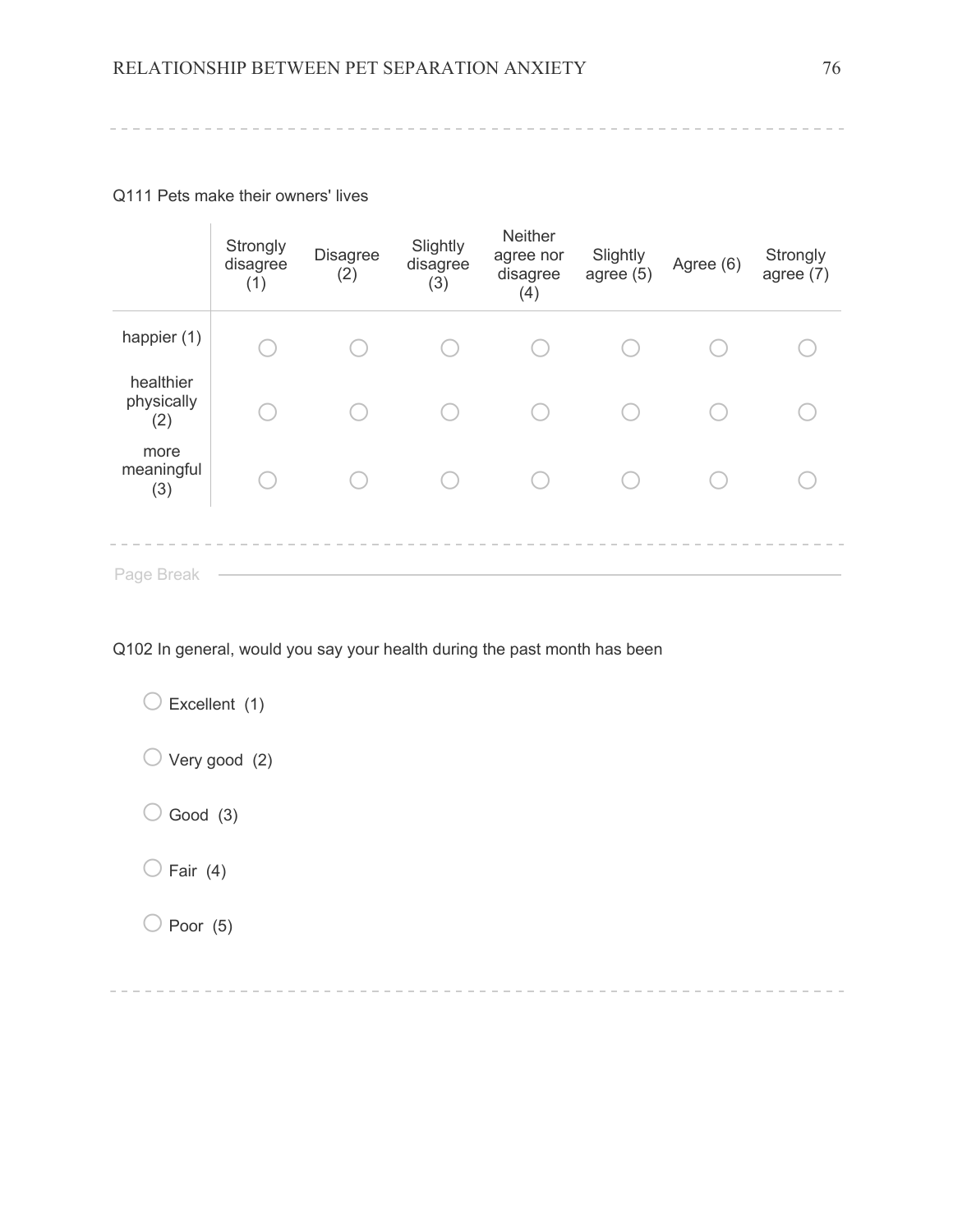Q103 Compared to one year ago, how would you rate your health in general during the past month?

 $\bigcirc$  Much better than one year ago (1)

 $\bigcirc$  Somewhat better than one year ago (2)

 $\bigcirc$  About the same (3)

 $\bigcirc$  Somewhat worse than one year ago (4)

|  | $\bigcirc$ Much worse than one year ago (5) |  |  |  |
|--|---------------------------------------------|--|--|--|

Q104 The following items are about activities you might do during a typical day. Has your health during the past month limited you in these activities? If so, how much?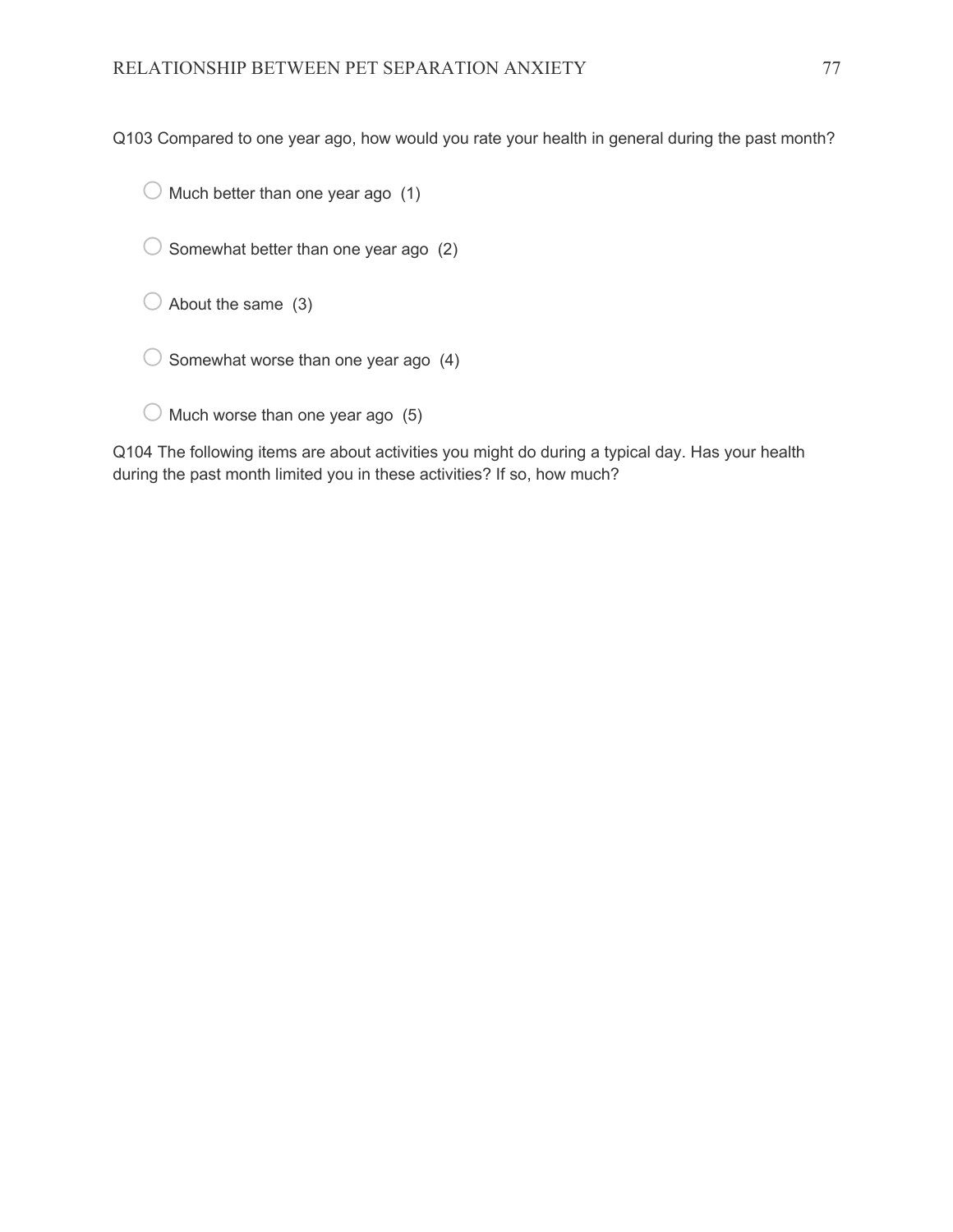|                                                                                                                      | Yes, limited a lot (1) | Yes, limited a little (2) | No, not limited at all<br>(3) |
|----------------------------------------------------------------------------------------------------------------------|------------------------|---------------------------|-------------------------------|
| Vigorous activities,<br>such as running, lifting<br>heavy objects,<br>participating in<br>strenuous sports (1)       |                        |                           |                               |
| Moderate activities,<br>such as moving a<br>table, pushing a<br>vacuum cleaner,<br>bowling, or playing<br>golf $(4)$ |                        |                           |                               |
| Lifting or carrying<br>groceries (5)                                                                                 |                        |                           |                               |
| Climbing several<br>flights of stairs (6)                                                                            |                        |                           |                               |
| Climbing one flight of<br>stairs (7)                                                                                 |                        |                           |                               |
| Bending, kneeling, or<br>stooping (8)                                                                                |                        |                           |                               |
| Walking more than a<br>mile $(9)$                                                                                    |                        |                           |                               |
| Walking several<br>blocks (10)                                                                                       |                        |                           |                               |
| Walking one block<br>(11)                                                                                            |                        |                           |                               |
| Bathing or dressing<br>yourself (12)                                                                                 |                        |                           |                               |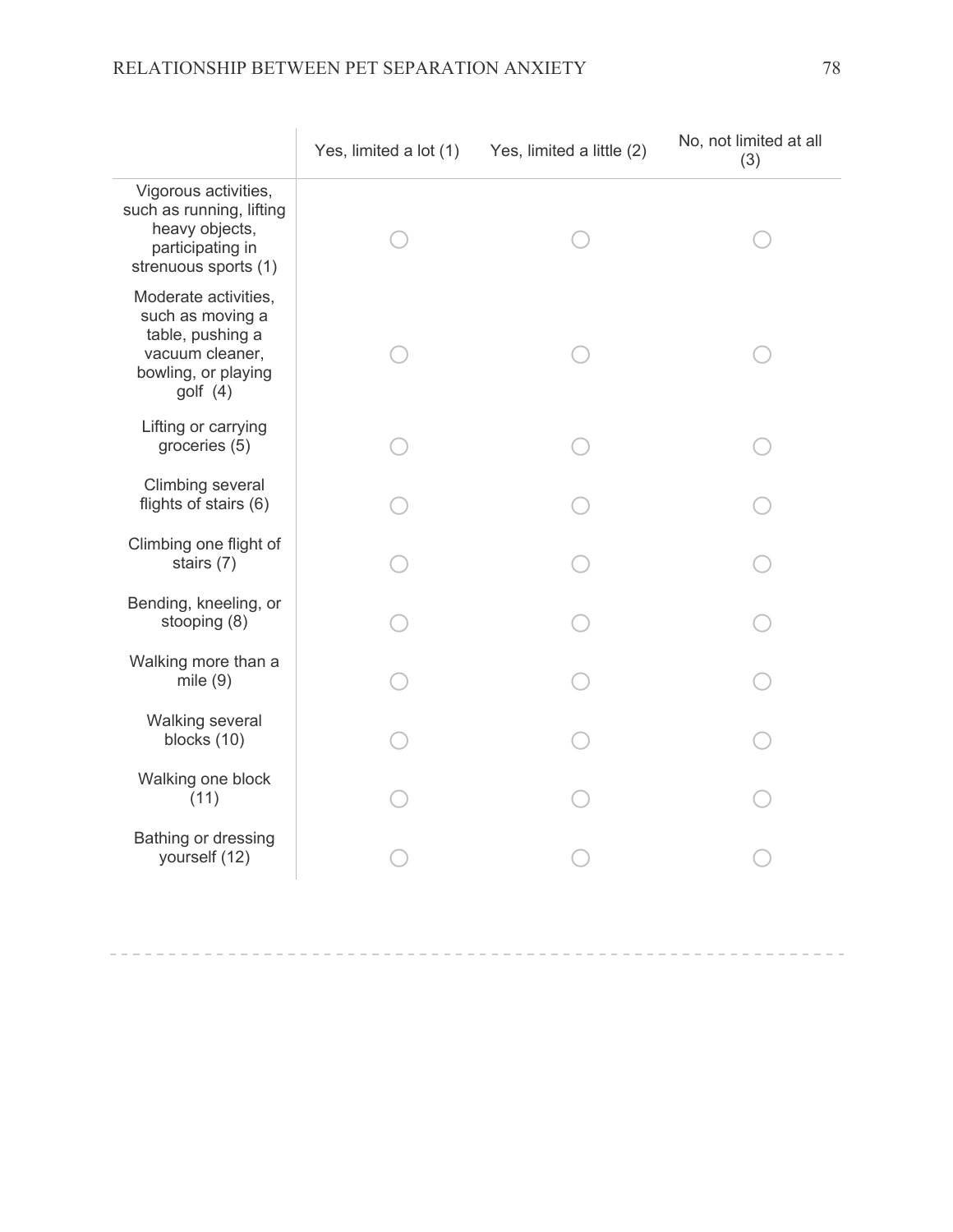|                                                                                                         | Yes $(1)$ | No(2) |
|---------------------------------------------------------------------------------------------------------|-----------|-------|
| Cut down the amount of time<br>you spent on work or other<br>activities (1)                             |           |       |
| Accomplished less than you<br>would like (4)                                                            |           |       |
| Were limited in the kind of<br>work or other activities (5)                                             |           |       |
| Had difficulty performing the<br>work or other activities (for<br>example, it took extra effort)<br>(6) |           |       |

Q105 During the past month, have you had any of the following problems with your work or other regular daily activities as a result of your physical health?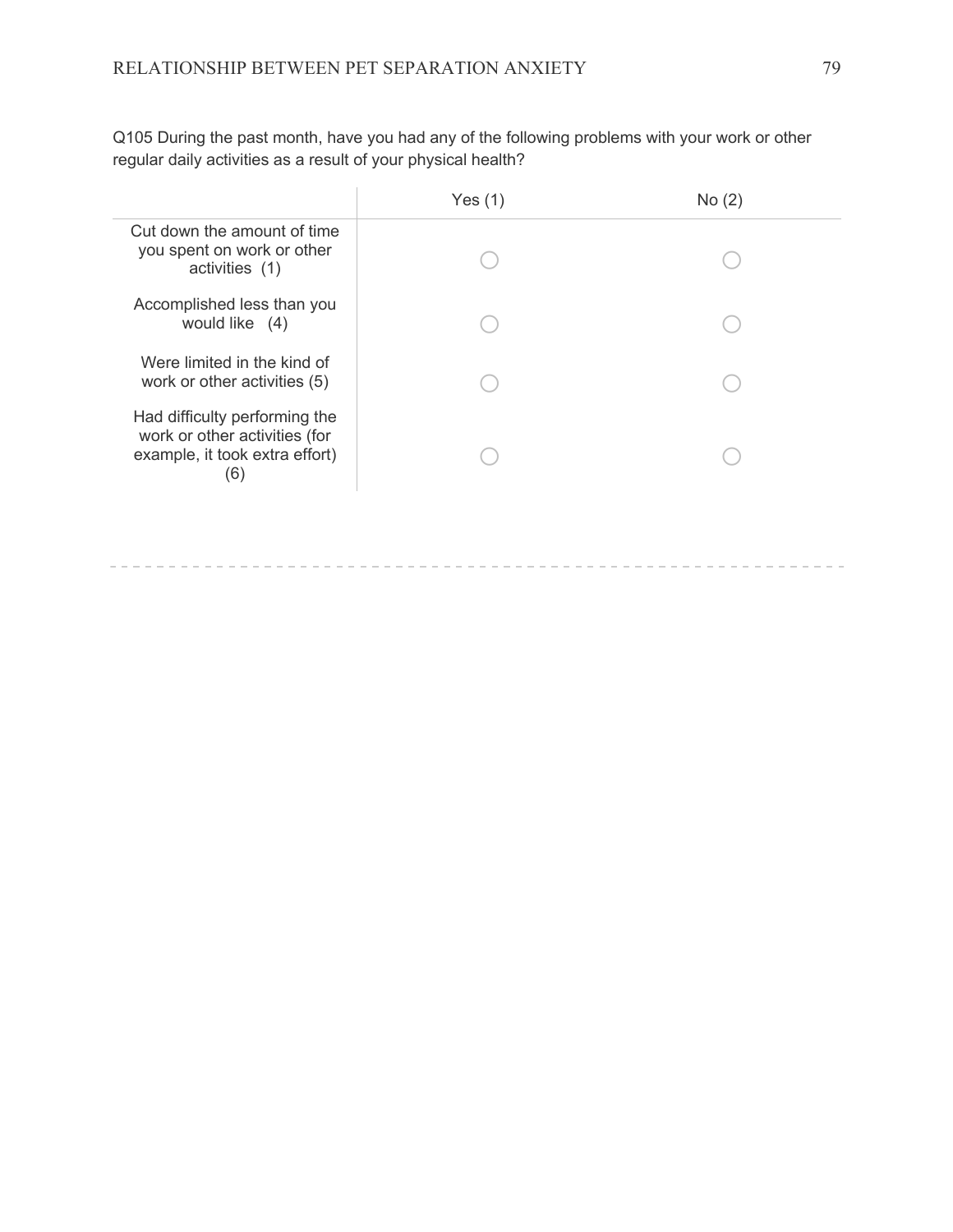Q106 How much bodily pain have you had during the past month?

 $\bigcirc$  None (1)

| $\bigcup$ Very mild (2) |  |
|-------------------------|--|
|                         |  |

 $\bigcirc$  Mild (3)

 $\bigcirc$  Moderate (4)

 $\bigcirc$  Severe (5)

 $\bigcirc$  Very severe (6)

Q107 During the past month, how much did pain interfere with your normal work (including both work outside the home and housework)?

 $\bigcirc$  Not at all (1)  $\bigcirc$  A little bit (2)  $\bigcirc$  Moderately (3)  $\bigcirc$  Quite a bit (4)  $\bigcirc$  Extremely (5)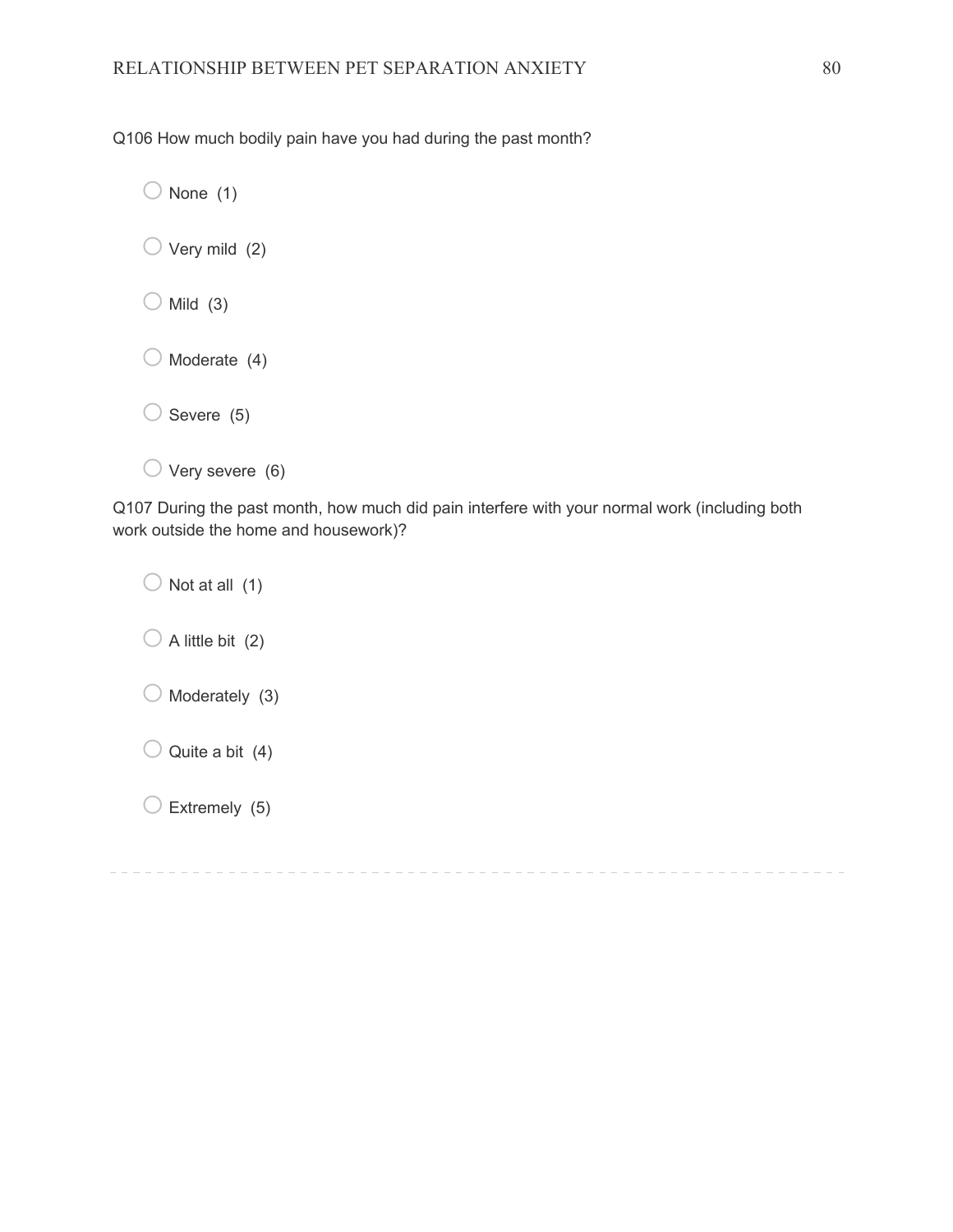|                                                                      | Definitely true<br>(1) | Mostly true<br>(2) | Don't know<br>(3) | Mostly false<br>(4) | Definitely<br>false $(5)$ |
|----------------------------------------------------------------------|------------------------|--------------------|-------------------|---------------------|---------------------------|
| I seem to get<br>sick a little<br>easier than<br>other people<br>(1) |                        |                    |                   |                     |                           |
| l am as<br>healthy as<br>anybody I<br>know $(4)$                     |                        |                    |                   |                     |                           |
| I expect my<br>health to get<br>worse $(5)$                          |                        |                    |                   |                     |                           |
| My health is<br>excellent (6)                                        |                        |                    |                   |                     |                           |

Q108 How true or false is each of the following statements for you?

- - - -

[Those were selected items from the RAND 36-Item Short Form Survey Instrument (SF-36): 36-Item Short Form Survey Instrument (SF-36) | RAND]

Q112 Have you ever had COVID 19?

 $\bigcirc$  Yes, I tested positive for COVID at some point (1)

 $\bigcirc$  I think I had it, but I didn't get tested (2)

 $\bigcirc$  No, I've never had it (3)

Page Break – Entertainment of the Break (Figure 2014)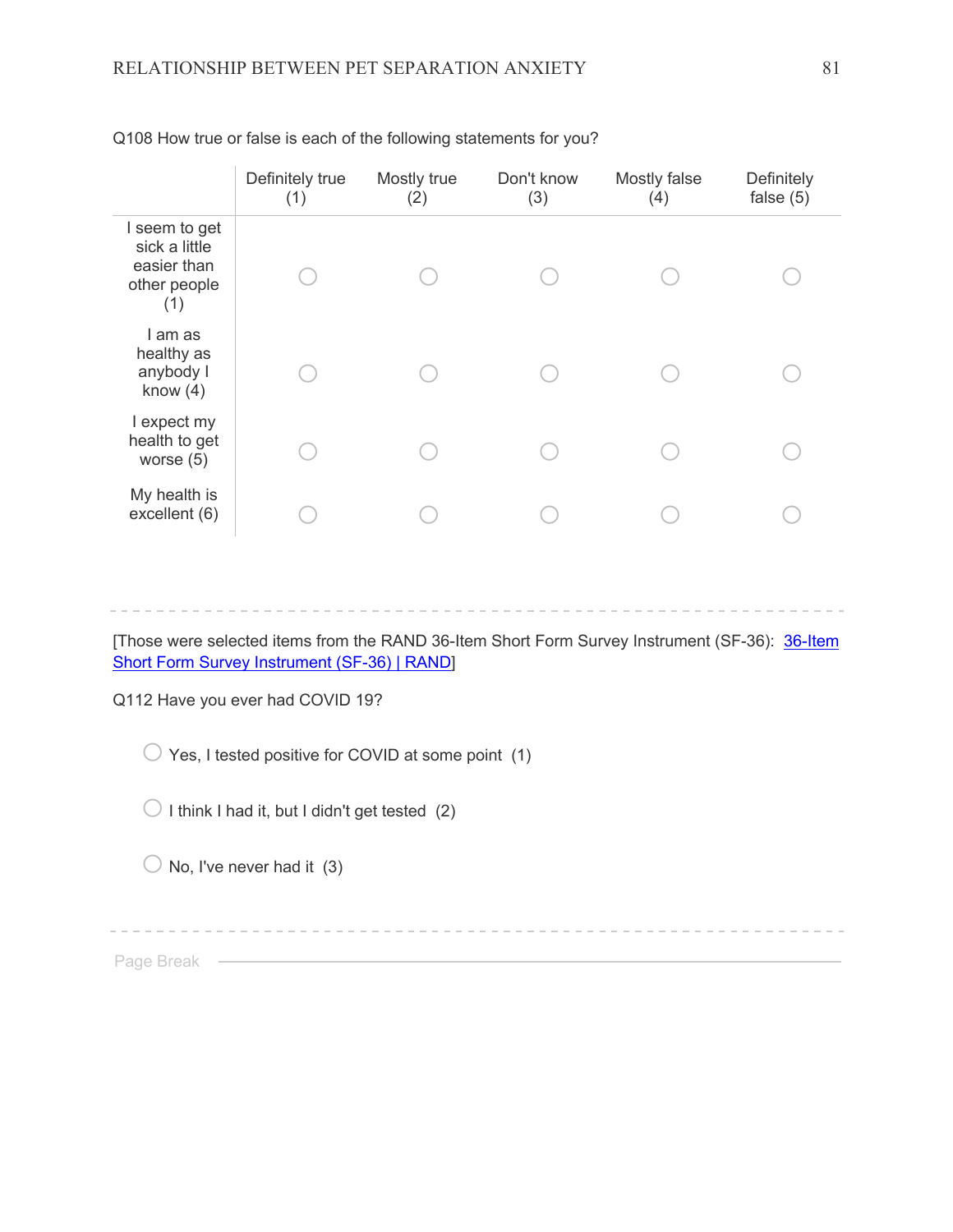## Q33 Demographic Information (Optional)

We will use this information to describe our sample as a whole (e.g., "Participants ranged in age from 18 to 75.") and for statistical purposes (e.g., to see if older versus younger participants in general responded differently).

 $\mathcal{L}_\text{max}$  and  $\mathcal{L}_\text{max}$  and  $\mathcal{L}_\text{max}$  and  $\mathcal{L}_\text{max}$  and  $\mathcal{L}_\text{max}$  and  $\mathcal{L}_\text{max}$ 

Q34 Your age in years (e.g., 35)

Q35 Which of these best describes your ethnicity?

- $\bigcirc$  Black/African American (1)
- $\bigcirc$  White/Caucasian (2)
- $\bigcirc$  Asian/Asian-American (3)
- $\bigcirc$  Native American (4)
- $\bigcirc$  Hispanic or Latinx (5)
- $\bigcirc$  Pacific Islander (6)
- Other  $(7)$
- $\bigcirc$  More than one of these (8)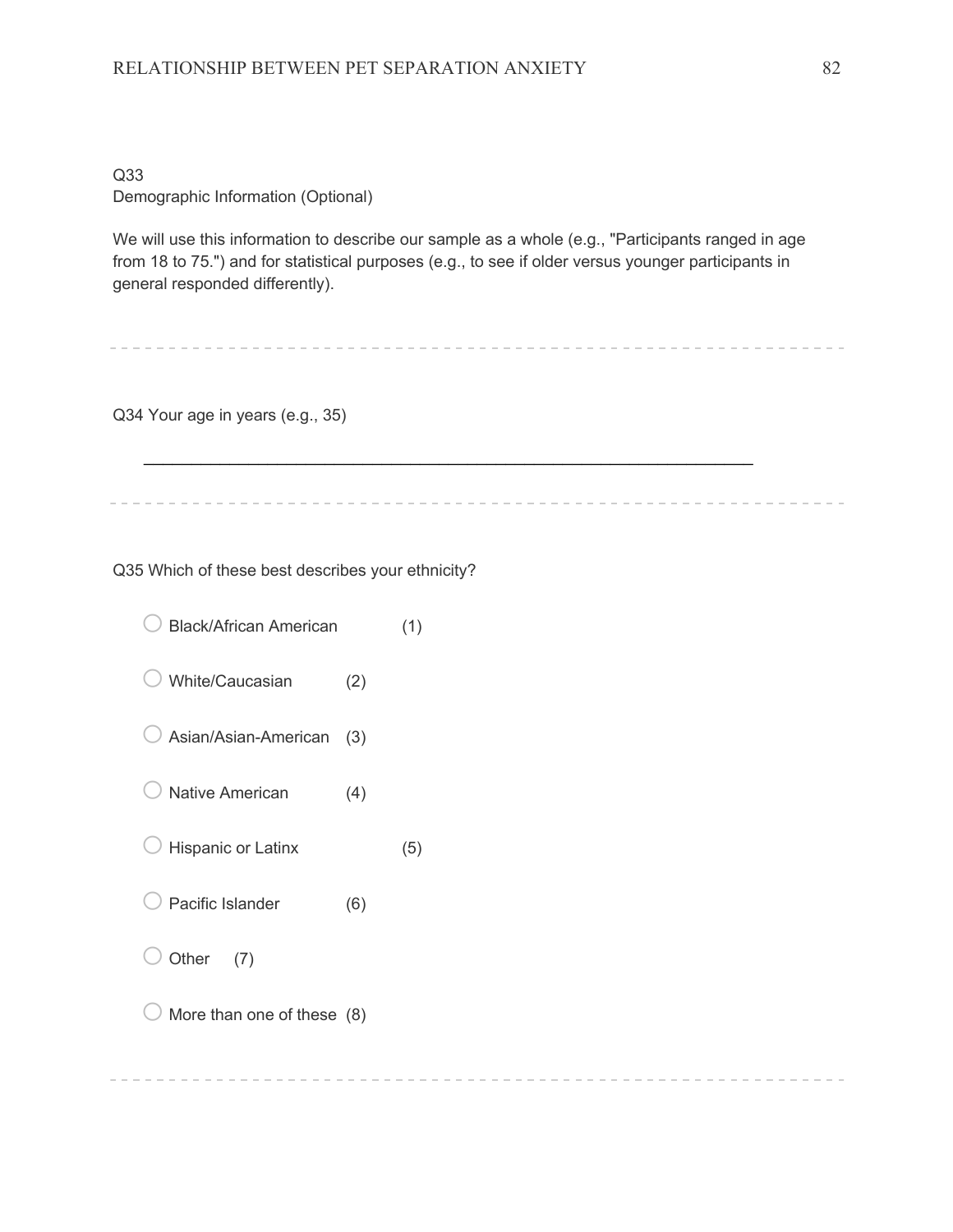$\bigcirc$  Male (1)  $\bigcirc$  Female (2)

 $\bigcirc$  Other (3)

Q36 Your gender

Q98 When did you FIRST return to face-to-face (in person) attendance at your place of employment?

 $\bigcirc$  Summer 2020 (right after the initial lockdown period) (1)

 $\bigcirc$  Fall 2020 (2)

 $\bigcirc$  Spring 2021 (4)

 $\bigcirc$  Summer 2021 (5)

 $\bigcirc$  Fall 2021 (very recently) (6)

 $\bigcirc$  I'm still working remotely (7)

 $\bigcirc$  Not applicable--I have not been employed in the time period of summer 2020 to now (3)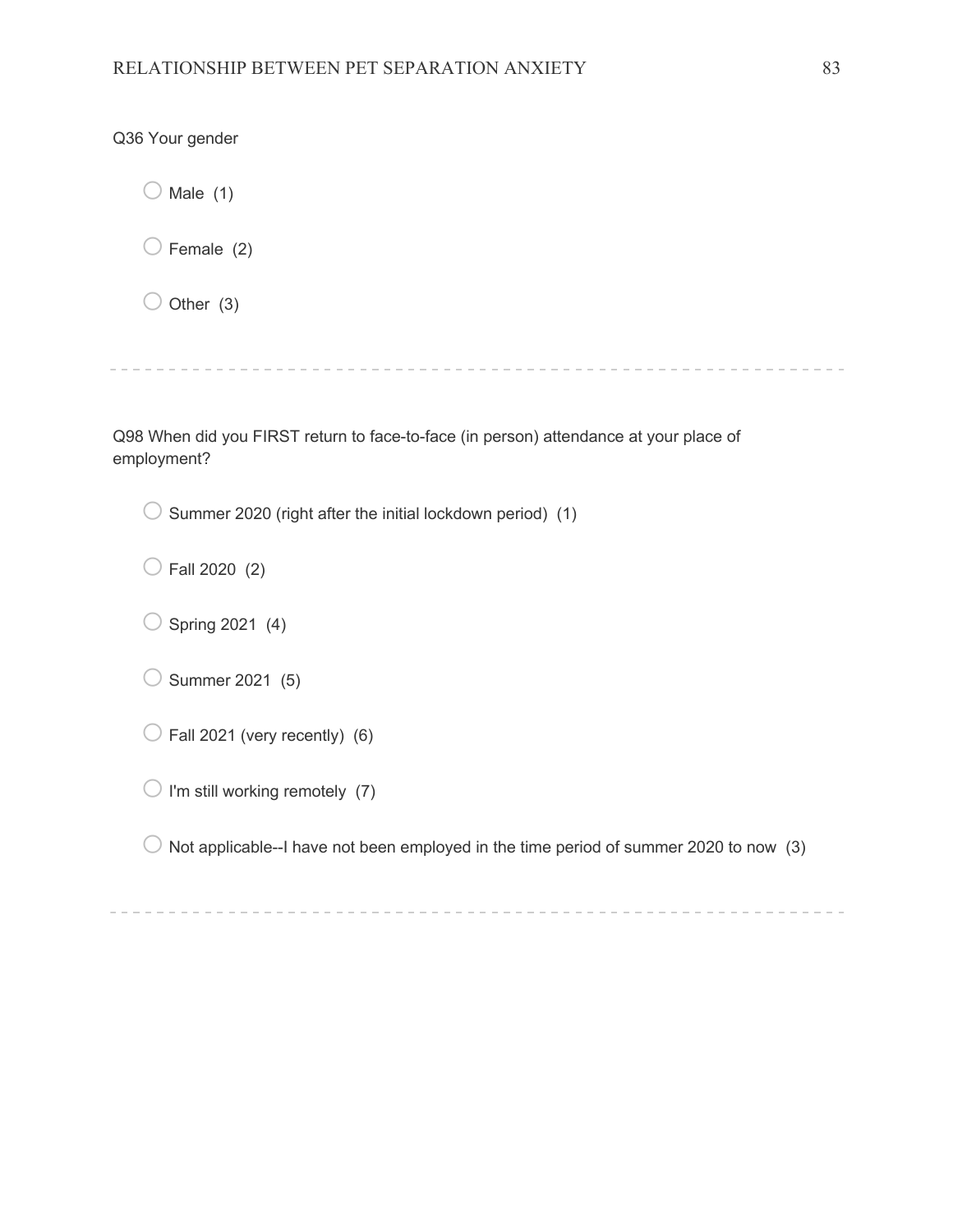Q108 When did you FIRST return to face-to-face (in person) attendance at your high school, college or university?

 $\bigcirc$  Summer 2020 (right after the initial lockdown period) (1)

 $\bigcirc$  Fall 2020 (2)

 $\bigcirc$  Spring 2021 (4)

 $\bigcirc$  Summer 2021 (5)

 $\bigcirc$  Fall 2021 (very recently) (6)

 $\bigcirc$  I'm still attending remotely (7)

 $\bigcirc$  Not applicable--I have not been a student in the time period of summer 2020 to now (3)

Q34 What is your best estimate of your household's total annual income from all sources before taxes last year?

 $\bigcirc$  Less than \$20,000 (1)

 $\circ$  \$20,000 - \$39,999 (2)

 $\bigcirc$  \$40,000 - \$59,999 (6)

 $\circ$  \$60,000 - \$89,000 (7)

 $\bigcirc$  \$90,000 - \$119,000 (12)

 $\bigcirc$  \$120,000 - \$159,000 (13)

 $\circ$  \$160,000 - \$199,000 (14)

 $\bigcirc$  \$200,000- \$300,000 (15)

 $\bigcirc$  More than \$300,000 (16)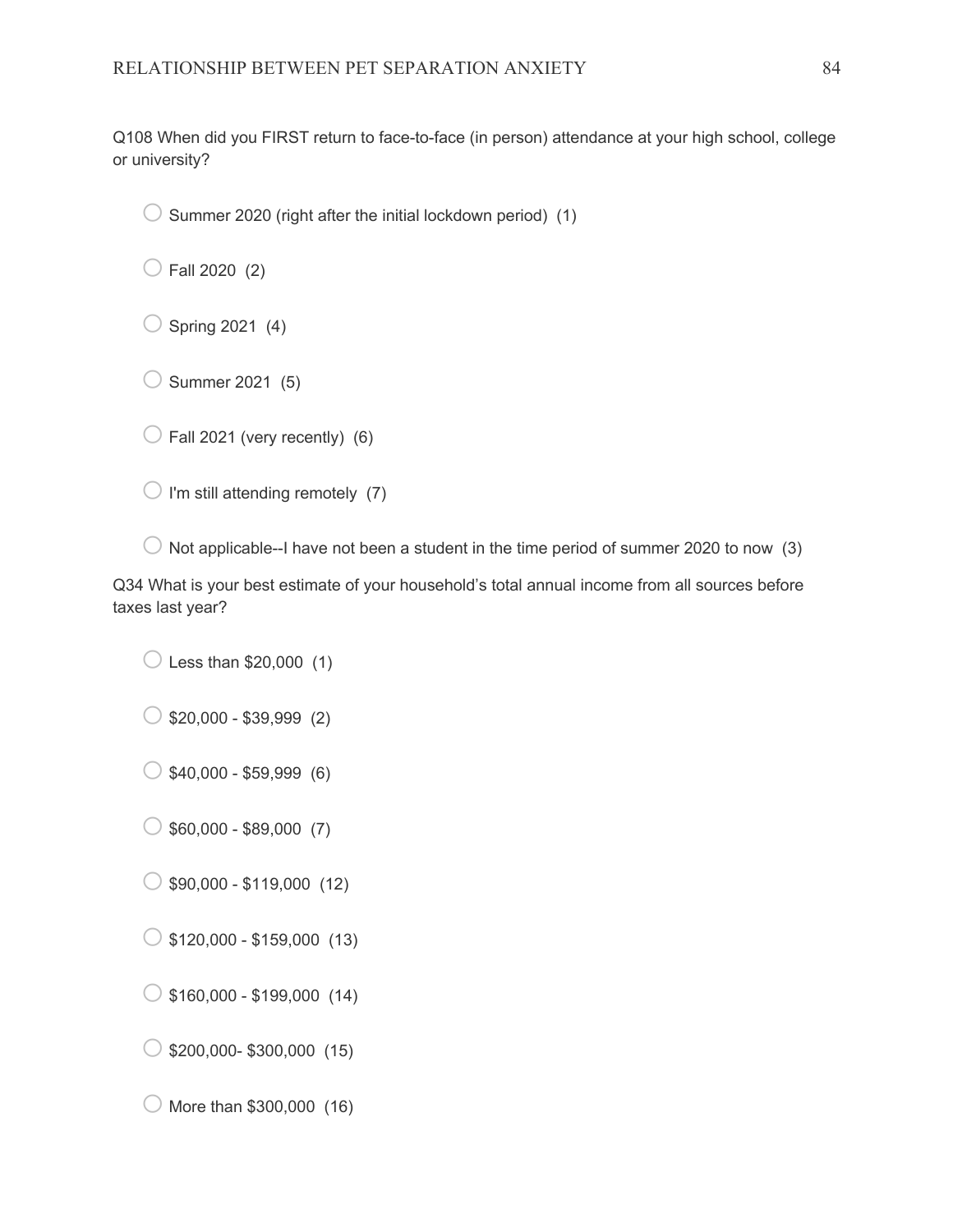Q16 There have been a lot of news stories about people adopting pets during the pandemic--that is, "pandemic puppies." We're trying to get a sense of how common this actually is. Have you gotten a new pet since the pandemic began in March 2020?

 $\bigcirc$  Yes, and that new pet was the one I was referring to when I answered questions about my pet (4)

 $\bigcirc$  Yes, but when I answered questions about my pet I was referring to a pet I already had prior to the pandemic (1)

 $\bigcirc$  I wanted to get a new pet but wasn't able to (2)

 $\bigcirc$  No, and I didn't want to get a new pet (3)

Q23 Explanation of the Survey

This survey is testing the role of pets, and one's relationship with their pets, to health and well-being. Prior research shows that pet ownership is associated with higher well-being, as well as healthier activities such as exercise and social interaction. But pets also present the possibility of separation anxiety, meaning that you miss and worry about your pet when you're away. Some mental health experts are concerned about people missing their pets--and their pets missing them--as they return to work and/or school in recent months, leaving their pets alone during the day.

We asked you questions about your feelings of separation anxiety from your pet and from other people, and about how you're doing emotionally and physically. We also asked whether you currently own a pet and your relationship with your pet and with people.

We expect to find that separation anxiety from pets as well as people is associated with lower happiness and greater anxiety. But we also expect to find that having pets provides greater meaning in life, perhaps offsetting the anxiety experienced by those who worry about being away from their pets.